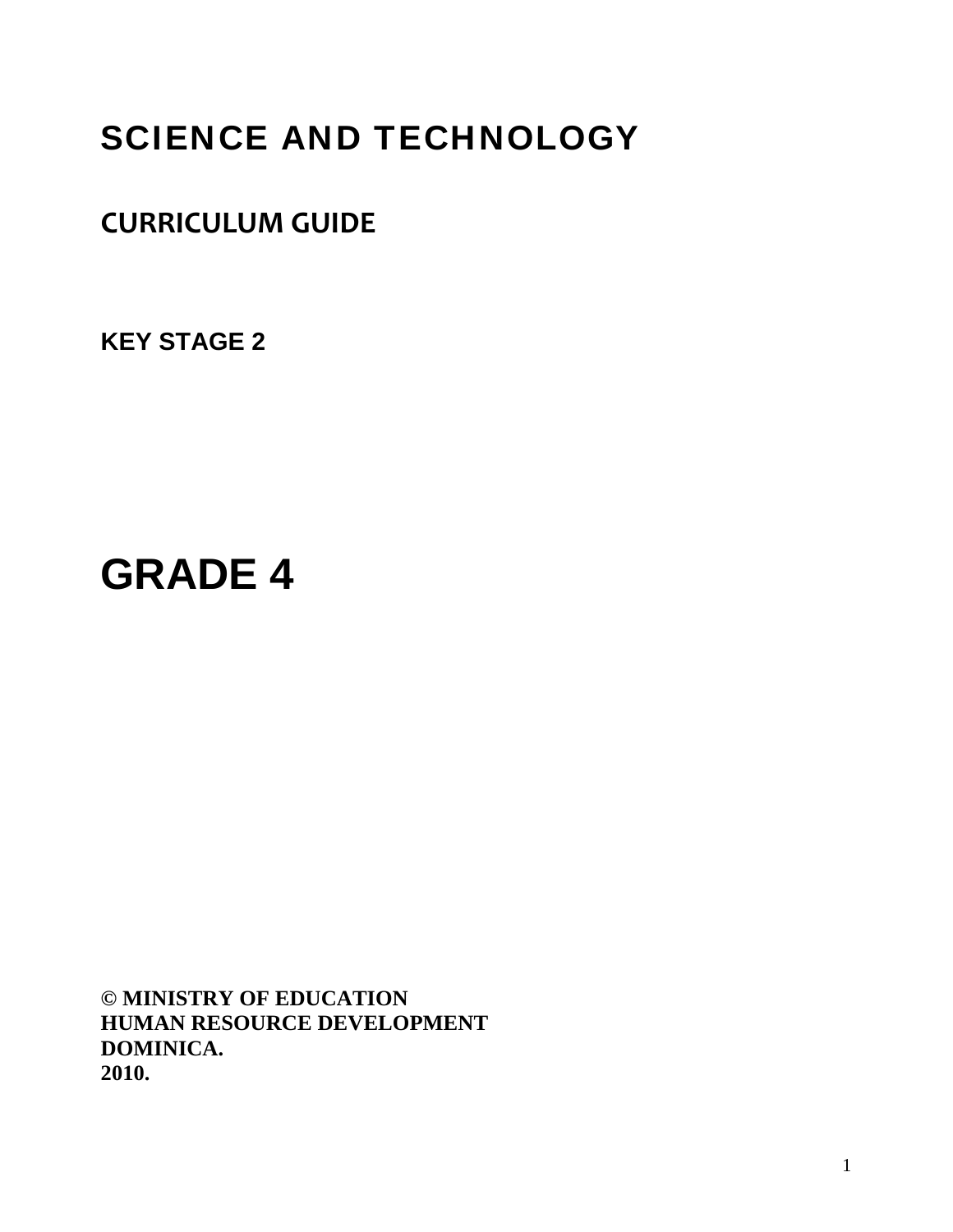## **ACKNOWLEDGEMENT**

The Ministry of Education, Human Resource Development, Sports and Youth Affairs through the Curriculum Measurement and Evaluation Unit would like to thank in a very special way a number of schools, Principals and Teachers for their cooperation, and practical involvement in the development of the Science and Technology Program of Study and curriculum guides for Key Stage 2(KS 2).

Special thanks to:

DfID: for its financial contribution toward the development of the curriculum framework and all the associated activities which preceded the piloting of the curriculum guide.

Cambridge group of consultants lead by Mr. John Stewart for his services in making available and managing the DfID funds, and for securing its availability for the financing of the National Curriculum and its associated activities.

Mrs. Lindsay Howard for her critical contribution in supervising and advising curriculum Officers, aided by Principals and dedicated teachers, in seeing that the task could be approached professionally to arrive at a conclusion which reflects the goals and vision of our education system and reflect the values of our society.

Principals and staff of all primary and secondary schools from which teachers were often requested and whose services were solicited at every stage of the curriculum development process. The following teachers who consistently worked along with the Education Officer, Mr. Frank J Newton, must be commended for their invaluable contribution, and these would include; Mr. Andrew Shaw of Wesley Primary, Mr. Alexander Burton of Sineku Primary, Mr. Solomon Pascal - Principal of Grand fond Primary, Mrs. Albertha Peter of Portsmouth Secondary School, Miss Annette Austrie of the Convent High School, Miss Sonia Felix of Bellevue Chopin Primary, Miss. Anthea Felix of St. Luke's Primary, Mr. Jerry Coipel principal of Roseau Primary and Mr. Jeff Jno. Baptiste - head of science department at the Isaiah Thomas Secondary School.

Another group of teachers worked directly on the writing of the Science and technology Curriculum guides for Key Stage two (KS2). Their consistency and professionalism brought the process to the piloting stage. They are Miss. Jacqueline Henderson of Goodwill primary, Miss Nadette Douglass of Grand Bay Primary, Miss. Nadia Laurent of the Roseau Primary, Miss Gloria Angol of Soufriere Primary and Miss Jemima Hill of Newtown Primary.

Of course, special mention must be made of Mr. Nicholas Goldberg head of the Curriculum, Measurement and Evaluation unit for steering and guiding the process in all the subjects to completion by giving valuable advice for and assisting in the planning towards the piloting of the entire process.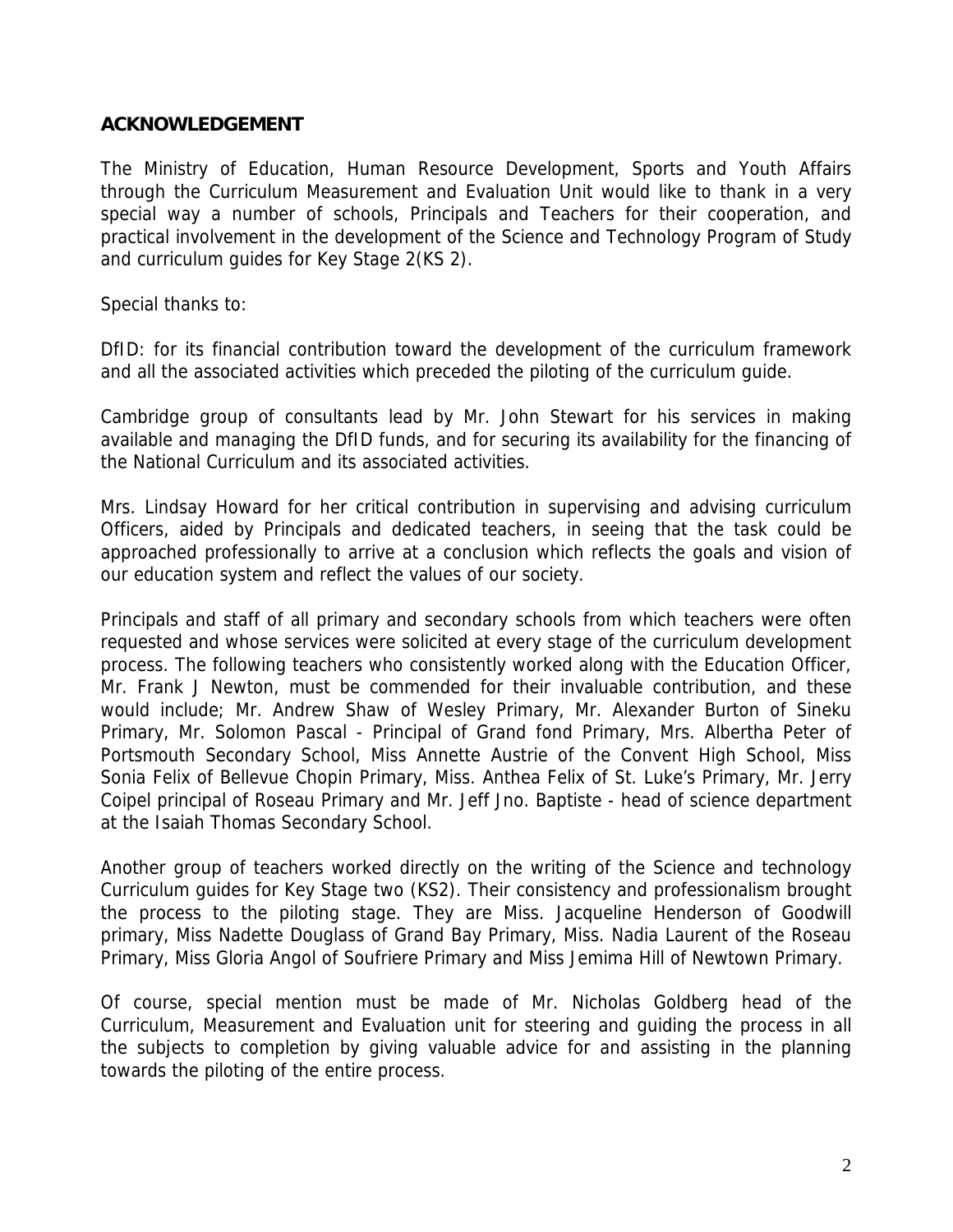The General Editor Mr. Raymond Henderson whose responsibility it will be to produce a final document which will excite all those who come in contact with the same.

And last but not least, the many typists who engaged their typing skills in formatting the finished documents. These would include; Mrs. Margaret Gordon, Miss Florisca Moses, Miss. Christianie Myler, Mrs. Glenda Irish and Ms Doria Honoré.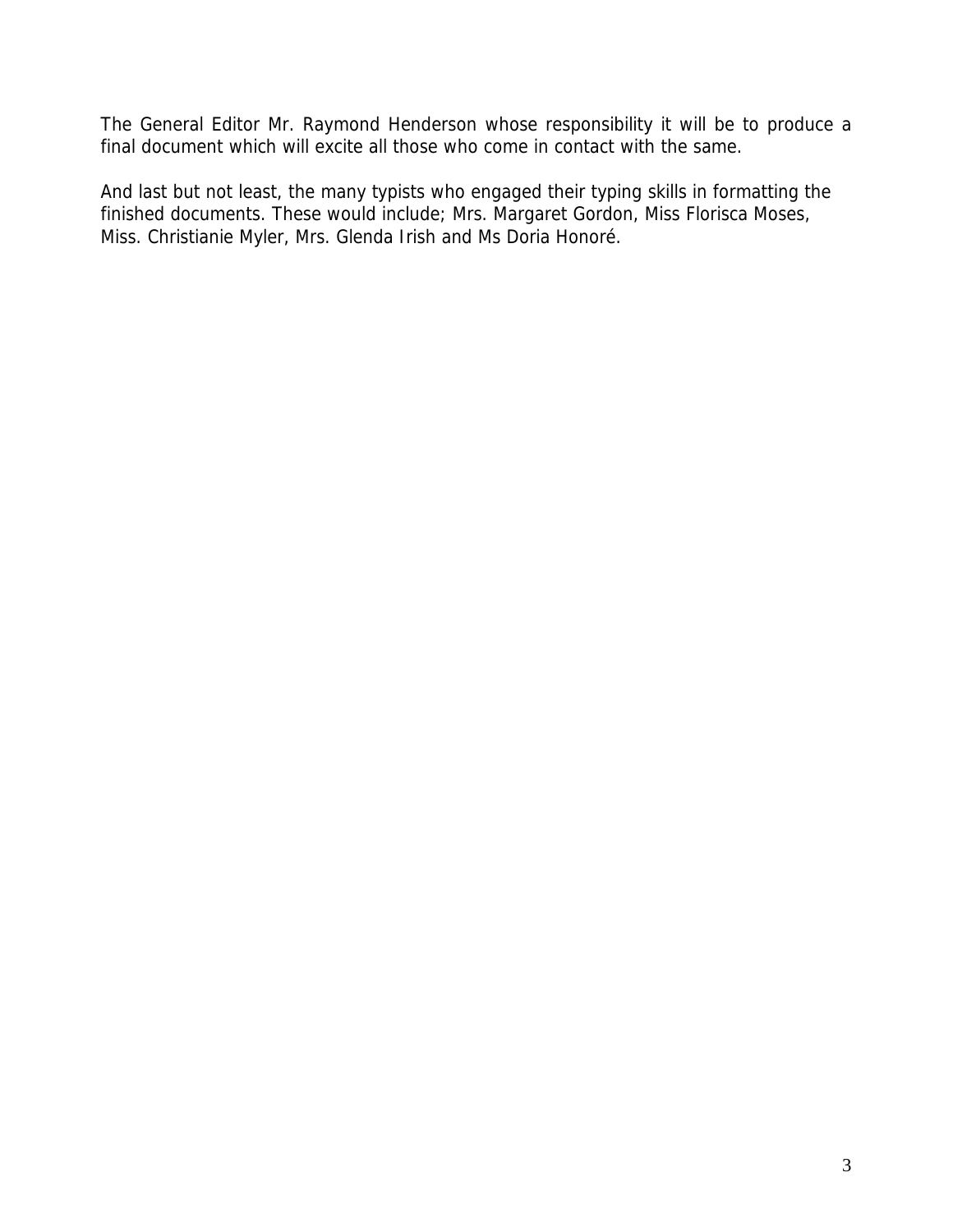## **CONTENT PAGE**

| <b>CONTENT</b>                   | <b>PAGE NUMBER</b> |
|----------------------------------|--------------------|
| ACKNOWLEDGEMENT                  | 1                  |
| <b>INTRODUCTION</b>              | 5                  |
| <b>SUBJECT SUMMARY TERM I</b>    | 8                  |
| UNIT I                           | 9                  |
| UNIT <sub>2</sub>                | 11                 |
| UNIT <sub>3</sub>                | 13                 |
| UNIT <sub>4</sub>                | 15                 |
| ASSESSMENT ACTIVITIES (UNIT 1-4) | 19                 |
| <b>SUBJECT SUMMARY TERM 2</b>    | 22                 |
| UNIT <sub>5</sub>                | 23                 |
| UNIT <sub>6</sub>                | 26                 |
| UNIT <sub>7</sub>                | 28                 |
| UNIT <sub>8</sub>                | 30                 |
| ASSESSMENT ACTIVITIES (UNIT 5-8) | 33                 |
| <b>SUBJECT SUMMARY TERM 3</b>    | 36                 |
| UNIT <sub>9</sub>                | 37                 |
| <b>UNIT 10</b>                   | 38                 |
| <b>UNIT 11</b>                   | 40                 |
| <b>UNIT 12</b>                   | 44                 |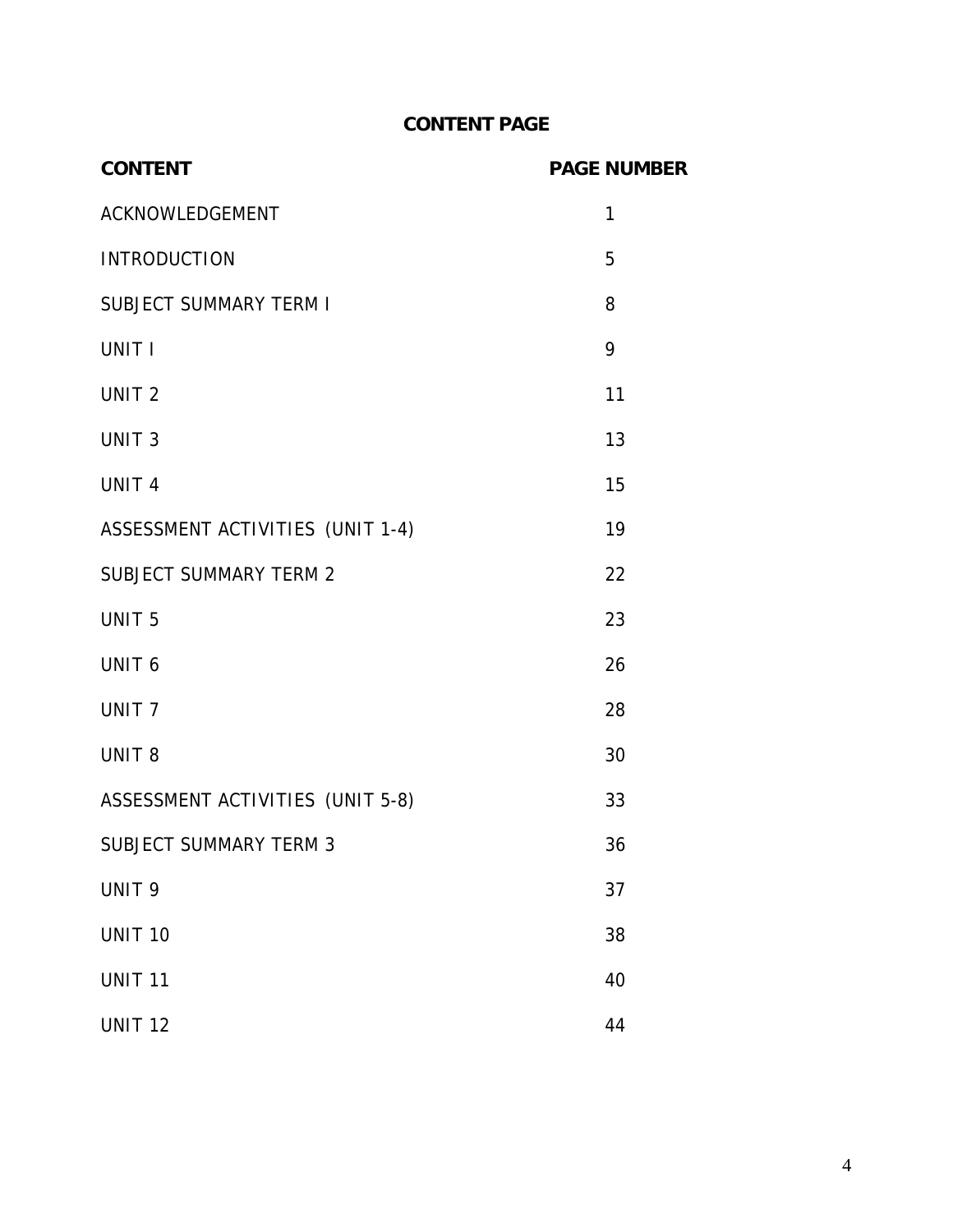ASSESSMENT ACTIVITIES (UNIT 9-12) 47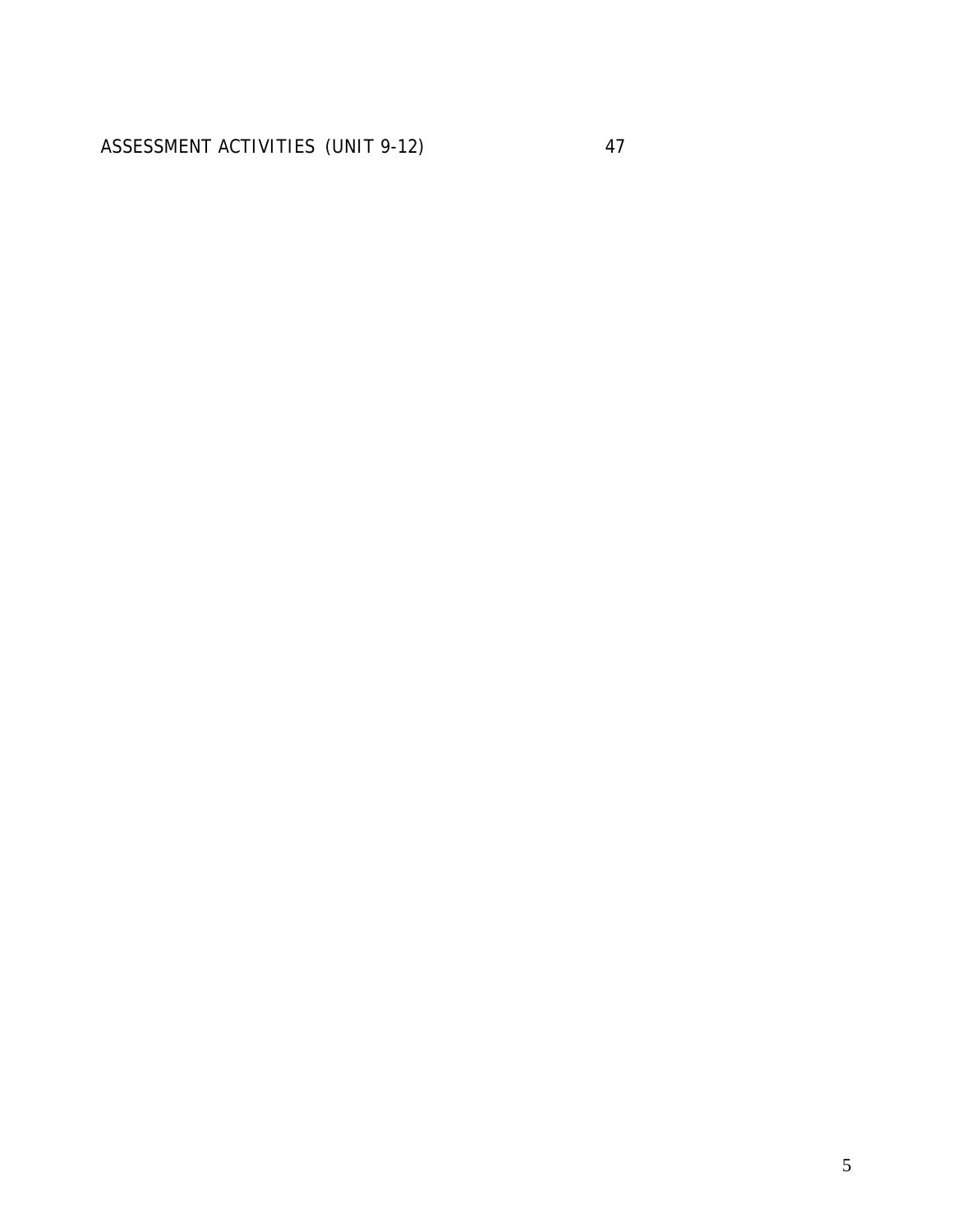## INTRODUCTION

While Science is the study of nature, including the biological and physical world, Technology on the other hand, is a method of problem solving which requires all the necessary resources and skills used to gather objective evidence to design and develop gadgets geared towards making life easier and more pleasant.

The Science and Technology curriculum is therefore designed to develop these skills and habits of mind, which are not only directed towards investigating and arriving at plausible conclusions but also towards finding answers to the problems that affect our daily lives. Thus, science education will develop personal strengths, which can be directed in a properly conceptualised and implemented science programme. These strengths include; the ability to read, understand and write complete mathematical operations, to develop good communication, interpersonal and intrapersonal skills, problem solving skills and critical attitudes to work.

The Curriculum guide has proposed a number of science activities geared towards helping all students develop their personal strengths. The science and technology activities are also expressed in such a way that they should meet students' social and psychological needs or recognition, affection, security, belongingness and so on. Students will demonstrate an awareness of social realities and natural phenomena and their natural curiosity should be tapped and made the prime motivating device in inspiring them to learn about science and technology.

Through the science and technology programme, students will enjoy science as a fun activity which includes artistic experiences, creating projects, carrying out investigations that they plan, taking part in science games and contests, recognizing that recreational activities and sports, example basketball, all have science information for students. Students involved in science activities will also recognize science as a means of advising them on how to live healthy and safety life styles.

The agriculture strand included in the science and technology programme at every key stage of primary education is an indication that the Ministry sees the critical importance of that industry in our food security policy. So in order to make sure that our students are given the opportunity to apply science and technological knowledge and skills, to identify and solve practical problems related to the sustainable use of agricultural resources, to facilitate production, distribution and marketing to meet the needs of society, it is worthy that it be included in the science curriculum and not as a separate subject.

The Curriculum guide is organizes in such a way that teachers, students and parents can easily follow it. In the past it was felt that a process approach was the way forward to an authentic science curriculum guide. However, we at the curriculum unit have noticed that teachers find it easier teaching from a unit model approach. The teachers must realise that science needs a lot of preparation if students are to gain the maximum from their efforts. No longer should we concentrate our efforts on the above average students. The differentiation of the curriculum in order to address the learning needs of all students should be our foremost goal if we are to comply with the ministry's vision of quality education for all.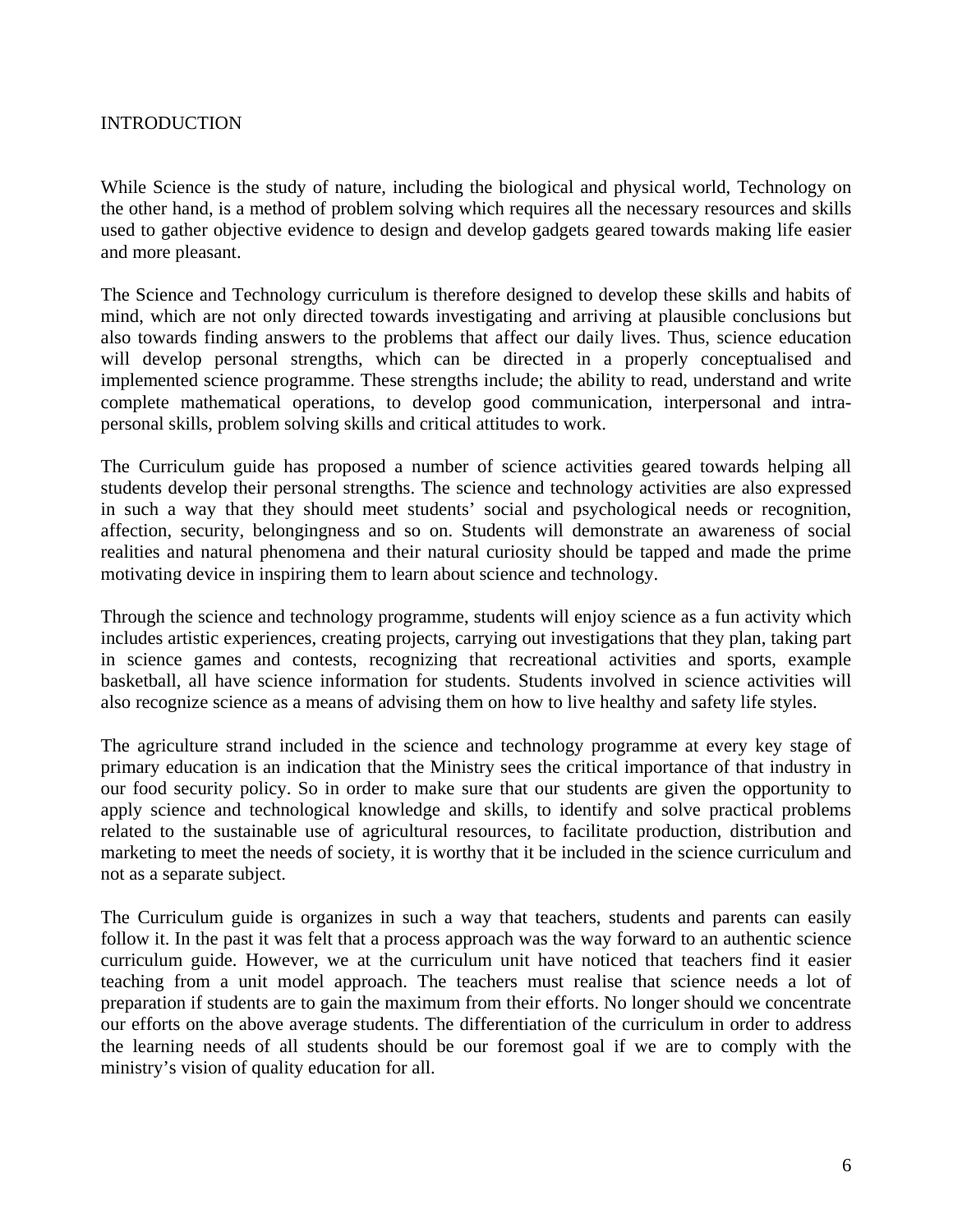The science and technology curriculum was not designed for a textbook but rather for the scientific advancement of all students. While we all agree that not all students will develop the necessary skills to be doctors and engineers, however, all our students must be given that choice rather than we making that choice for them. All our students can be equipped with the minimum science skills which can permit them to take part in a day to day conversation on the different natural phenomenon and the way such phenomenon impact their lives.

Thus the strand is further organizes into four broad strands to include; Life Science, Earth and Space Science, Physical Science, and Agricultural science. It is expected that these strands together with the teachers' intervention and guidance will equip students with the necessary knowledge and skills needed for the successful completion of the learning programme. The learning outcomes and success criteria should be seen as a step forward towards a student-centred learning programme.

We are calling on our hard working teachers to become facilitators in the management of the curriculum instead of being the distributors of knowledge. Students or pupils can play a part in contributing meaningfully to their own learning. When this is done science becomes exciting, fun, interesting and enjoyable. We need to stimulate our students' interest and give them the opportunity to express these without interruption. This is the way to go. Only this time, we are clearing the misconceptions rising time and time again.

Science and technology are also linked to all the various subjects within the broader curriculum. Here we may mention that the scientific process is the preferred approach to investigating problems within the other subjects. The tools, devices and other gadgets necessary to deliver the other subjects are made possible through the timely inventions of technology. Science could not be completed without the added contribution of the Social Sciences, Health and Family Life Education, but more so for the direct impact of Mathematics and Language on the scientific development of the students - the former for the measurement and calculation skills and the latter for its broad communication skills which are impacted on all students.

The year summary is broken up into its corresponding term summary, and each is placed at the beginning of each term's activities. The term consists of three (3) or more units and each unit consist of the unit title, the learning outcome and the success criteria. A number of Success criteria have been designed to help students achieve the Learning outcomes and likewise a number of activities have been designed to facilitate the fulfilment of the success criteria. Teachers are kindly asked to carefully evaluate these activities and to feel free to develop their own activities to facilitate their students' specific learning needs. Make use of the various learning opportunities that the Internet affords us, so that our students can be exposed to a wide range of learning opportunities so that their experiences won't be limited.

It is not an easy task to teach science to students of Grade 2, however we can guide them through, questions and answers, matching answers and colouring objects. Help them to observe using their senses and to describe what they discover. As they develop, help them to be excited about the world around them so that they can begin asking questions and give responses. Remember that their interest in the subject at an early age will help them develop a love for it later.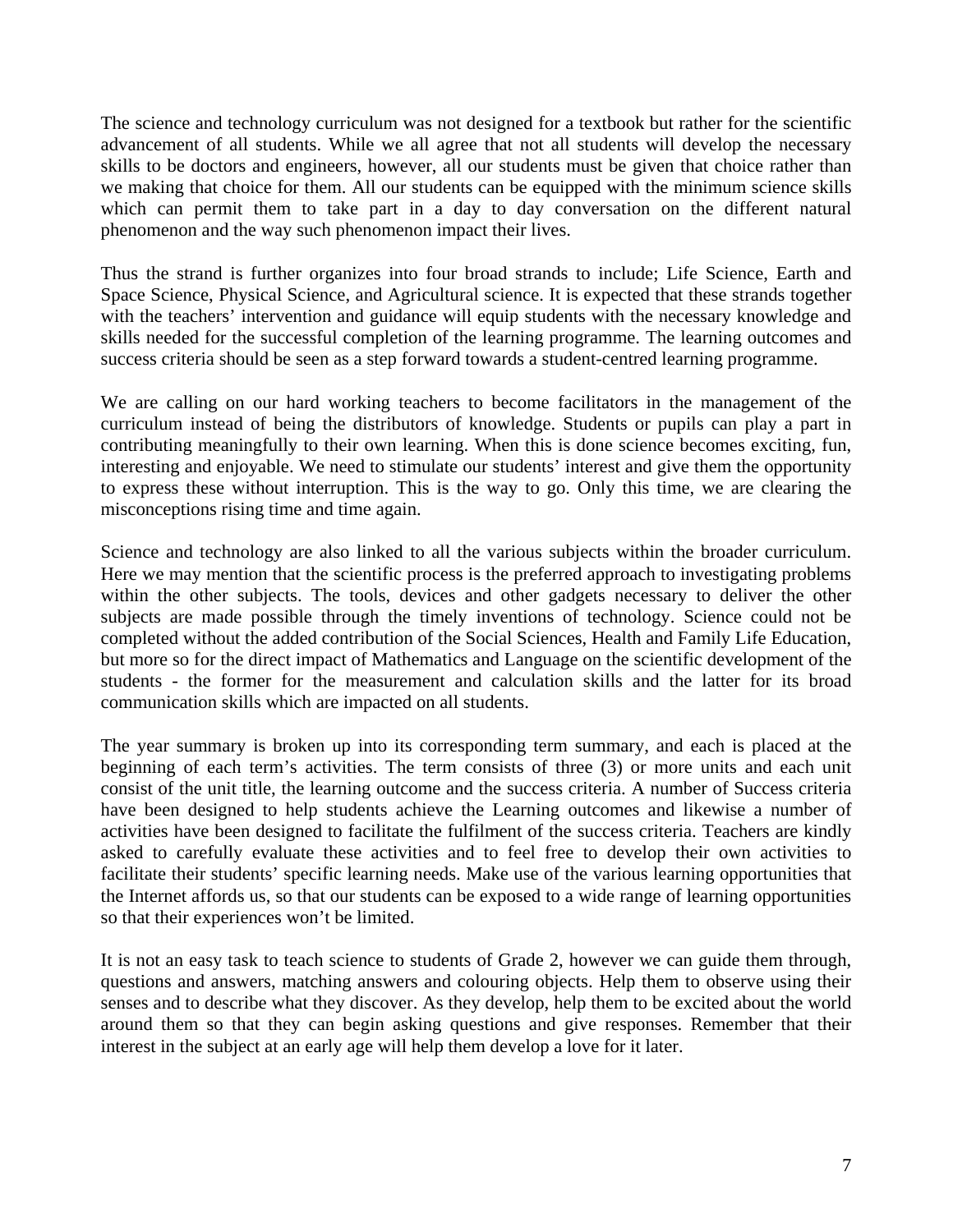In ending, always seek the most recent information to help your students develop scientifically. Scientific information is not absolute and may change as we advance because of the advent of new technologies and better approaches. Dominica is a big, well-equipped laboratory and you are called upon to make use of this God-given (natural) teaching tool.



## **LINKAGE OF SCIENCE AND TECHNOLOGY TO THE PROGRAMME STRANDS**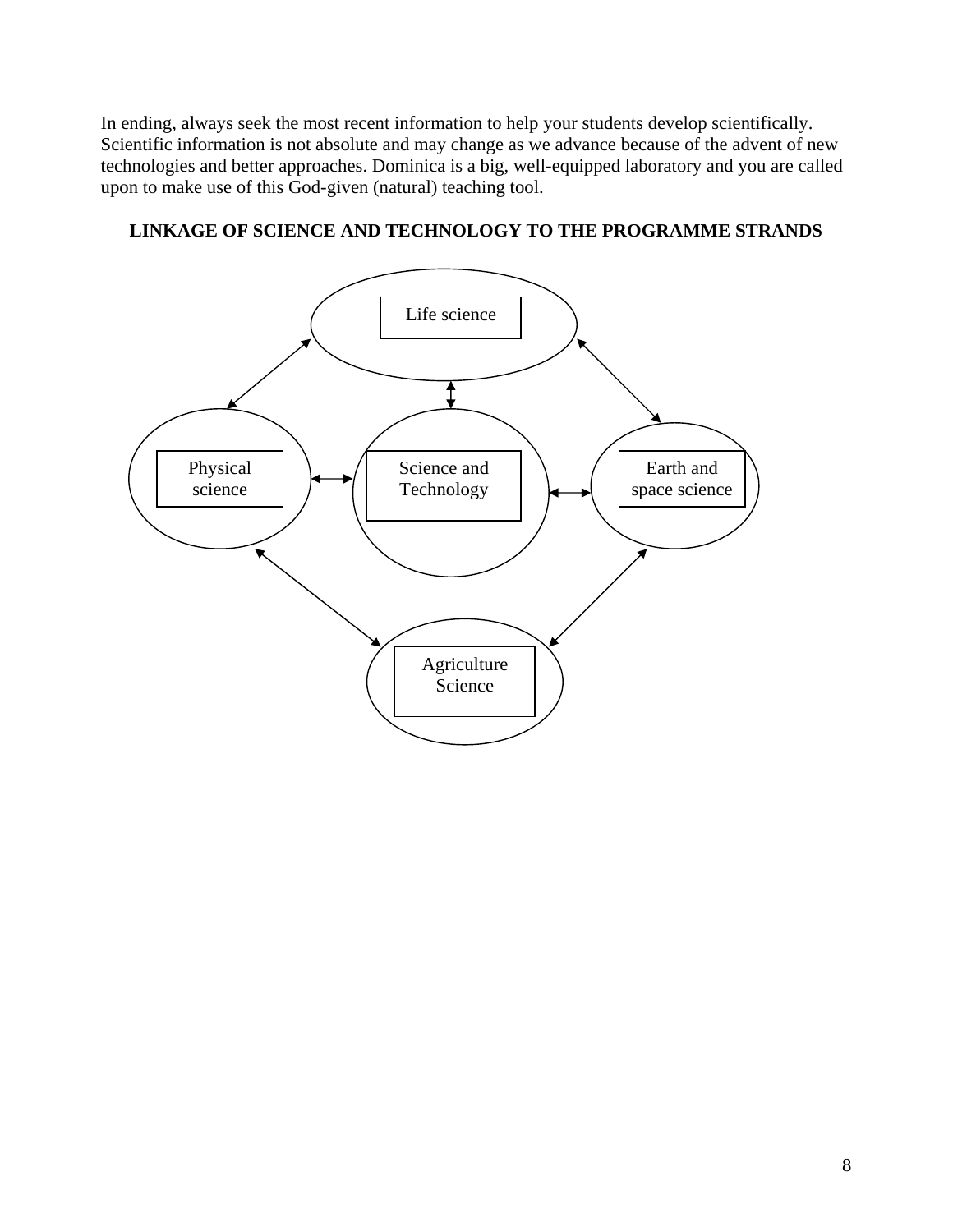## **SCIENCE AND TECHNOLOGY**

## **SCIENCE AND TECHNOLOGY**

## **SUBJECT SUMMARY**

## **KEY STAGE 2**

## **GRADE 4**

## **TERM 1**

|                  | UNIT 1: LIVING THINGS IN THE ENVIRONMENT | <b>SESSIONS</b> |
|------------------|------------------------------------------|-----------------|
| AT1:             | LO <sub>1</sub>                          | $6 - 8$         |
| SC's             | $(1-3)$                                  |                 |
|                  | UNIT 2: WEATHER AND CLIMATE              |                 |
| <b>AT 2: LO1</b> |                                          | $8 - 10$        |
| $SC's$ (1-5)     |                                          |                 |
|                  | UNIT 3: ENERGY                           |                 |
| AT 3: LO1        |                                          | $6 - 8$         |
| $SC's$ (1-3)     |                                          |                 |
|                  | UNIT 4: AGRICULTURE SCIENCE              |                 |
| AT 4: LO1        |                                          | $6 - 8$         |
| $SC's$ (1-3)     |                                          |                 |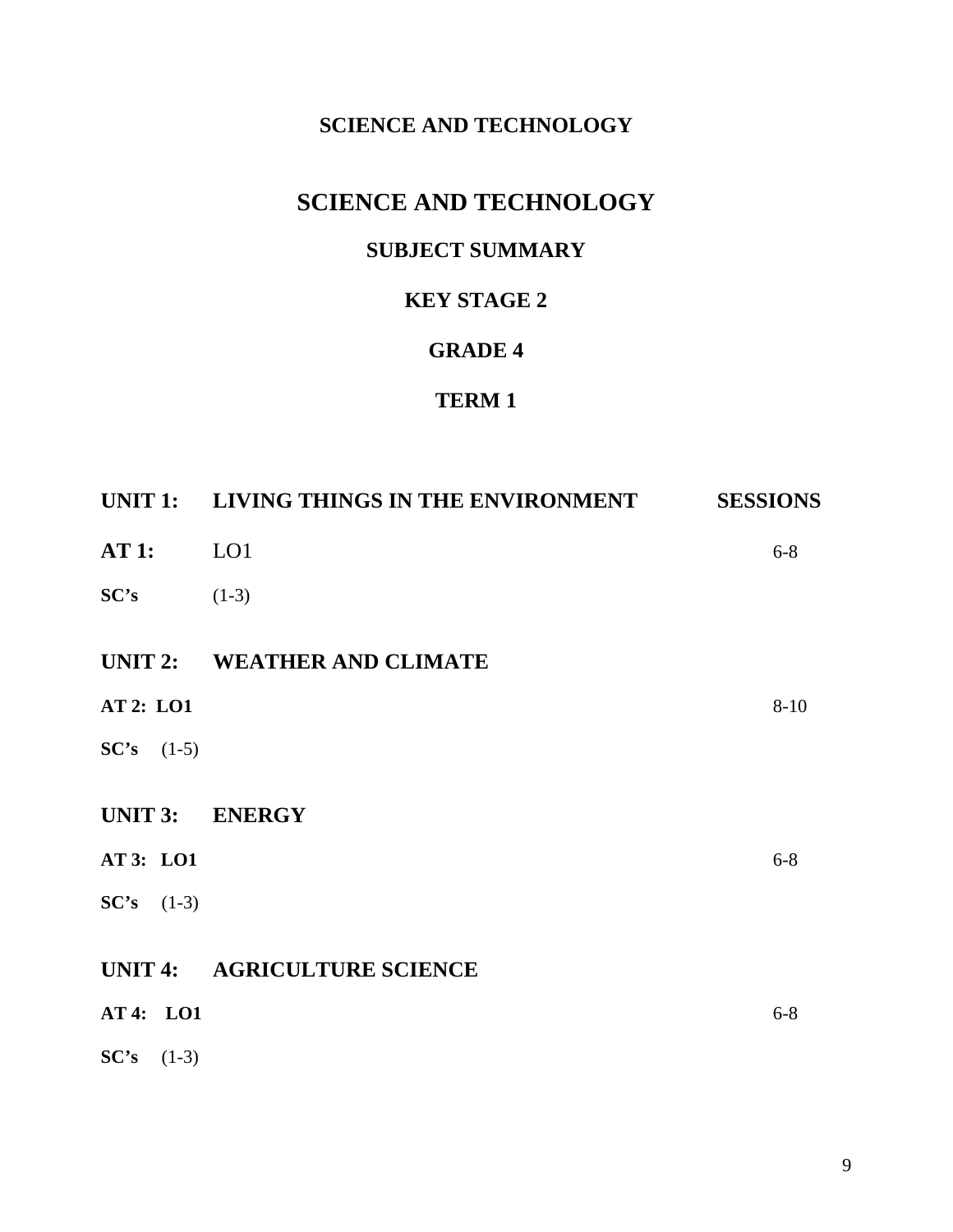## **GRADE 4**

## **TERM 1**

| UNIT <sub>1</sub> | LIVING THINGS IN THE ENVIRONMENT                |
|-------------------|-------------------------------------------------|
| AT1:              | <b>LIFE SCIENCE</b>                             |
| <b>SESSIONS</b>   | $(6-8)$                                         |
| LO 1              | DESCRIBE THE ECOSYSTEM OF THE LOCAL ENVIRONMENT |
|                   |                                                 |

#### **SUCCESS CRITERIA: 1 Research the terms habitat, environment, ecology and ecosystem**

#### **ACTIVITIES:**

- Using the Internet as a resource, let pupils research the terms habitat, environment, ecology and ecosystem. Let them do a class presentation. They can work individually or collectively
- Let pupils use the library (encyclopaedia as a resource to search for the terms habitat, environment, ecology and ecosystem. Let them do a class presentation. Let them work in groups. A leader in each group will report their findings
- Using whatever resource possible let pupils research the terms habitat, environment, ecology and ecosystem. Let them do a class presentation. (They work in groups or individually)
- Have pupils working in groups stake out an area on the school ground 1x1 m or let pupils observe the animal and plant life and non-living things and report along these lines
	- (a) What living things are there?
	- (b) Which non-living things are there?
	- (c) How do the non-living things and living things affect each other?

#### **SUCCESS CRITERIA: 2 Identify non-living (abiotic) factors in an ecosystem and show how they contribute to the support of life**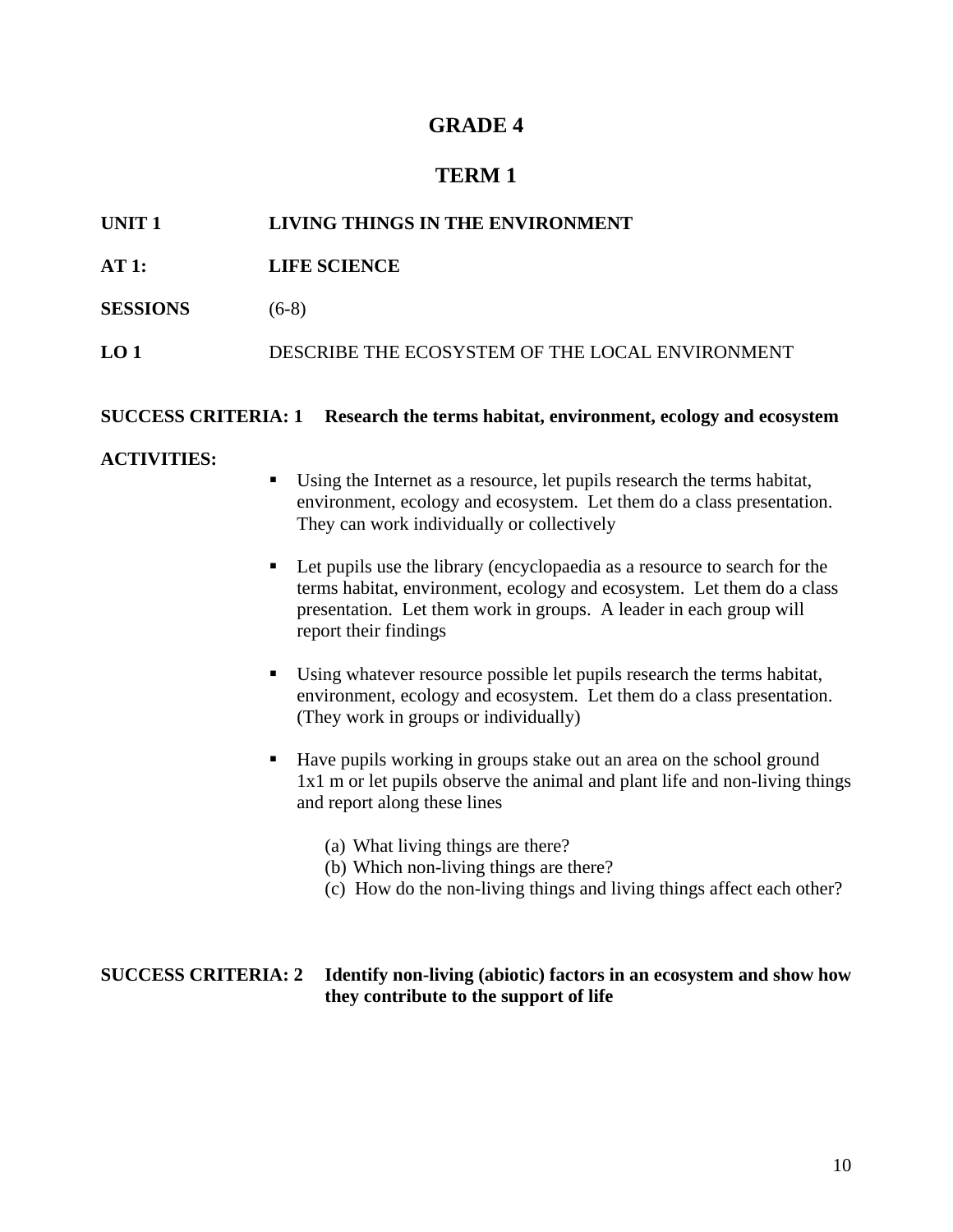## **ACTIVITIES:**

- Let pupils identify non-living factors in the ecosystem such as rocks, air, and water. Let pupils discuss and report how these factors contribute to the support of life
- Place pupils in small groups of 4-5. Let them carry out an experiment to describe the reaction of seedlings when there is a change in the direction of sunlight

(see page 21 activity 1 chapter 3 in book 4 "New Modern Science for the Caribbean")

- Place pupils in small groups of 4-5. Let pupils carry-out an experiment to observe how living things use light, temperature and water. Each group of pupils can be given a different factor to investigate (see page 57 activity 1 and 2 and Finding Out book 6)
- Take pupils on a nature walk to the seashore. Let them identify some abiotic factors such as rocks and water. Let them describe how they support life. Let them share their findings when they return to the classroom

## **SUCCESS CRITERIA: 3 Give examples of interactions among biotic elements in an ecosystem**

- Using the Internet or encyclopaedia as a resource let pupils research the terms, parasitism, commensalisms, mutualism and let them do a presentation either in groups or individually
- Given a number of parasitic relationship let pupils identify the host and the prey or parasite. Let them identify mutual relationship between two organisms. Let pupils identify commensual relationship between two organisms and state the names and roles of each organism in the relationship examples: identify the prey and host in the following: a caterpillar on a rose plant, a worm inside a dog, a tick on a cow.
- Have students use a magnifying glass to observe animals on a tree. Let them decide what is taking place. Students give reasons for their decisions
- Have students observe and report on interactions among living things in their 'model' ecosystem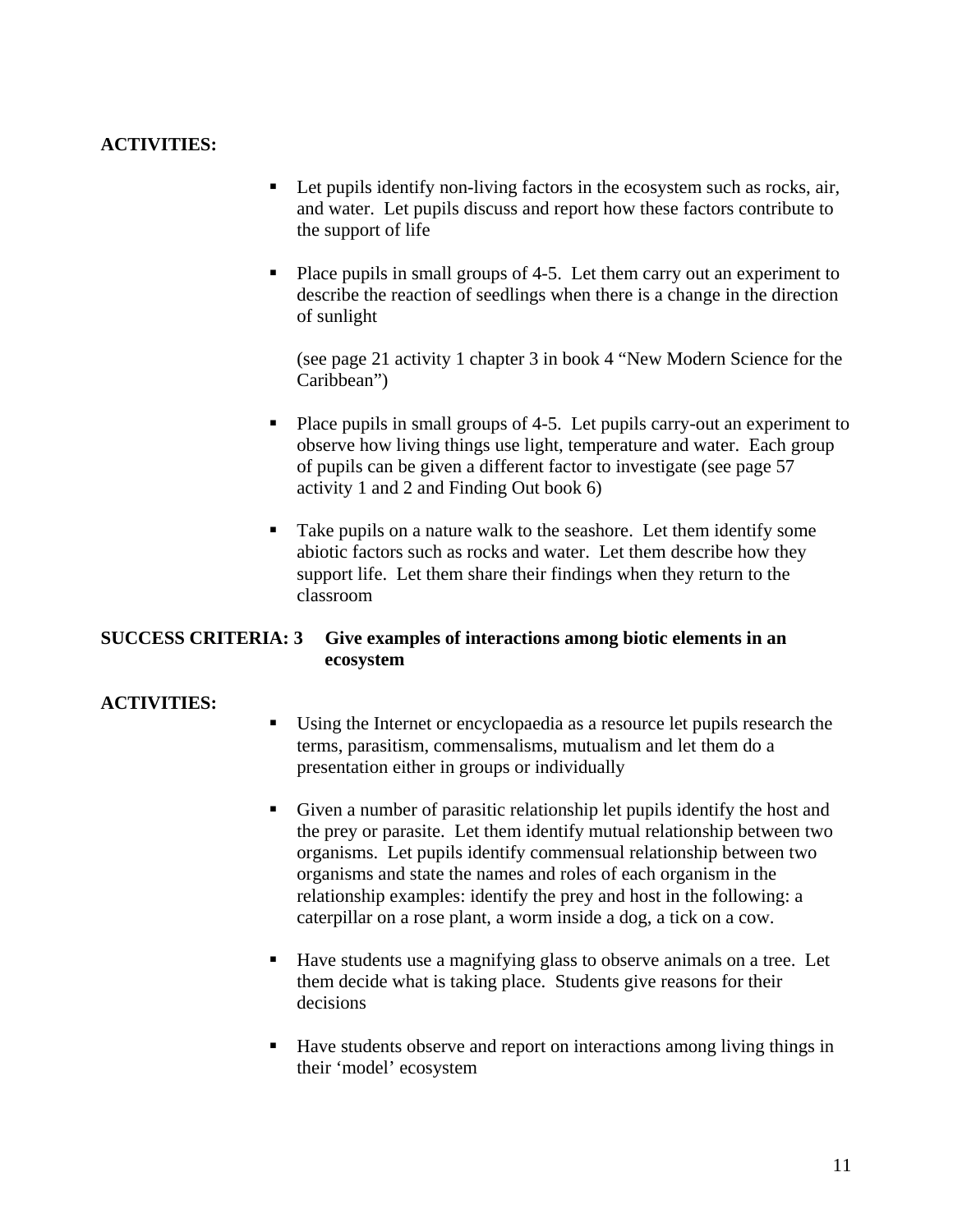## **UNIT 2: WEATHER AND CLIMATE**

## **AT 2 Earth and Space**

**SESSIONS** 8-10

**LO** CONSTRUCT AND USE INSTRUMENTS TO MEASURE, TO RECORD THE WEATHER AND INTERPRET THE RESULTS

#### **SUCCESS CRITERIA: 1 Design and construct the following weather instruments**

- **A wind vane with 8 cardinal points**
- **An anemometer**
- **A simple working thermometer**

#### **ACTIVITIES:**

- Using the following materials (paper, pencil, scissors, cardboard, compass, plastic, soft drink bottle, drinking straw, shallow pan filled with rocks and marker) construct a wind vane for measuring wind direction
- Let pupils use materials in their environment, such as cardboard, red thread or twine, pencil and a black marker to construct a model thermometer. Show pupils a real thermometer.
- Let pupils use materials to construct an anemometer (e.g. stick, small balls. (See 'Let's Learn Science pg 154)
- Let pupils construct a model thermometer. See 'Finding Out 5 pg 40
- Take students on a field trip to a Met office. Let them observe how the instruments used in the measurement of weather are used

## **SUCCESS CRITERIA: 2 Use a wind vane to observe wind direction and use the instrument to keep records**

## **ACTIVITIES:**

■ Let pupils record the direction of the wind. Using a wind vane they have constructed let pupils fill out the following table. Their recording must be done at the same time everyday.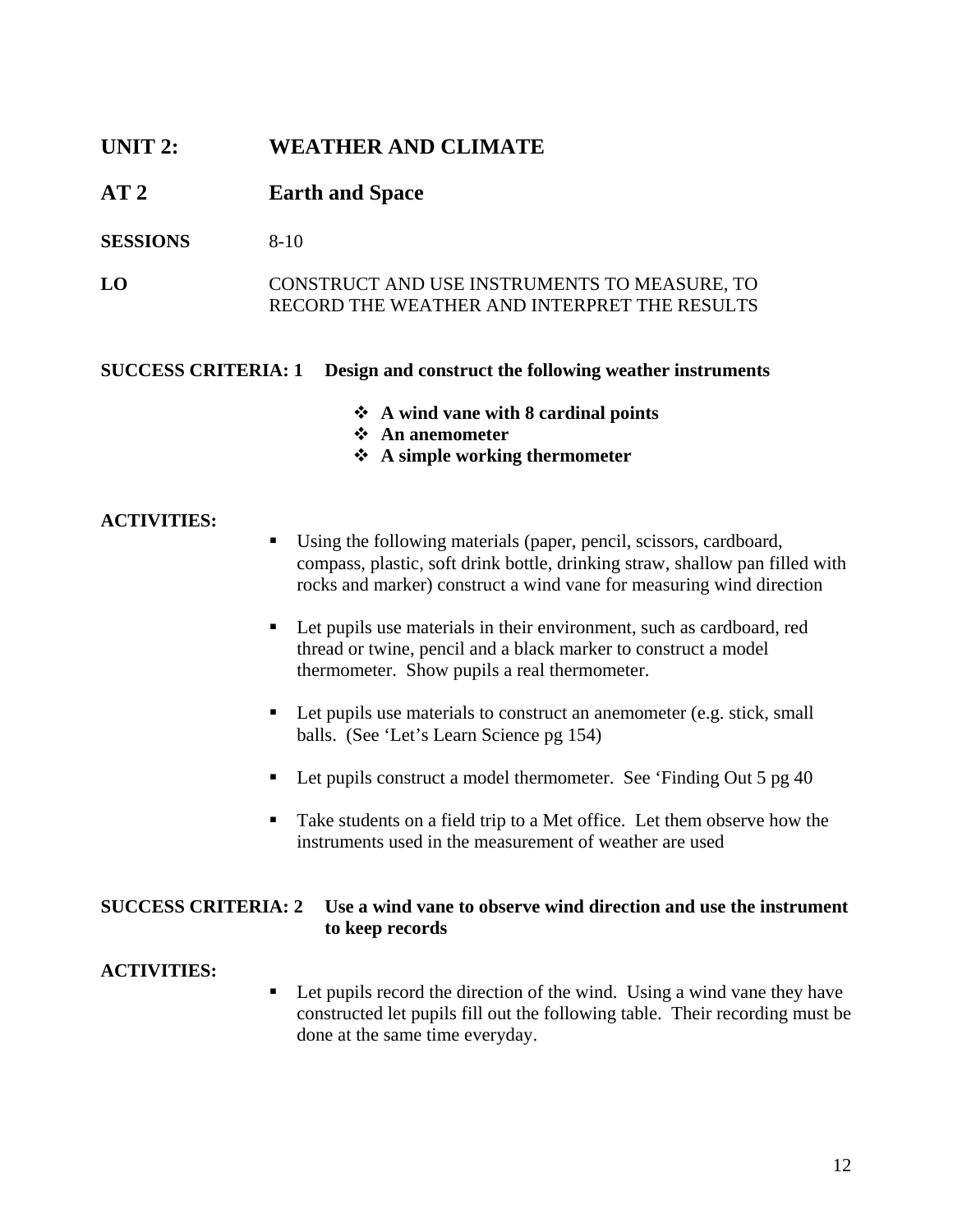| Day            | Wind Direction |
|----------------|----------------|
|                |                |
| $\mathfrak{D}$ |                |
|                |                |
|                |                |

## **SUCCESS CRITERIA: 3 Record weather using appropriate symbols**

## **ACTIVITIES:**

- Let pupils look at a DVD of someone presenting the weather report
- Let pupils take a look at some of the symbols used. Pupils will now discuss the symbols and its importance to everyone. (Meaning persons who are unable to read will recognize the pictures)
- **Pupils will use things in the environment to construct their own weather** chart (cotton for cloudy, rice for rain drops etc)
- Ask pupils to construct a chart to collect data on the daily weather for a week. This can be done as a group or individually. Encourage pupils to listen to the weather report given on the T.V. In class pupils will compare their observations and what was given on the T.V.
- Pupils construct a large model of a weather chart to place in the classroom based on the information given on the DBS weather report.

## **SUCCESS CRITERIA: 4 Summarize and represent data from their recording of weather by using bar charts**

- **Pupils will use the information that they collect on the daily weather fir a** week and represent it on a bar chart
- Pupils will discuss the information which they would wish to obtain from the graph
- **Pupils construct two bar graphs.** One to record their findings and the other what was given on the nightly/morning weather report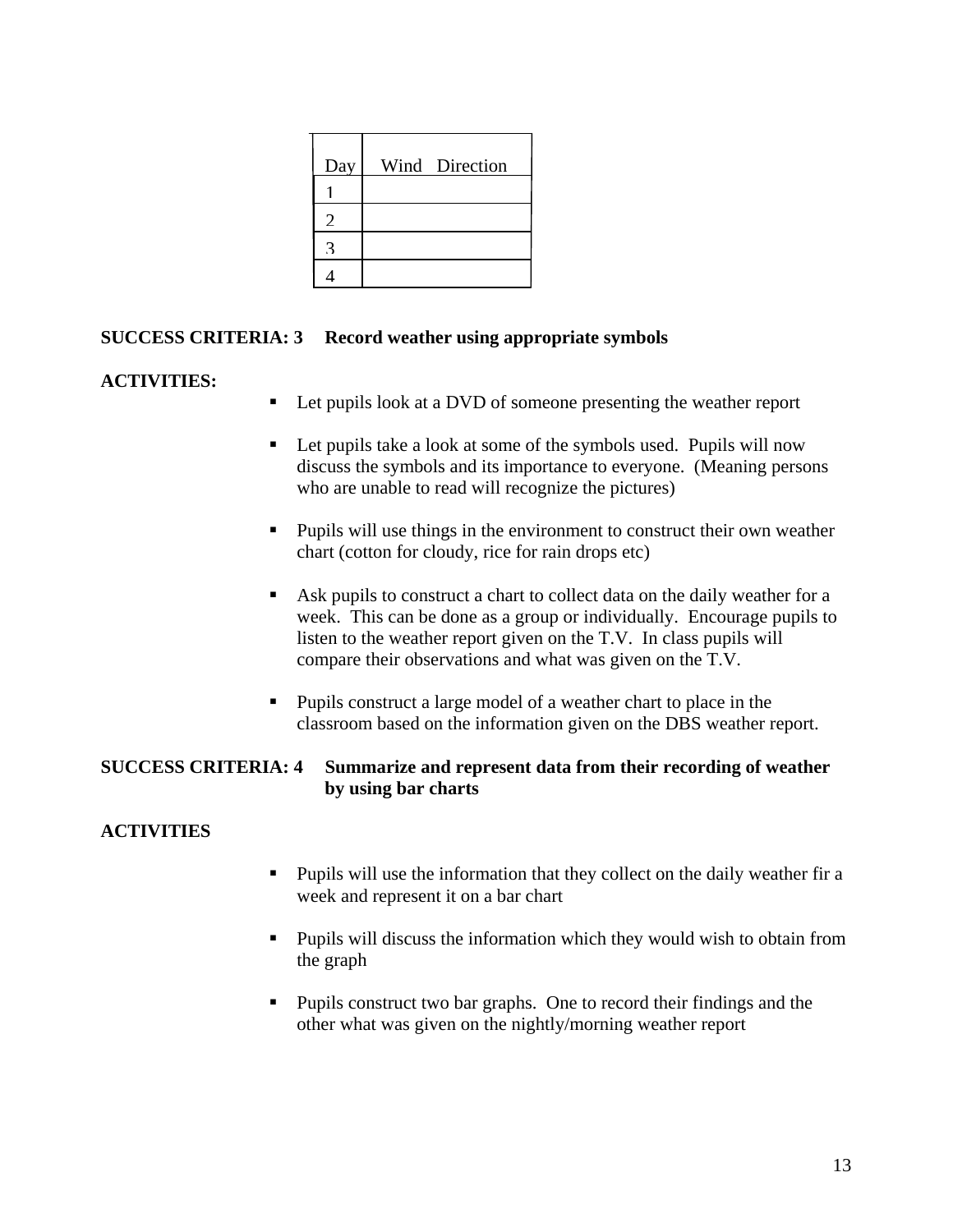

 Pupils are asked to interpret both charts and analyze what the graph shows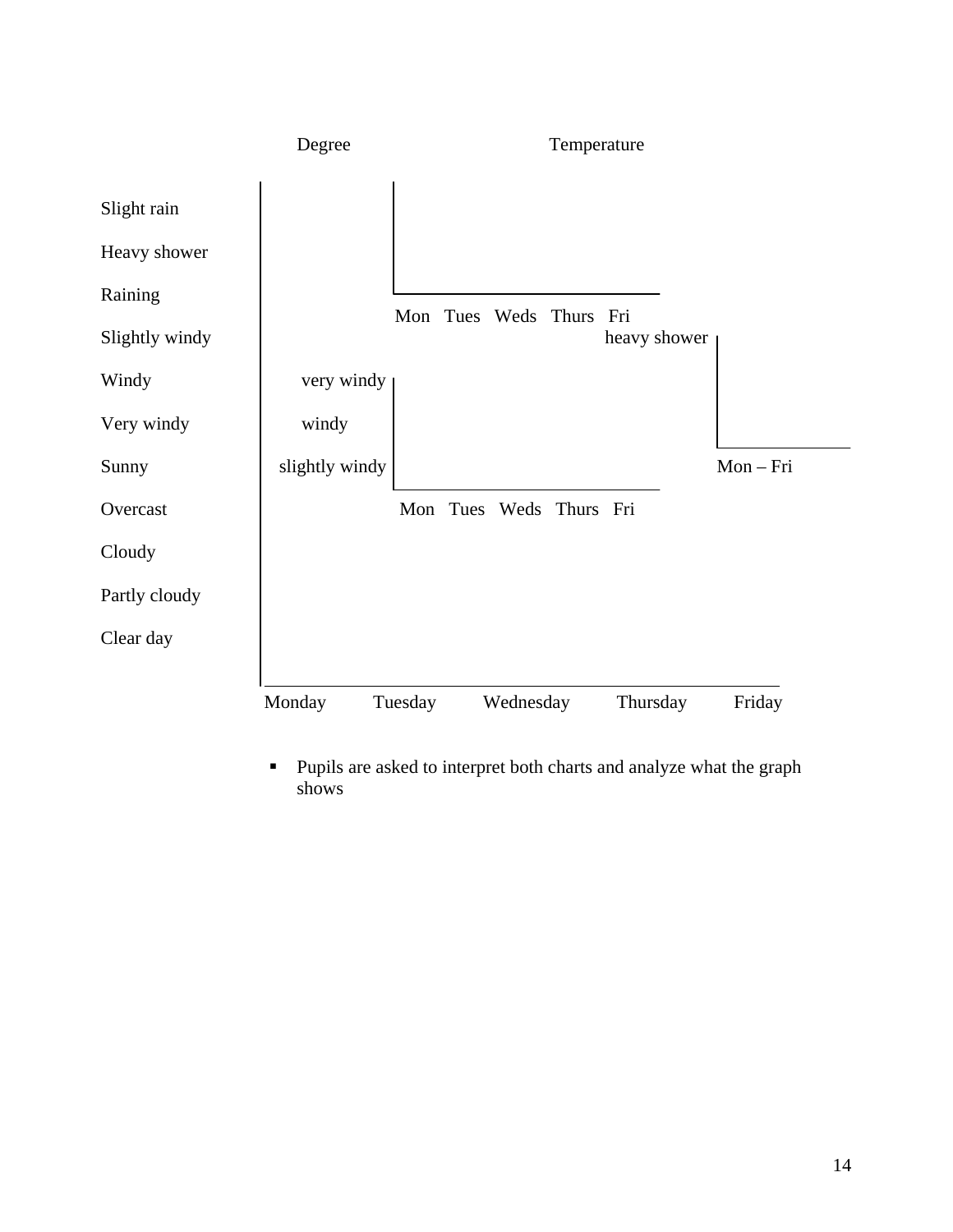## **UNIT 3: ENERGY**

## **AT3: PHYSICAL SCIENCE**

**SESSIONS** 6-8

## **LO** INVESTIGATE WAYS IN WHICH HEAT AND LIGHT AFFECT **MATTER**

## **SUCCESS CRITERIA: 1 Investigate the effects of heat on matter (e.g. change in temperature)**

## **ACTIVITIES:**

- See activity in book (Let's Learn Science textbook Standard 3) –
- Suggested material needed: butter, thermometer, liquid etc. Have students place a square of butter in the sun. Let students observe what happens to the butter. Let students say why this happened
- Take and record the temperature of water. Place container of water in the sun or on a stove. Record temperature again after 10 minutes in the sun/2 minutes on stove. Discuss what caused the change in temperature
- Put some milk in a pan on stove. Allow milk to heat until it begins to rise then put off stove. Before milk boils over the pan ask students what caused the milk to rise. Let students say what happened when the stove was turned off. Ask them why did this happen
- Take some sorrel/grass etc., place in a container. Allow students to realize the volume taken up by the material. Place in the sun. Let students observe daily. Let students predict what is happening to the sorrel etc and why. (Students should realize that heat is drying up moisture thus causing shrinkage)

## **SUCCESS CRITERIA: 2 Investigate the way light does or does not pass through different materials**

- Have students collect a variety of materials; cardboard, paper (different types) glass, mirrors, different colour plastics, plain cloth, cloth of different thickness
- Place students in groups of about 4-5. Provide each group with a light source preferably flashlight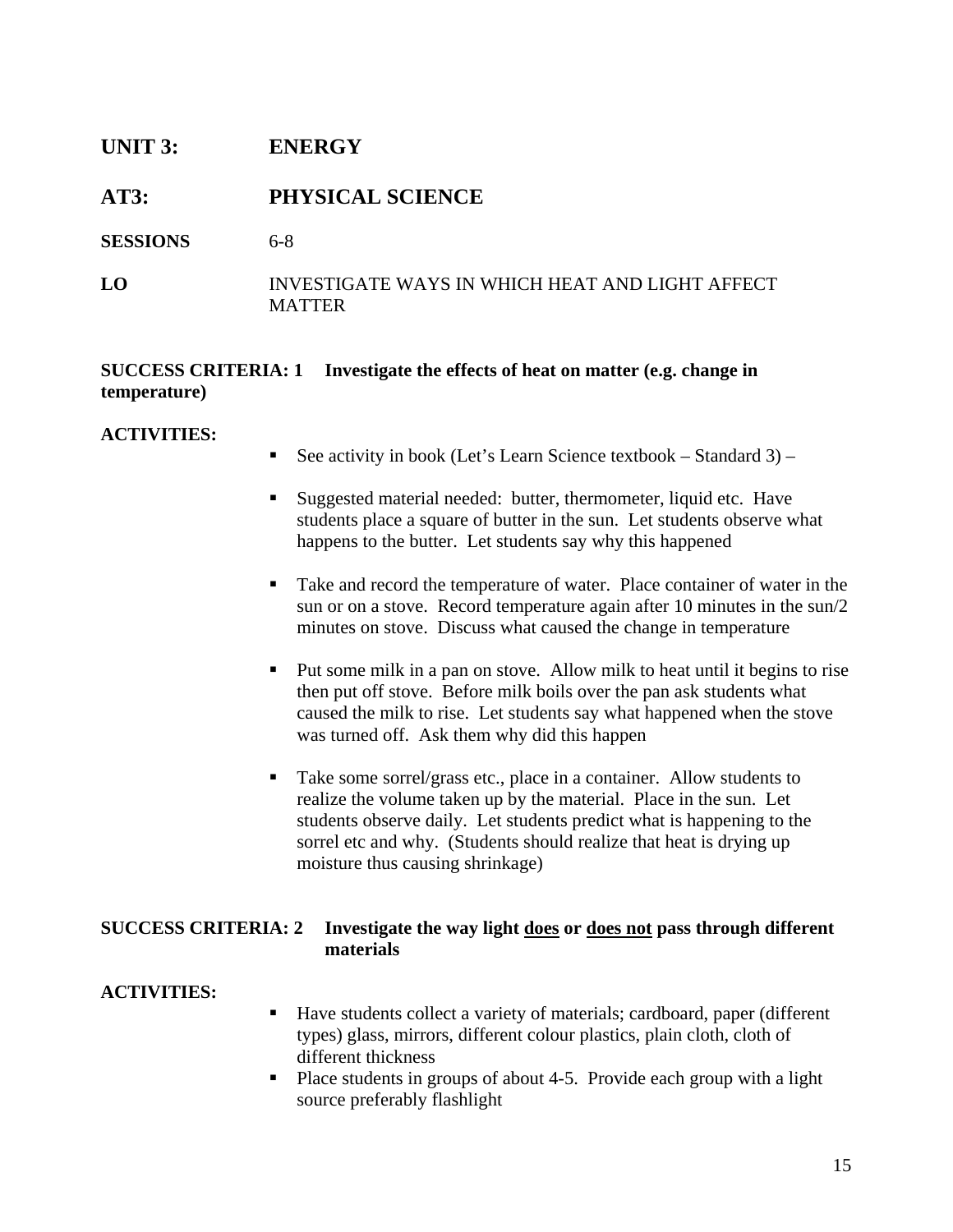- $\frac{1}{2}$ • Have students stand between material and flashlight Students group materials into those which light passes through fully, (transparent) partially (translucent) or not at all (opaque) or reflectors
- Have students discuss why this is so. Place objects on a surface. Allow pupils to notice the shadow created. Pupils give reasons for the shadow. Move objects further from and closer to the light source. Let pupils observe what happens
- Let students use a light source to play shadow puppets: Source: 'Let's Learn Science 4' pg 138

## **SUCCESS CRITERIA: 3 Compare various ways in which heat is transferred**

- Explain that heat can be transferred through convection (water); radiation (sun); and conduction (through solids)
- Let pupils do activity to show that heat is transferred through convection Activity mixing hot and cold water Source: 'Let's Learn Science workbook 3 pg 59-60
- Teacher does this activity to show that heat is transferred through conduction Source: 'Let's Learn Science workbook 3 pg 61-62 Heat on the Move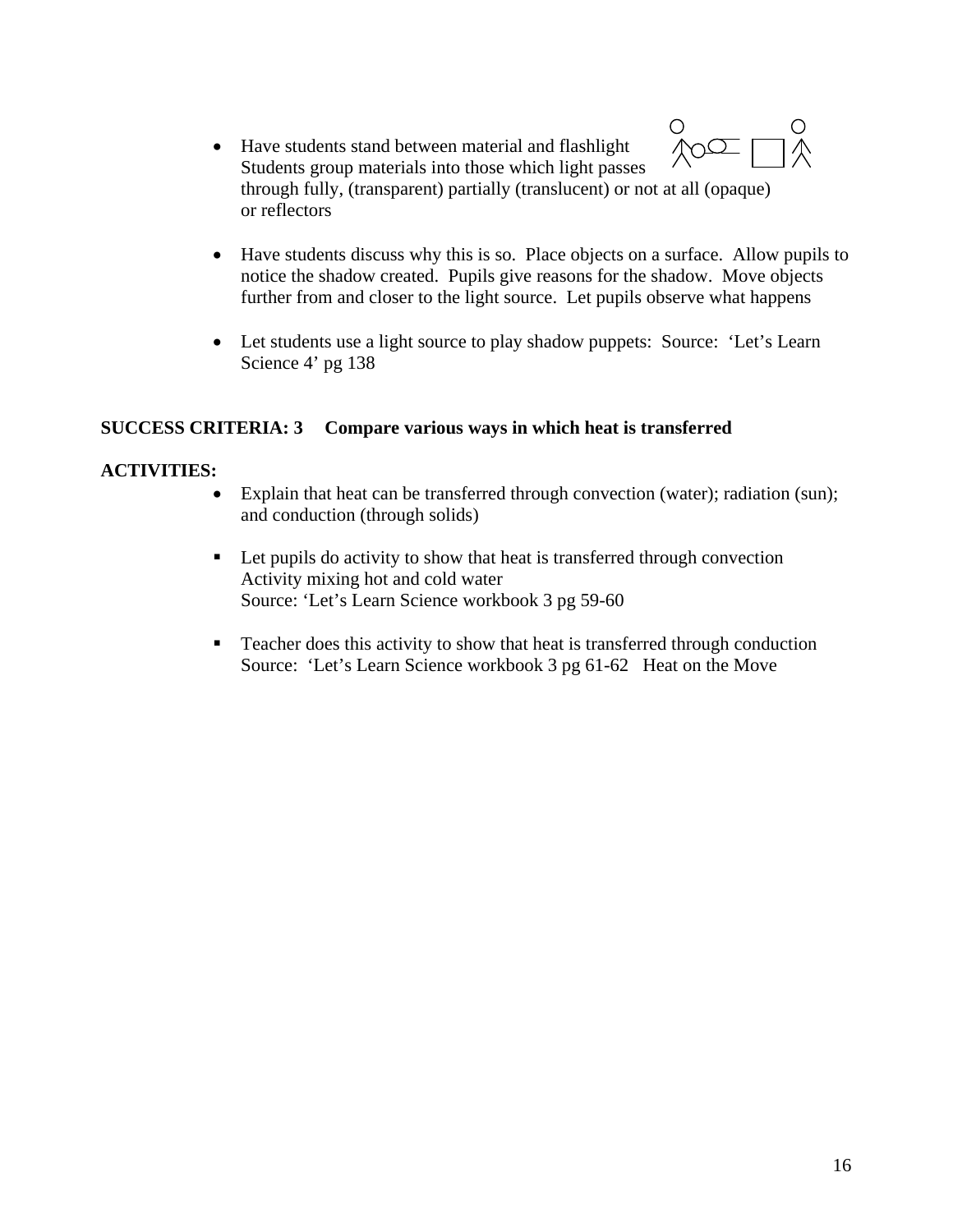## **UNIT 4 AGRICULTURAL PRACTICES**

## **AT 4: AGRICULTURAL SCIENCE**

## **SESSIONS** 6-8

## **LO** DESIGN AND CARRY OUT A PLAN FOR ACTIVITIES IN AGRICULTURE

## **SUCCESS CRITERIA: 1 List activities that are carried out before plants are planted/seeds are sewn**

- Take pupils to the un-cleared spot in the school garden
- Discuss with them what should be done in order to grow crops in this area
- Follow the under-mentioned steps:
	- o prepare the land
	- o clear the land
	- o plough the land
	- o refine the soil
	- o dig drains
	- o form garden beds
	- o Let pupils write in their books the type of tool/tools needed to carry out such activities.
- Let pupils prepare a parcel of land and then plant and cultivate it with vegetable crops of their own. (Preferably short term crops, cabbage, cucumber, lettuce, or tomato).
- **Selecting and preparing planting materials** 
	- o seeds
	- o seedlings
	- o Buy good, healthy seed
	- o Make nursery boxes
- **Prepare nursery boxes using dry grass and straw potted soil mixture**
- Sow the seeds
- Thin out the seedlings
- Harden the seedling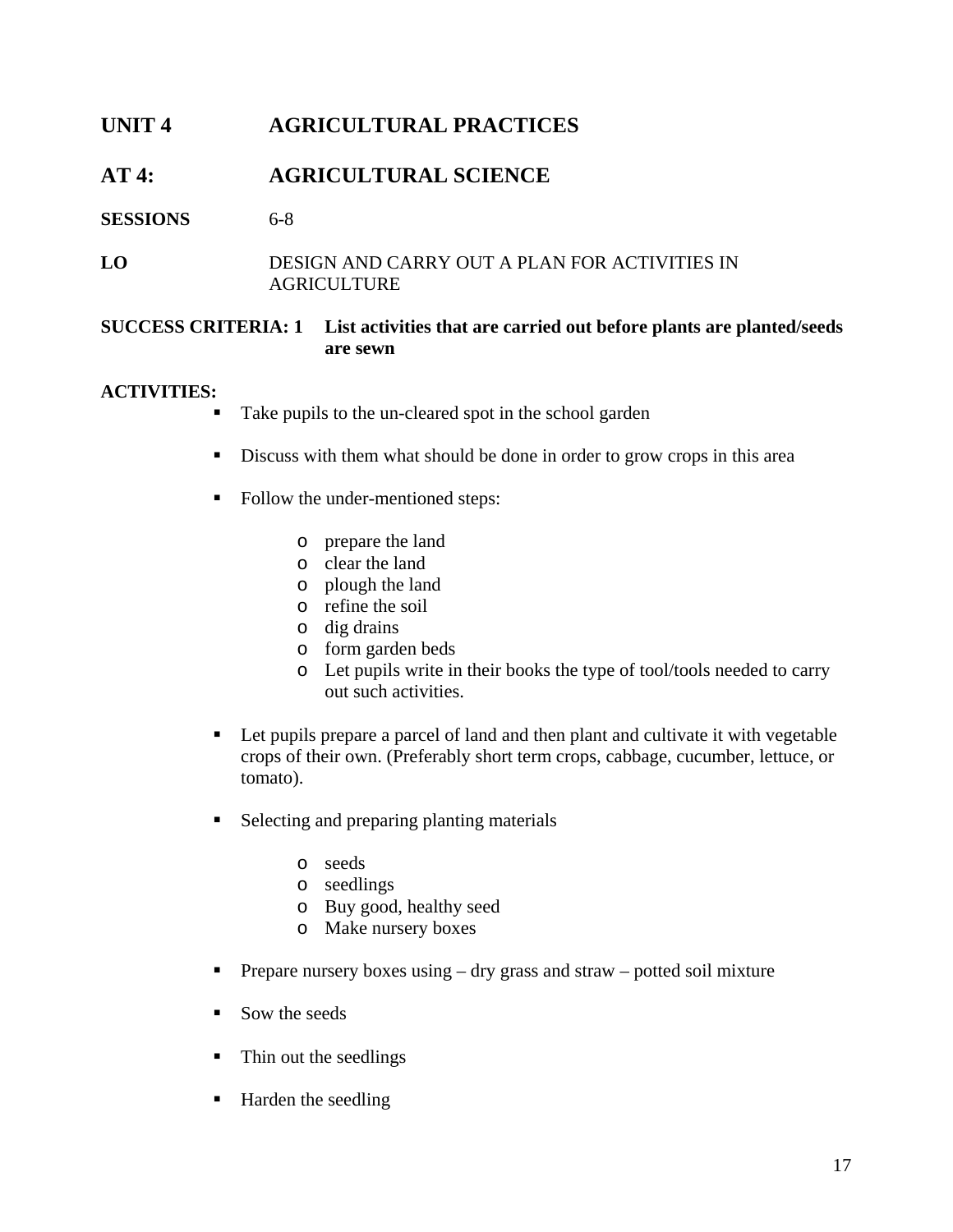■ List this activity with the one above.

## **SUCCESS CRITERIA 2: Place in proper sequence the various activities that must be done before crops are planted**

## **ACTIVITIES:**

- **Provide students with a jumbled list of activities which are required** before crops are planted. Students place list in sequence
- Have students role play situation showing in sequence the steps they should follow before planting crops

## **SUCCESS CRITERIA 3: Demonstrate how various crops are planted**

- Take students on a field trip to a farm. Allow them to observe a farmer planting crops from seeds, suckers and stems
- Allow students to plant crops from seeds, suckers and stems
- Have pupils write essay on how crops are planted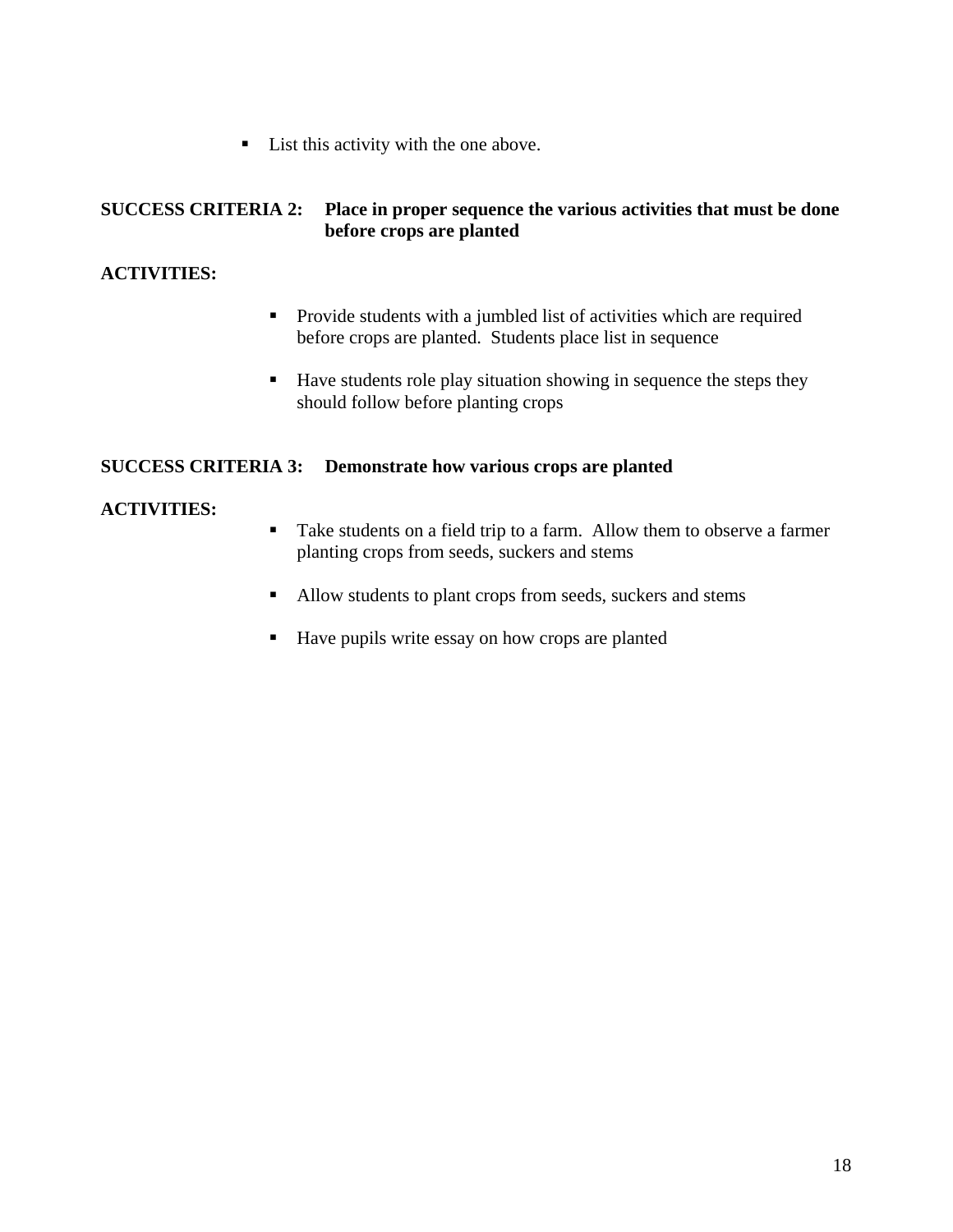## **ASSESSMENTS**

| <b>TERM1</b>               | <b>UNIT1</b> | Describe the ecosystem of the local environment                                                                                              |
|----------------------------|--------------|----------------------------------------------------------------------------------------------------------------------------------------------|
|                            |              | SUCCESS CRITERIA: 1 Describe the terms habitat, environment, ecology and ecosystem                                                           |
| <b>ASSESSMENT:</b>         |              | Fill in the blanks with: ecology; ecosystem; habitat; environment                                                                            |
|                            |              | 1. a place where an organism lives (habitat)                                                                                                 |
|                            |              | 2. the study of how living and non-living parts of the environment affect                                                                    |
|                            |              | 3. external conditions affecting the lives of plants and                                                                                     |
|                            |              | 4. sections of the environment which include living and non-living                                                                           |
| <b>SUCCESS CRITERIA: 2</b> |              | Identify non-living factors in an ecosystem and show how they<br>contribute to the support of life                                           |
| <b>ASSESSMENT:</b>         |              | Identify the non-living factor in each of these below:                                                                                       |
|                            |              | a) Coconut tree, sea shore, sea grape tree<br>b) Crab, mollusc, sea, oysters<br>c) Rocks, seaweed, fish, starfish<br>d) Worms, ants, soil    |
|                            | ٠            | Choose one of the factors which you identified in question 1. Explain<br>how it contributes to the support of life                           |
|                            | ш            | Choose one of the factors which you identified in question 1. Draw a<br>picture showing how it contributes to the support of life. Use words |

to help explain your picture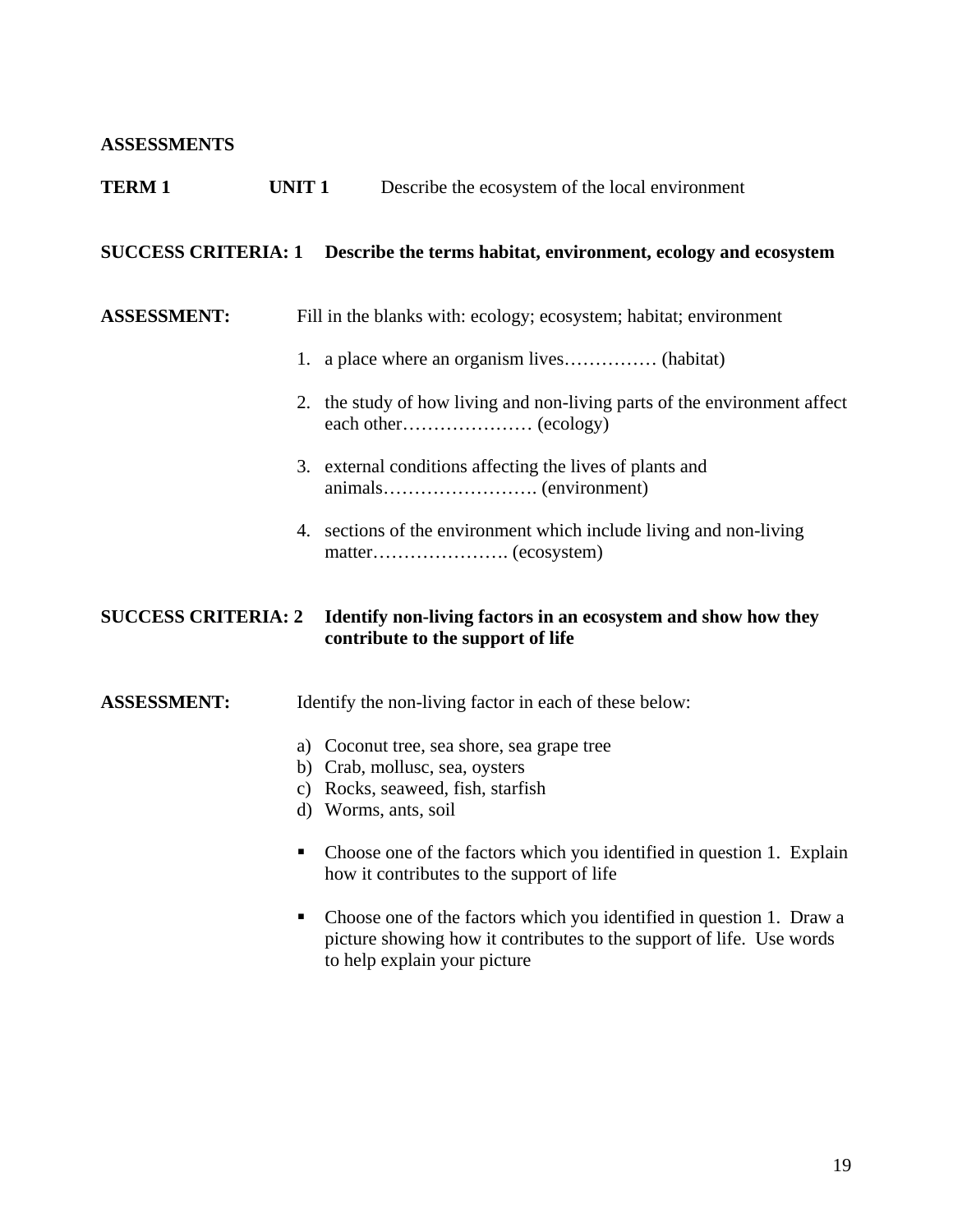## **SUCCESS CRITERIA: 3 Give examples of interactions among (living things) habitat (biotic factors in an ecosystem**

## **ASSESSMENT:**

- How is commensalism like mutualism? How is it different?
- Give one example of each relationships
	- (a) parasitic-host (b) commensalism (c) mutualism
- Which of these relationships would be most beneficial to learning in the classroom?
	- (a) commensalism (b) parasitic-host (c) mutualism

Why do you say so?

- Fill in the blanks using parasitic-host, commensalism or mutualism
	- (a) A bird with a nest in a tree………………(commensalism)
	- (b) Flea on a dog…………………(parasitic-host)
	- (c) Ants eating the extra juice from aphids (mutualism)

## **UNIT 2: Weather and Climate**

| <b>SUCCESS CRITERIA: 1</b> | Design and construct a wind wane, anemometer and simple<br>working thermometer                           |
|----------------------------|----------------------------------------------------------------------------------------------------------|
| <b>ASSESSMENT:</b><br>٠    | Assess students on group participation, ability to work together and<br>completion of the instruments    |
| <b>SUCCESS CRITERIA:</b>   | Use a wind wane to observe wind direction and use the<br>instrument to keep records                      |
| <b>ASSESSMENT:</b><br>٠    | After students have observed the wind direction for 1 week, collect<br>books and check students' records |
| ш                          | Draw a wind wane showing a south easterly wind                                                           |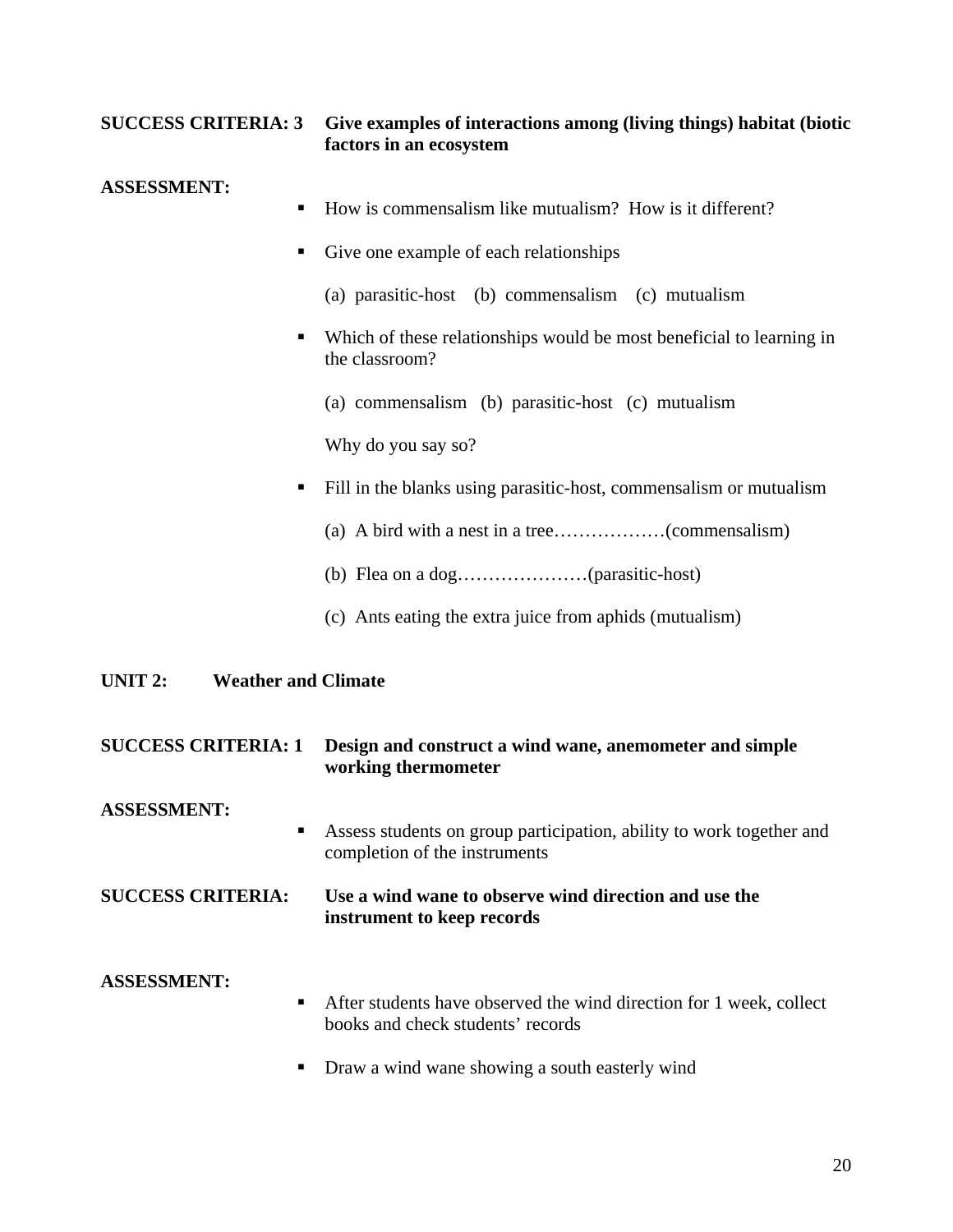

| <b>SUCCESS CRITERIA: 3</b>    | Record weather using appropriate symbols                                                                                                                       |
|-------------------------------|----------------------------------------------------------------------------------------------------------------------------------------------------------------|
| <b>ASSESSMENT:</b><br>п       | Make a chart to record the weather conditions in this report:<br>Present weather is windy and partly cloudy with drizzles. Sunrise<br>5:50am; sunset at 6:05pm |
| <b>SUCCESS CRITERIA: 4</b>    | Summarize and represent data from their chart of weather by<br>using bar charts                                                                                |
| <b>ASSESSMENT:</b><br>٠       | Assess pupils on how they have used the information to construct<br>their graph and the completion of their graphs                                             |
| <b>UNIT3</b><br><b>Energy</b> |                                                                                                                                                                |
| <b>SUCCESS CRITERIA:</b>      | Investigate the effects of heat on matter (e.g. change in<br>temperature)                                                                                      |
| <b>ASSESSMENT:</b><br>п       | The following items were placed in the sun for 30 minutes. Explain<br>what changes you expect in each<br>A cube of lard/shortening<br>The water in the jug     |

Mr. Brown fitted the nail into the hole without any problems. He then removed the nail and heated it. When he tried to put it back into the hole, the hole seemed too small. What do you think happened?

These containers of water were placed in the sun for the times indicated. Put them in order from coolest to hottest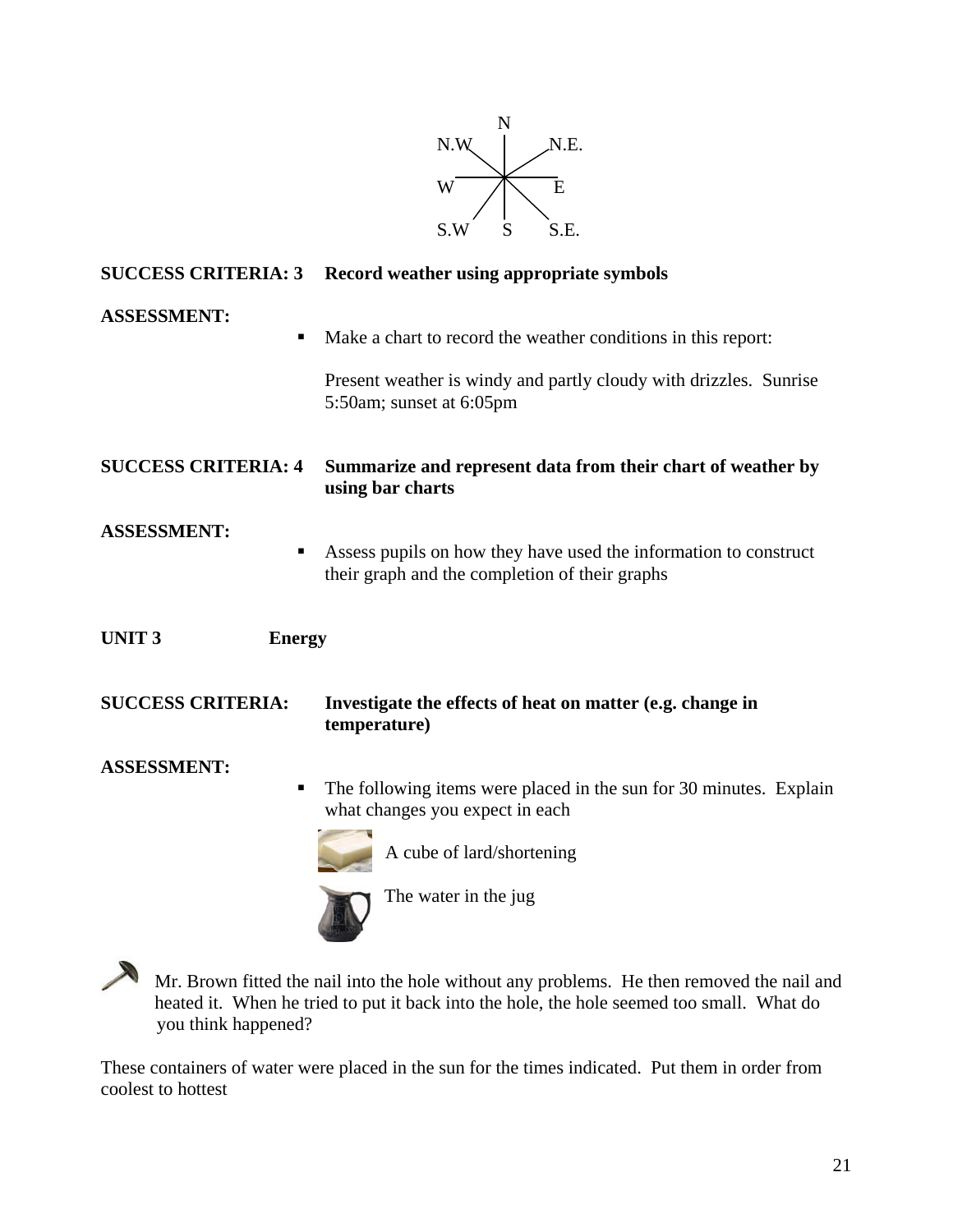







45 Minutes 90 minutes 1 hour 15 minutes

## **SUCCESS CRITERIA: 3 Investigate the way light does or doesn't pass through different materials**

## **ASSESSMENT:**

- Write opaque, translucent, reflecting or transparent next to the following:
	- (a) A page from your exercise book……………….
	- (b) A mirror…………….
	- (c) A clear plastic………………



(d) A piece of cardboard………………….. Shane wants to form a large shadow. Should he move the ball closer to or further away from the light?

## **SUCCESS CRITERIA: 3 Compare various ways in which heat is transferred**

## **ASSESSMENT:**

Give 3 ways in which heat can be transferred



When Mrs. Brown touched the handle of this pan on the fire it burnt her fingers. How was the heat transferred to the pan's handle?

Complete: We are able to feel the sun's heat through…………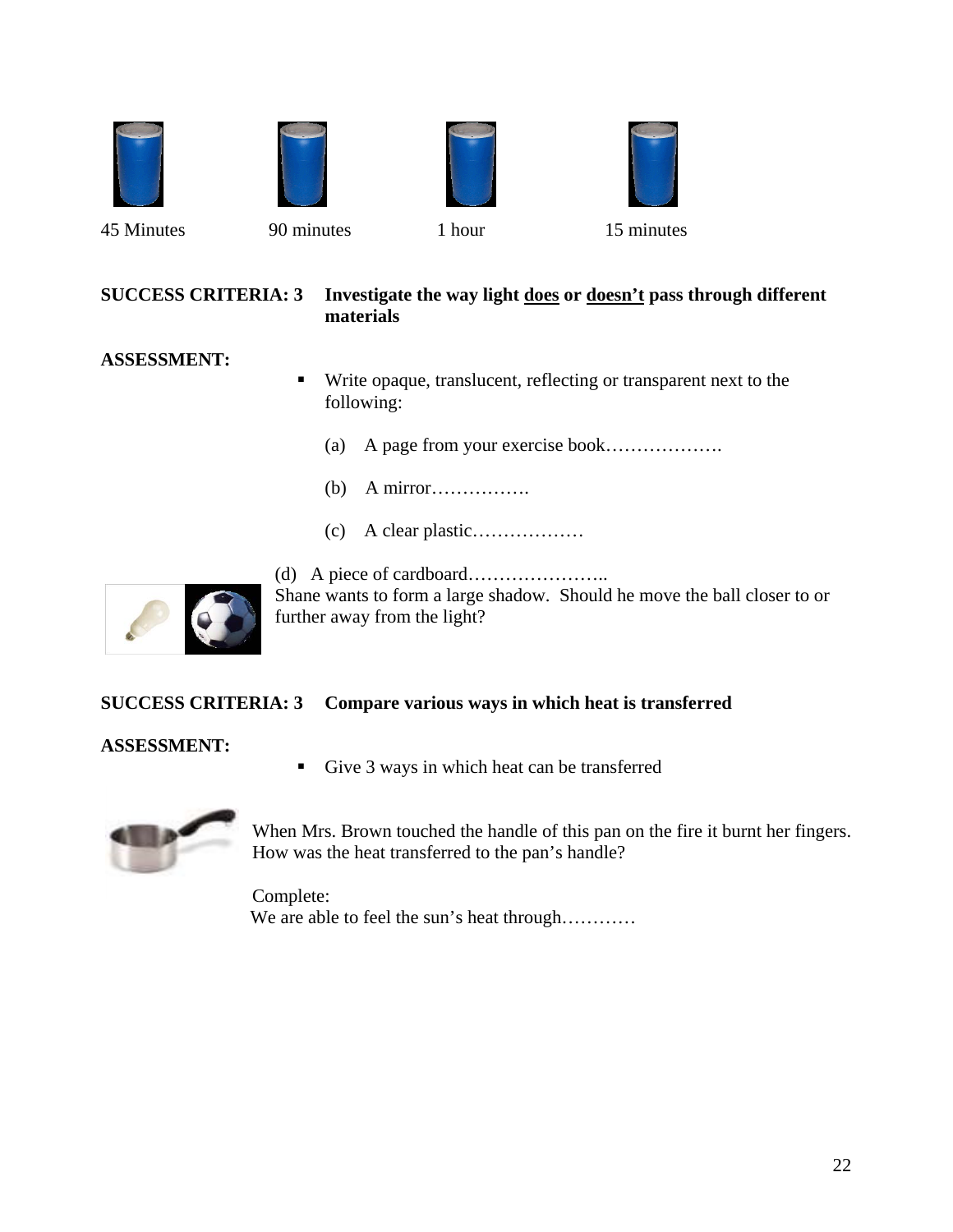**UNIT 4 Agricultural Practices** 

## **SUCCESS CRITERIA: 1 List activities that are carried out before plants and seeds are sewn**

## **ASSESSMENT:**

- List the activities which should be done before seeds are sewn
- List the steps which should be taken before a crop is grown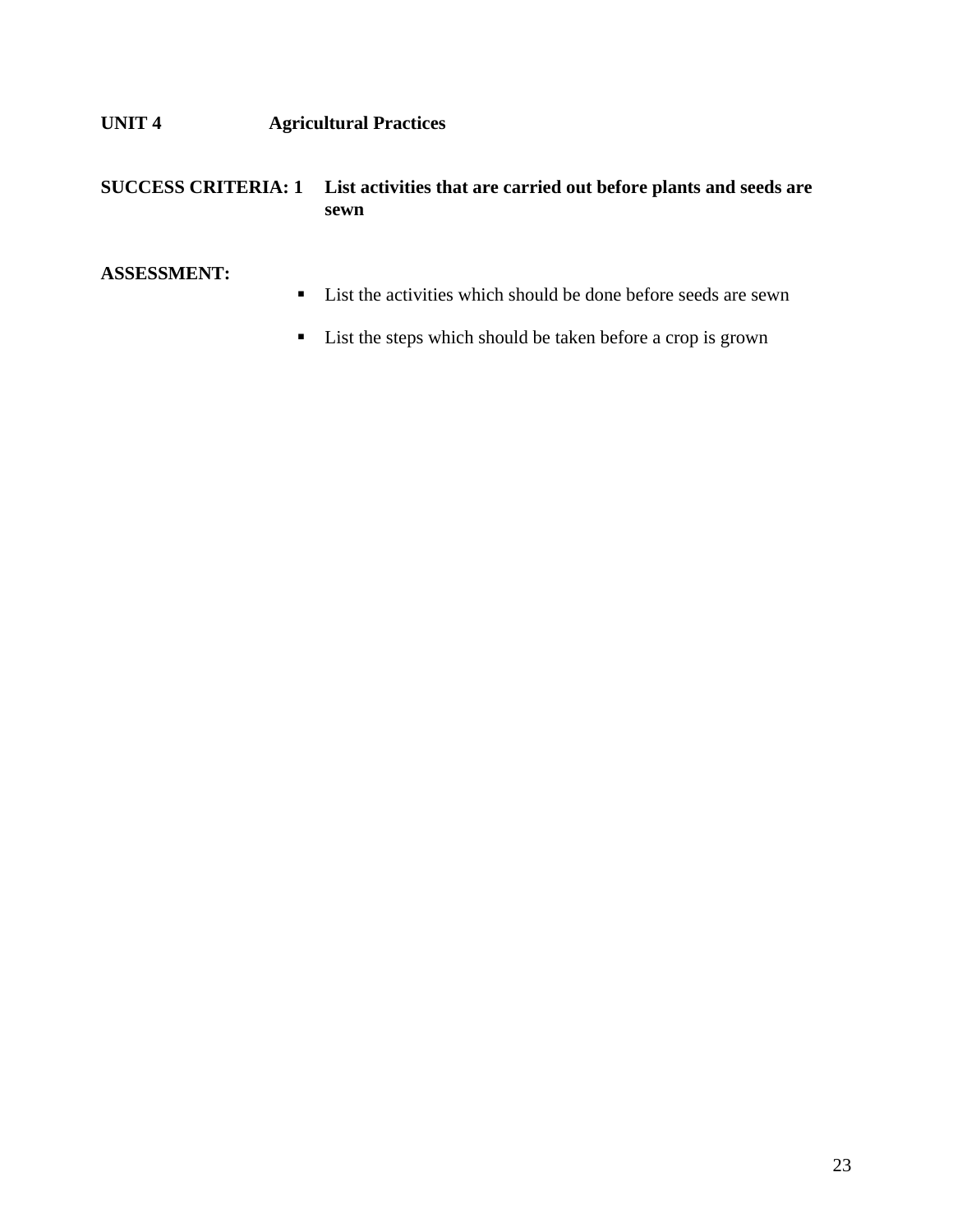## **TERM 2**

## **GRADE 4**

| <b>KEY STAGE 2</b> |                    | <b>SESSIONS</b> |
|--------------------|--------------------|-----------------|
| <b>UNIT 5:</b>     | PLANTS AND ANIMALS | $8 - 10$        |
| <b>AT 1:</b>       | LO2                |                 |
| SC's               | $(1-4)$            |                 |
| <b>UNIT 6:</b>     | <b>RESOURCES</b>   | $10-12$         |
| AT 2:              | LO2                |                 |
| SC's               | $(1-5)$            |                 |
| <b>UNIT 7:</b>     | <b>FORCES</b>      | $6 - 8$         |
| AT 3:              | LO2                |                 |
| SC's               | $(1-3)$            |                 |
| <b>UNIT 8:</b>     | <b>CROPS</b>       | $8 - 10$        |
| AT 4:              | LO2                |                 |
| SC's               | $(1-4)$            |                 |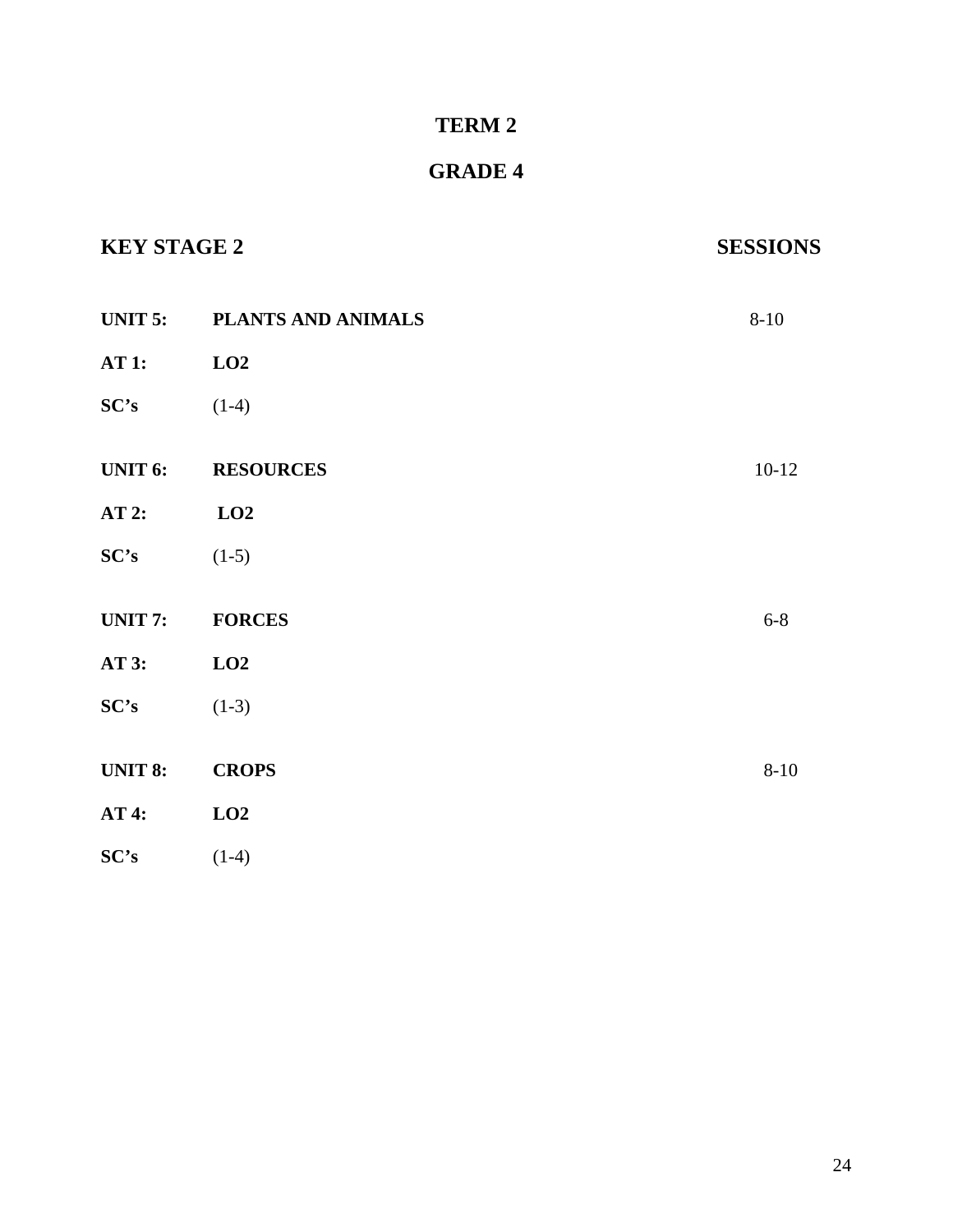## **UNIT 5 PLANTS AND ANIMALS**

## **AT 1:** LIFE SCIENCE

**SESSIONS:** 8-10

**LO 2** DESCRIBE AND EXPLAIN THE IMPORTANCE OF GROWTH, DEVELOPMENT AND REPRODUCTION OF PLANTS, ANIMALS AND HUMANS

#### **SUCCESS CRITERIA 1: Observe and discuss the development of a butterfly**

#### **ACTIVITIES:**

- Take pupils on a nature walk around the school or neighbourhood. Let pupils look for butterflies. Their pupae, larva and eggs. Let them note where these were found. On returning let the pupils place the different stages of the development of the butterfly in correct order; (eggs, caterpillar, pupa, adult butterfly). Let them make drawings in their note books (see page 22 of 'Let's Learn Science Book 3)
- $\blacksquare$  Let pupils use the textbook on page 26-27 to study the life cycle of the mosquito. Let them describe the various stages. (Let's Learn Science Book 3). Let them draw the different stages of the life cycle of the mosquito (see page 27 of text book and page 25 of work book 'Let's Learn Science)

#### **SUCCESS CRITERIA 2: Describe simply, reproduction in human beings**

- Let pupils describe how human beings reproduce in their own words. Teacher may introduce topic through discussion on conception. Male and female reproduce through conception during which the sperm from the male and the egg from the female join together to form a foetus which remains in the female for nine (9) months. The foetus is formed in the uterus which is filled with amniotic fluid. The foetus is attached to the mother through the umbilical cord. At birth a baby is born. Let pupils draw the sperm and the egg or ovum to note the difference.
- Let pupils use available resources such as the Internet, encyclopaedia and textbook to research reproduction in humans. Let them make a presentation to the class
- They should attempt to answer the following questions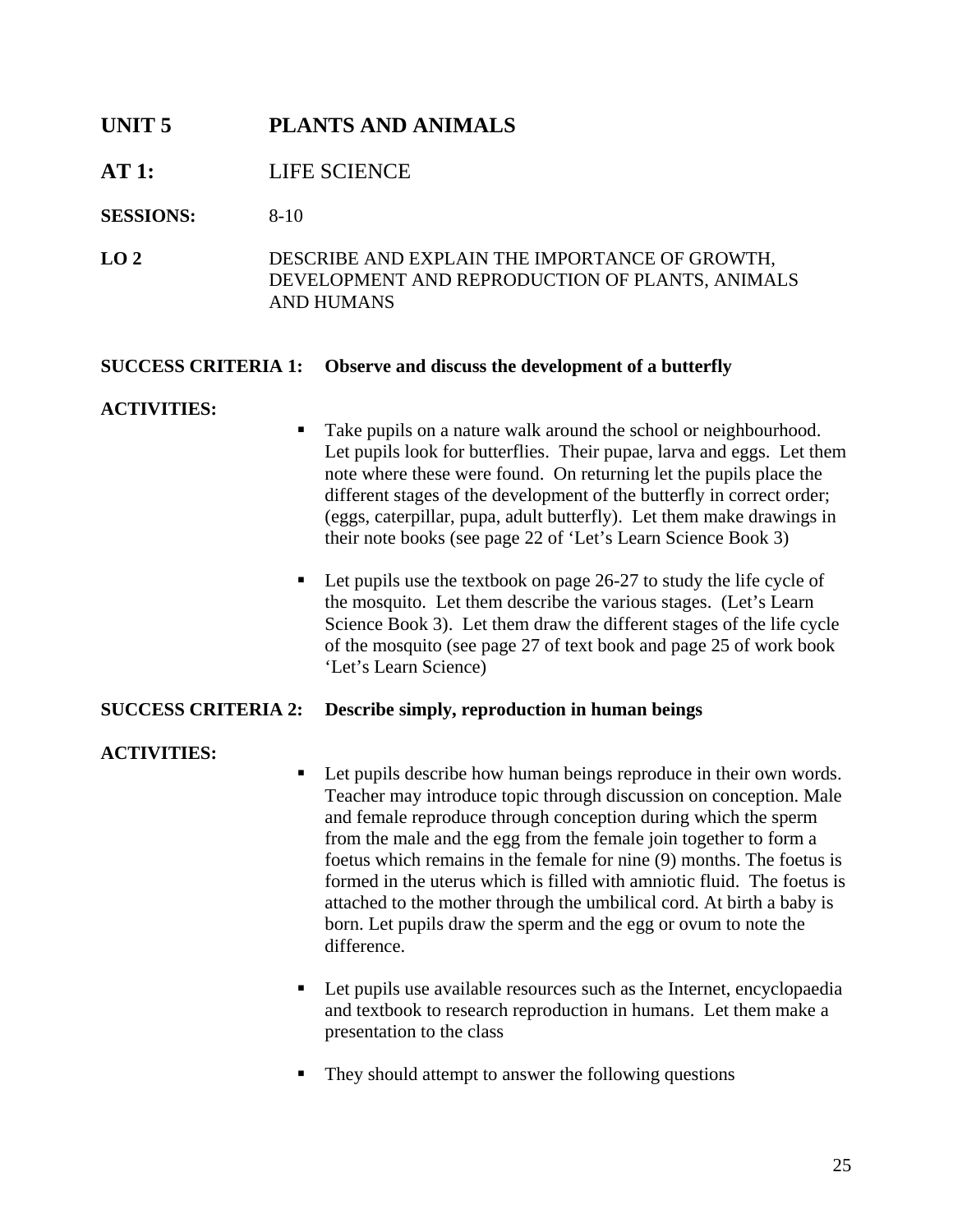− How long does it take from conception to birth in humans? What are the unborn young called? What is the fluid which surrounds the young called? Mane the cord which by which the foetus is attached to the mother.

#### **SUCCESS CRITERIA 3: Discuss and explain reproduction in birds**

## **ACTIVITIES:**

- Invite a veterinarian to the classroom to talk to the pupils on reproduction in birds (chicken). Let them discuss a number of questions in the class before the arrival of the Veterinary officer. They should ask the questions that they previously discussed in the class. Let them write a report on the Vet's presentation.
- Let pupils research the development of a chick from egg to hatching. Let them say how long it takes for the chicken to hatch. They should note the information in their note book. The hens' eggs are fertilized inside by the sperm from the cockerel. The eggs are layed, and then it takes 21 days for the chicks to hatch. The chicks later develop in an adult hen. (Egg  $\longrightarrow$  Chick  $\longrightarrow$  Hen)

#### **SUCCESS CRITERIA 4: Discuss and explain reproduction in fishes**

- Take pupils on a visit to the prawn farm at Belfast. Let the Fisheries Officer explain the process of reproduction in fishes to the pupils. Let the pupils note the important points and write a report on returning to the classroom. Let them present their report to the class or collect the reports for assessment
- Let pupils use different resources to research reproduction in fishes, (Internet, textbooks, encyclopaedia etc). Let them make a presentation to the class. This activity can be either a small group or individual activity.
- Teacher should lead students into a discussion on reproduction in fishes. The female fish lays the eggs in the water then the male fish spread sperm over the fish in the water. The fish hatches after a few days into very tiny larva, and then a small fish develops and grows into an adult fish. This reproductive cycle continues. (fish eggs, fish larva, small fish, adult fish). Let pupils draw the various stages in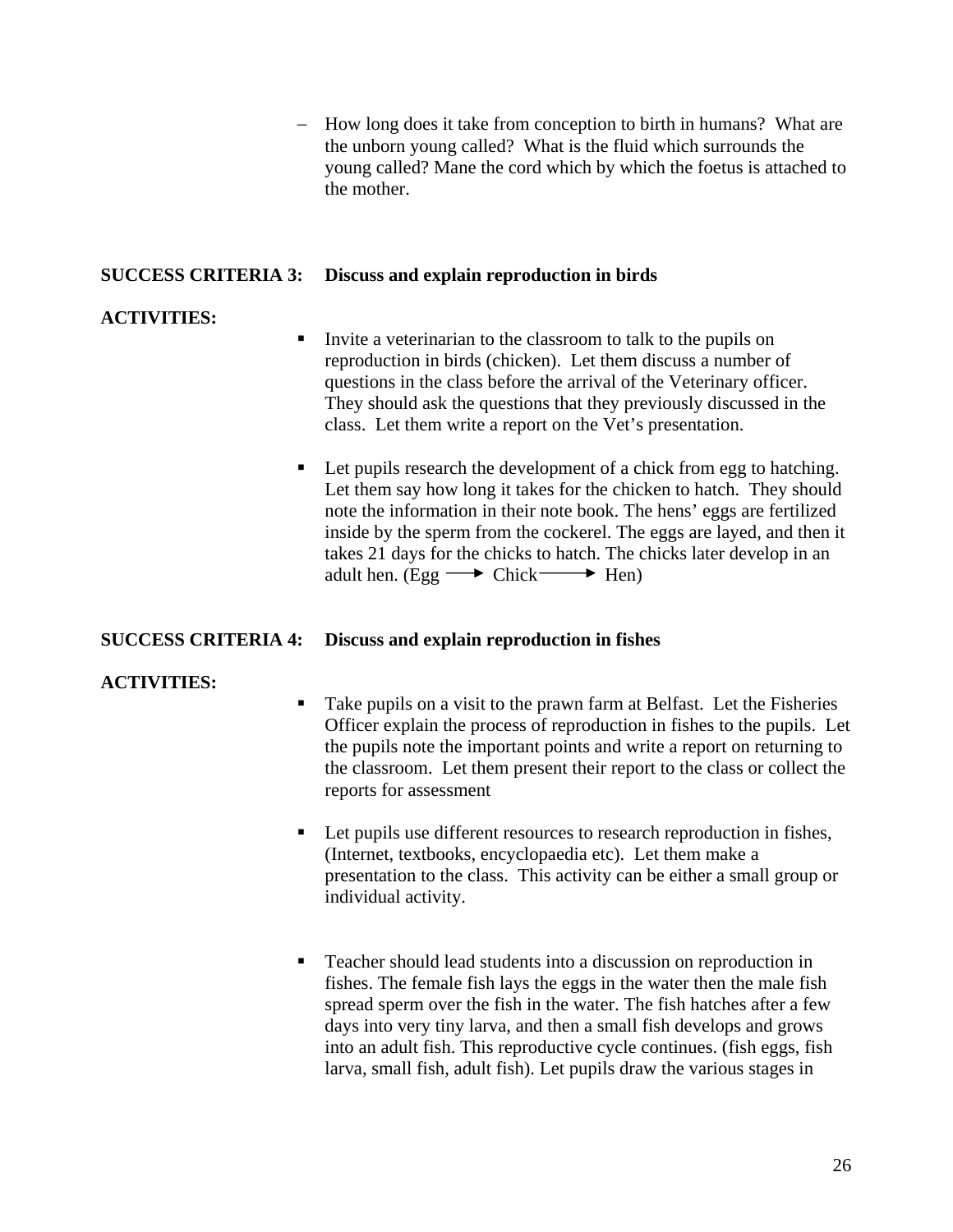their notebooks and use arrows to point to the direction in which the fish development occurs.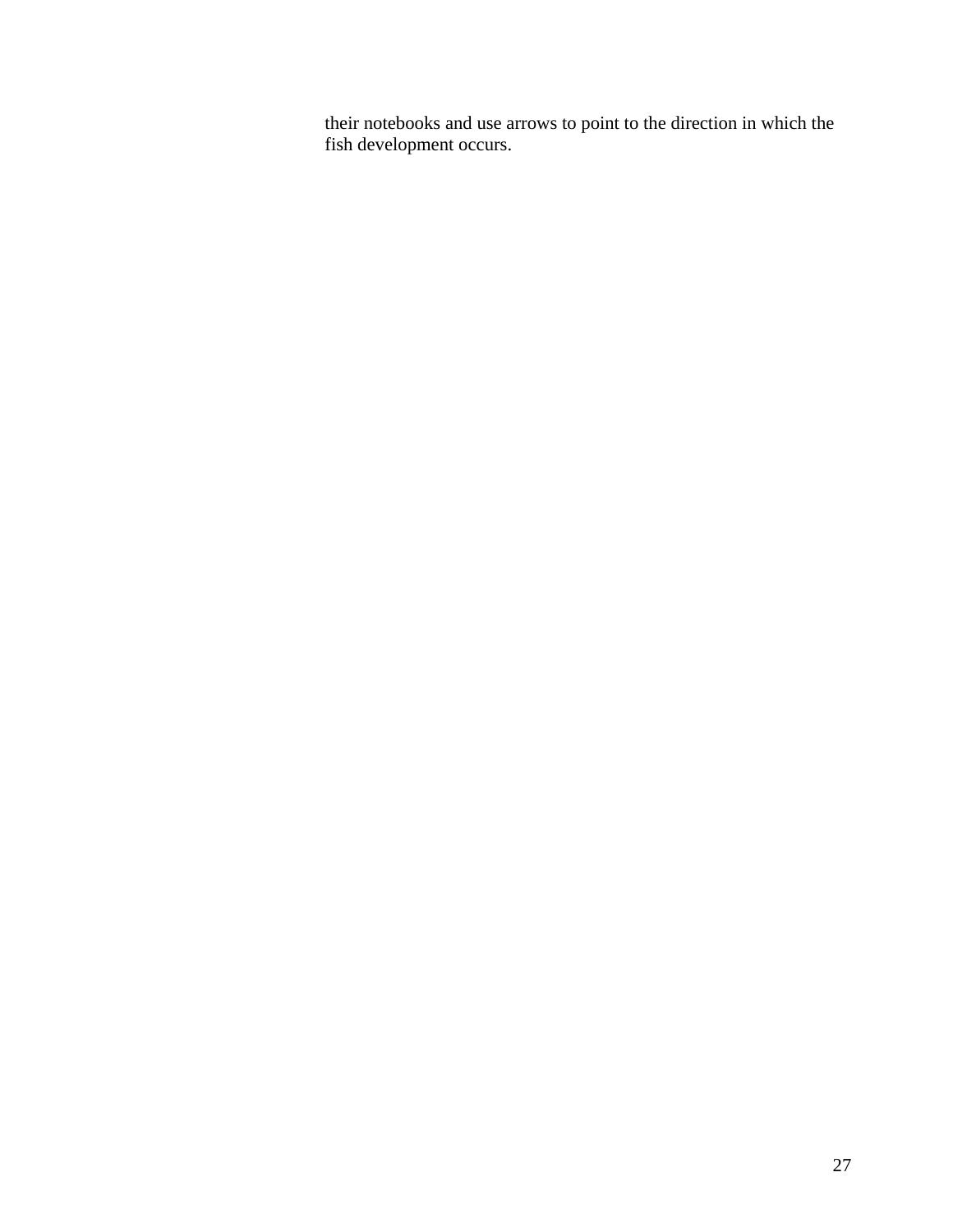# **UNIT 6: Resources AT 2: EARTH AND SPACE SESSIONS:** 10-12 **LO 2:** INVESTIGATE THE PHYSICAL PROPERTIES OF WATER AND AIR

## **SUCCESS CRITERIA 1: Discuss the physical properties of air**

## **ACTIVITIES:**

- To identify air let pupils put their hands in front of their mouth and breathe in and out consciously
	- (a) can they feel something pushing against their hand?
	- (b) what do they think it is?
- Let pupils hold a sheet of paper and swing their hand around
	- (a) does the piece of paper bend?
	- (b) what is it that bends the paper?
- Fill a bottle with water. Place the mouth of the bottle into the mouth of the tap. Observe what happens when you turn on the tap slowly to allow the bottle to be filled with water.
	- (a) what do you hear when the bottle is being filled up with water?
	- (b) what do you think is escaping from the bottle when it is being filled with water?
- Air occupies space. Air is found everywhere. All spaces are filled with air. All empty objects are not really empty but filled with air
- Take a balloon pump or blow air into it. Observe what happens
	- (a) why does the balloon become bigger?
	- (b) does this show that air occupies space?

Now let off the balloon. Why does it fly about?

- Submerge an empty glass upside down completely into a bucket of water. Observe what happens
	- (a) why does water not completely fill the empty upside down glass?
	- (b) does this show that air occupies space?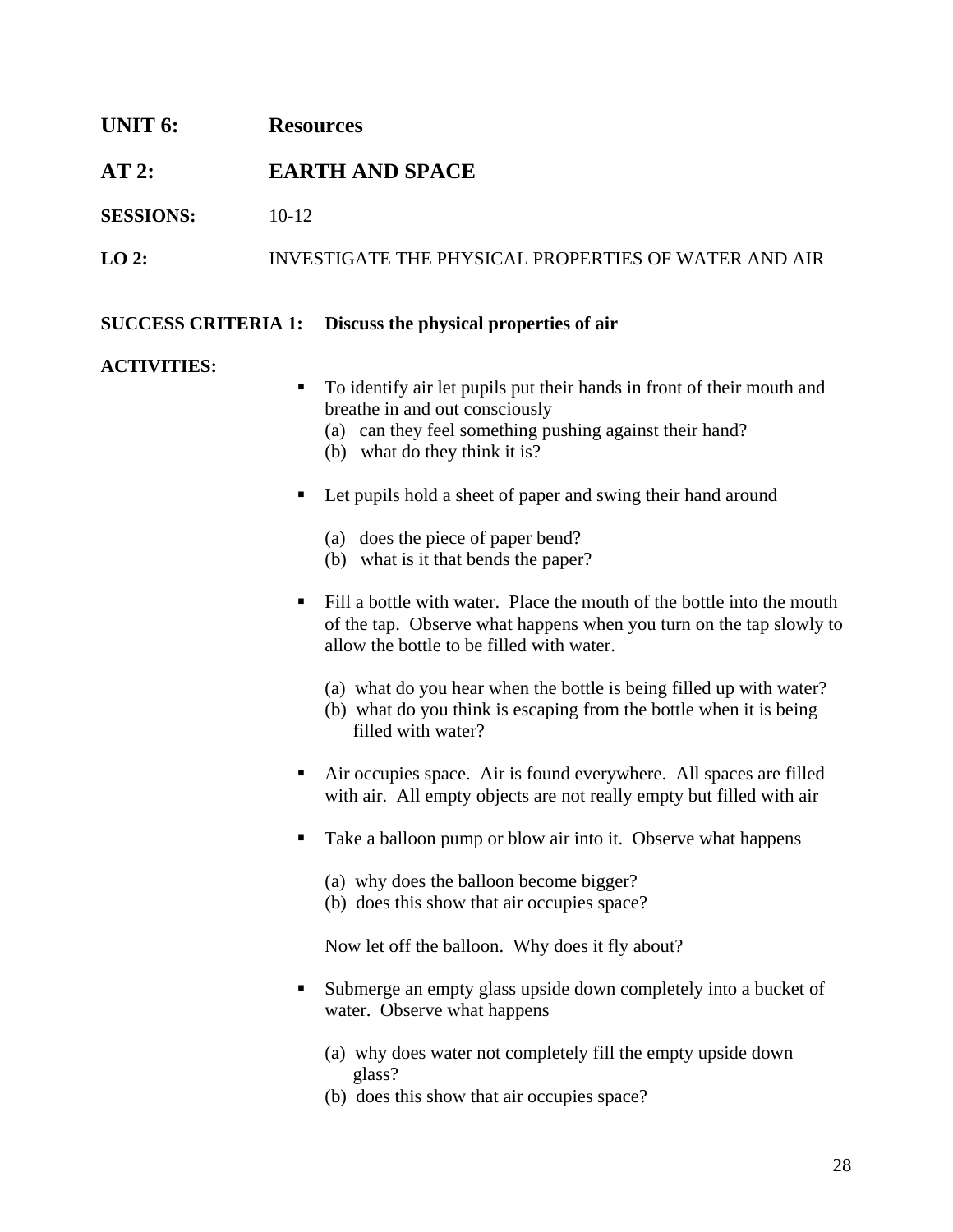**Pass a drinking straw under the glass until it is just above the level of** the water in the glass then take a pull at the straw and observe what happens. Describe what happens

Why do you think water goes into the glass now?

■ Air has mass.

Hang two similar balloons to the ends of a stick so that the stick balances. Now, inflate one of the balloons and place it back on the stick. What happens and why? This shows that air has mass and weight. Pupils should conclude that three physical properties of air it **occupies space**, it have **weight** and **mass.**

- **SUCCESS CRITERIA 2 & 3: 2: Distinguish between various soils on the basis of physical properties** 
	- **3: Investigate the water holding capacity of different soils (sandy, clay, loam)**

## **ACTIVITIES:**

• Place pupils in 3 groups and give each group a sample of a sandy soil or a clay soil or a loam soil. Let pupils carry out the below activity;

Materials: funnel or bottle top and bottle bottom, (by cutting a small water bottle into two halves), cotton wool/fitter/tissue paper, soil samples, water, plastic cup/bottle bottom obtained from cutting the water bottle.

Push some cotton wool into the necks of the funnels. Stand the funnels in the containers

Add a cupful of the soil sample to the funnel

Fill the plastic cup with water and pour it into the soil sample in the funnel. Measure the amount of water which passes through each soil sample. Also find out what amount of the water remained in the soil. The difference between the amount of water poured and the amount of water filtered through the funnel is the amount of water remained in the soil.

Observe what happens and answer the following questions

(1) which soil drained the fastest?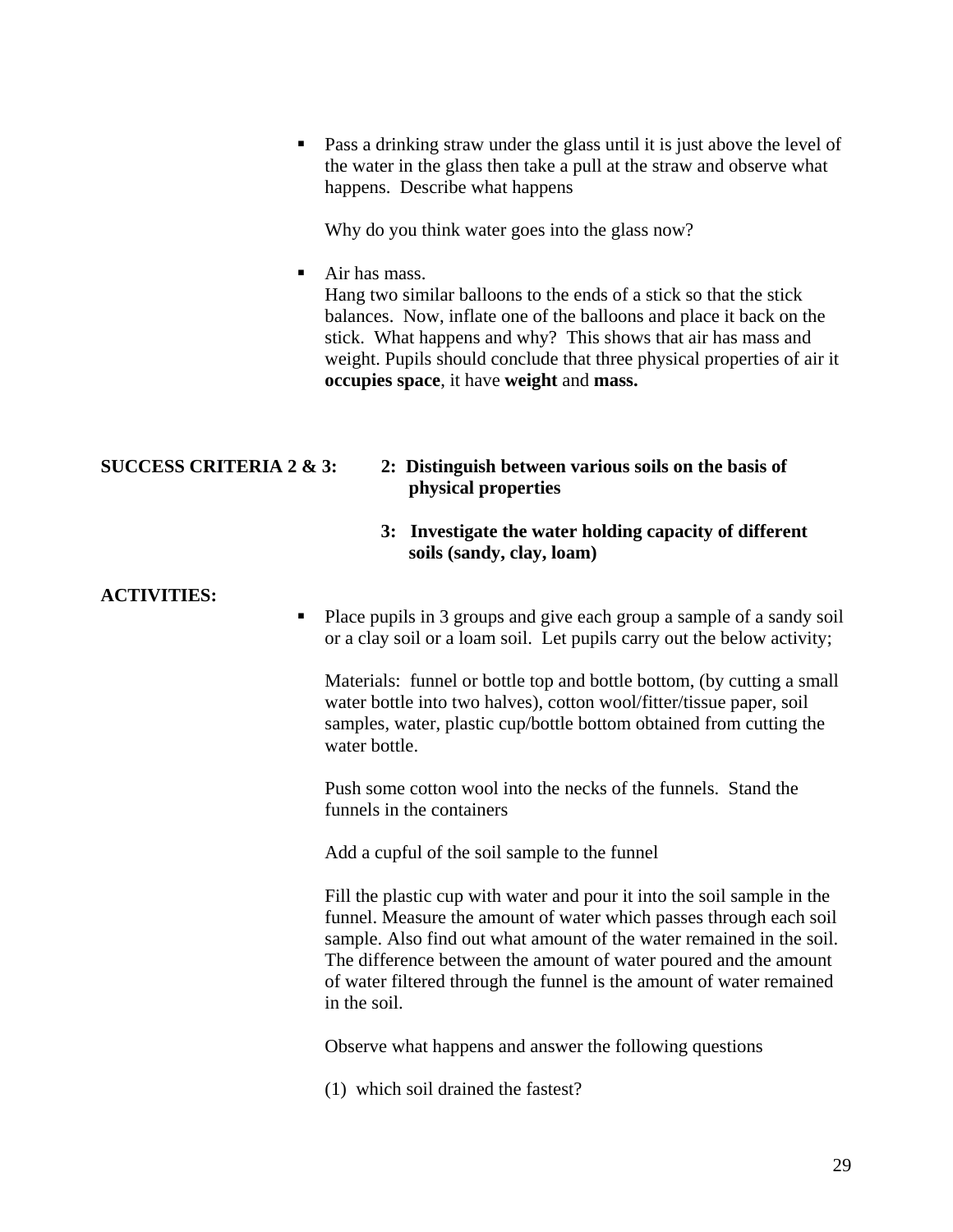- (2) which soil drained the slowest?
- (3) which soil retained most water?
- (4) which soil retained less water?
- Take a sample of wet soil between your thumb and forefinger and feel whether the sample is gritty, coarse or smooth. If it is coarse then the soil is sandy. If it is smooth it is clay. If it is gritty it is loam
- Let pupils present the result of their tests in table form. (The table below is just an example and the students should be given an empty one to fill in their information).

| <b>SOIL</b><br><b>SAMPLES</b> | <b>FEEL OF</b><br><b>PARTICLES</b> | <b>WATER</b><br><b>RETENTION</b> | <b>DRAINAGE</b> |
|-------------------------------|------------------------------------|----------------------------------|-----------------|
| <b>SAND</b>                   | coarse                             | low                              | high            |
| <b>LOAM</b>                   | gritty                             | medium/moderate                  | medium          |
| <b>CLAY</b>                   | smooth                             | high                             | poor            |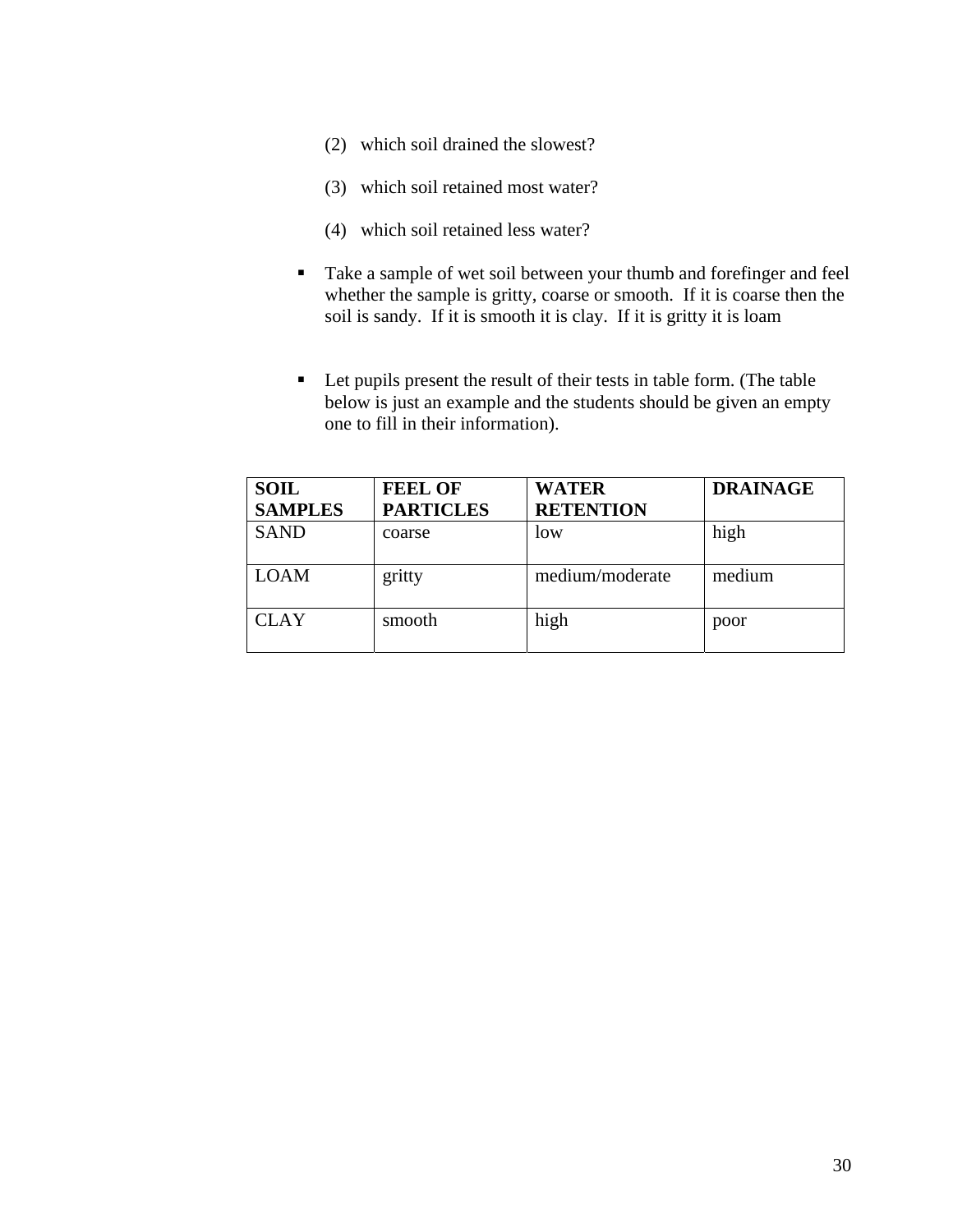## **UNIT 7 FORCES**

## **AT 3 PHYSICAL SCIENCE**

## **SESSIONS:** 6-8

## **LO 2** DEMONSTRATE THAT THE EFFECT OF FORCES VARIES WITH THE SIZE OF THE FORCE

## **SUCCESS CRITERIA 1: Observe and describe ways in which the strength of materials can be altered**

- Give pupils a rubber band and ask them to stretch the material until its shape is altered, ask them to describe what happened and why. The materials get thinner and smaller in width. The force applied caused the material to stretch.
- Give pupils a round or cylindrical piece of lead. Ask them to flatten it using a hammer. Let them describe what happens. Did the strength or shape of the material altered?
- Give pupils various types of materials such as Styrofoam board, brick, a wooden board, a hard cover book, a sheet of paper etc. Ask them to try breaking the materials by applying a force. Let them describe what happened in each case and state where a big force or a small force is needed. (See page 107 in 'Let's Learn Science book 4)
- Place pupils in small groups give them a sheet of A-4 paper. Let them roll it into a cylinder (use scotch tape to form the cylinder) then place a small load on it, (a book, a stone or a piece of wood/board). Observe what happens; repeat the experiment by folding the paper into cylinders of various diameters. Let them record their findings in the table below. (Pupils should conclude that the larger the diameter the stronger is the paper cylinder).

| <b>TUBE</b> | <b>DIAMETER</b> (cm) | <b>AMOUNT OF WEIGHT</b><br><b>NEED TO BREAK THE</b><br>TUBE $(g/Kg)$ |
|-------------|----------------------|----------------------------------------------------------------------|
|             |                      |                                                                      |
|             |                      |                                                                      |
|             |                      |                                                                      |
|             |                      |                                                                      |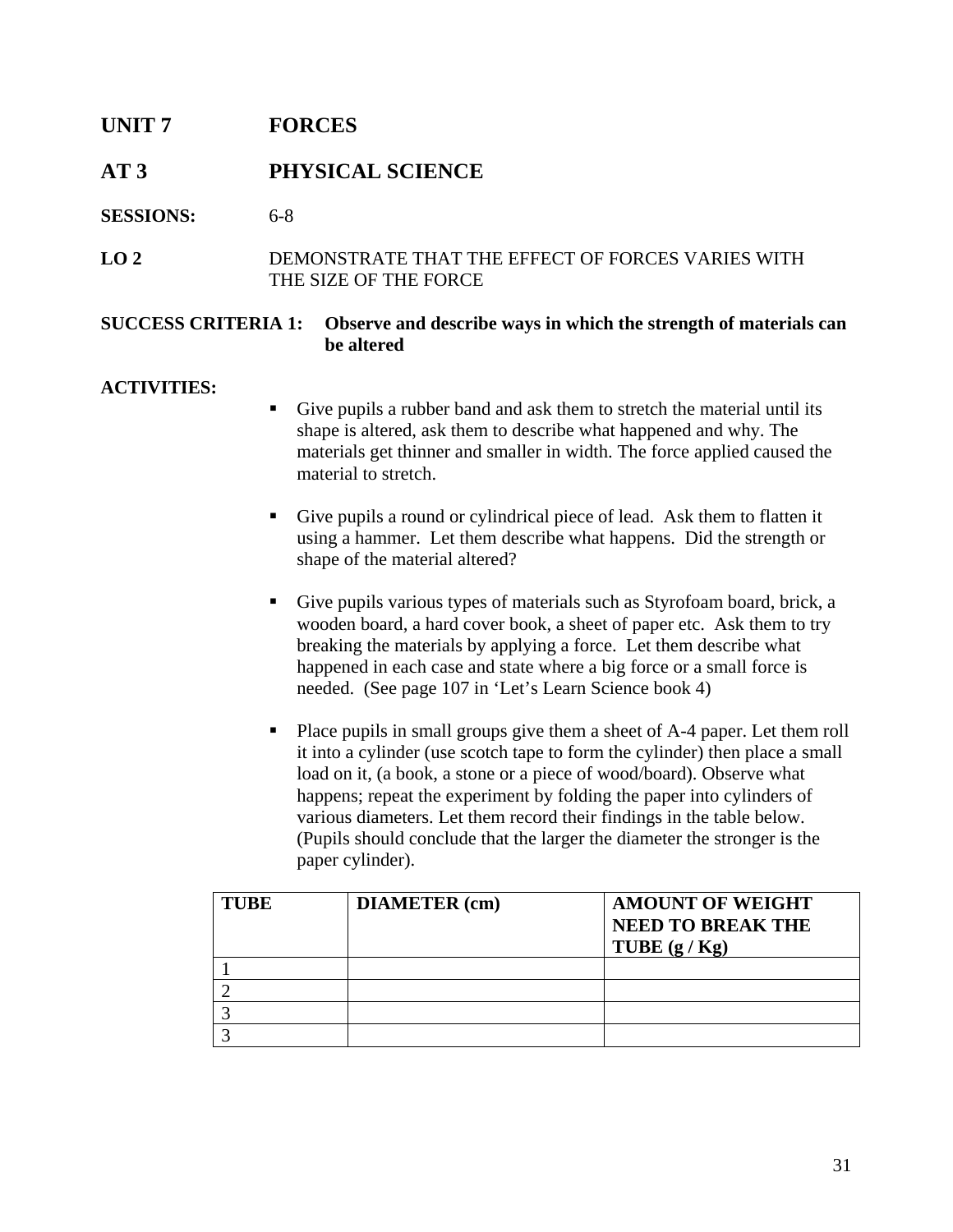## **SUCCESS CRITERIA 2: Describe using observation forces that can alter the shape of materials**

## **ACTIVITIES:**

- Give pupils materials such as clay, plasticine or play dough and let them develop various shapes of objects. Let them state the type of force applied such as push, pull and twist
- Using plastic bottles, balloons and cups. Let pupils apply various forces to change the shape of the objects. (Squeeze, pressure when blowing a balloon). Let pupils state the force used to change the shape of the object

## **SUCCESS CRITERIA 3: Observe how the materials used in a structure affect its strength**

- Take pupils on a field trip to observe bridges and other structures. Let them write what they observed such as the type of materials used in constructing the named structures. Let the pupils list other materials that could be used to enhance the strength of the structure. Steel, cement, sand, etc)
- Let pupils stack magazines and or books on top of a cardboard box and observe what happens. Let them explain what happened and note the same in their textbook
- Let pupils place the same number of magazines and books on a wooden box of similar size to the cardboard box above. Let them observe and explain what happened. Compare the results above to that of this activity
- Let pupils do the activity 10.3 in work book 2, page 85, 'Let's Learn Science' Use match boxes that are stacked in different position, that is long sides to long sides, then short sides to short sides, then flat sides to flat sides.
- Let them answer the following: which structure was easier to topple if it is given a push? Which is more difficult to topple when given a similar push? Let them conclude that the wider the base the stronger the structure. In this case the structure made from the boxes placed on their flat sides is stronger.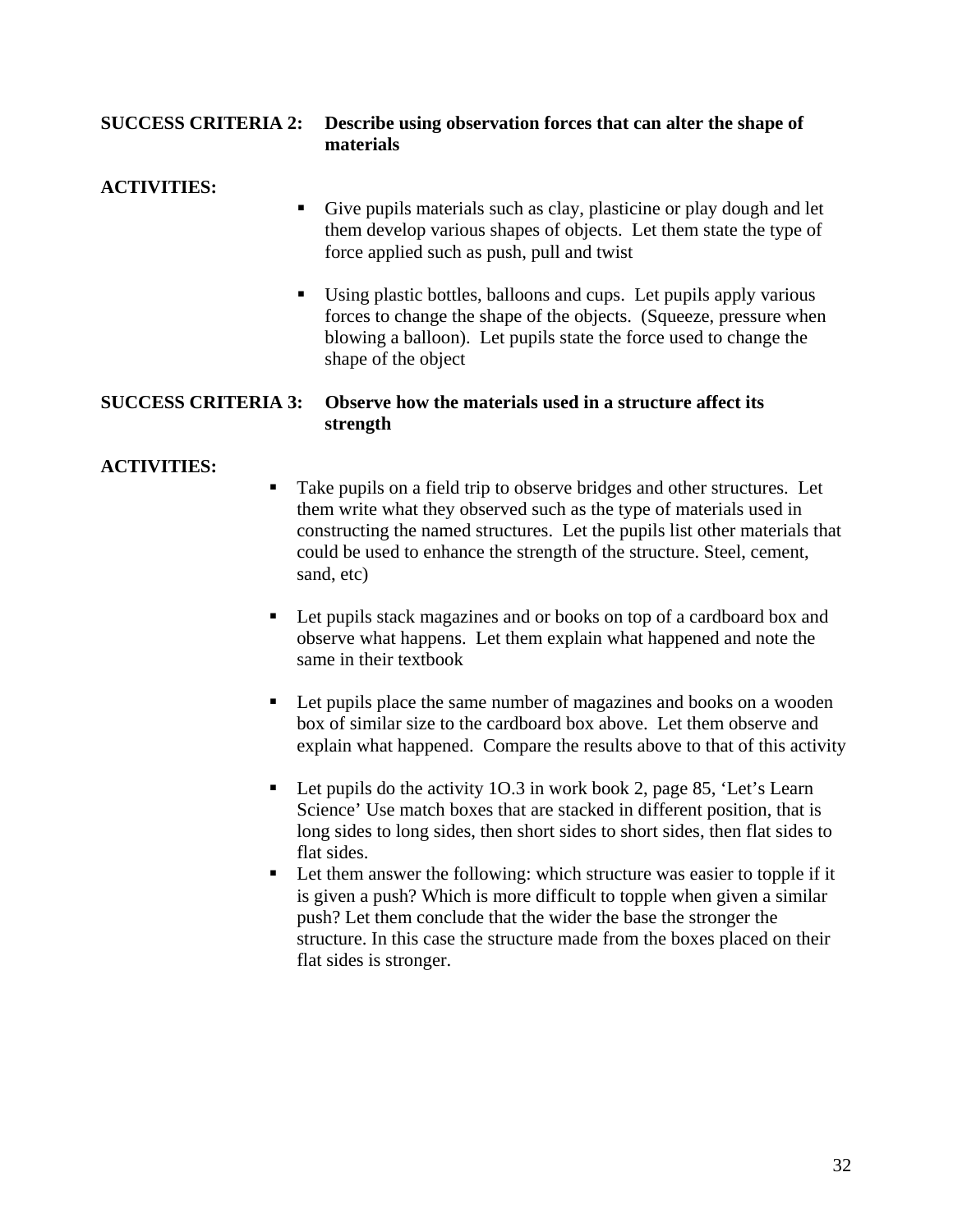## **UNIT 8: CROPS**

## **AT 4 AGRICULTURE SCIENCE**

**SESSIONS:** 6-8

**LO 2** DEMONSTRATE AN UNDERSTANDING OF THE NUTRITIONAL NEEDS OF PLANTS

#### **SUCCESS CRITERIA 1: List the major nutrients needed by plants 2: State at least one function of each of the major nutrients**

#### **ACTIVITIES:**

- Place pupils in small groups and give each group an empty fertilizer bag with the formulae N-P-K. Let them state what the symbols N-P and K stands for. Let each group choose a nutrient and state its function in plants. Let them record their findings in their note books and make a presentation to the whole class. The teacher may choose to invite an extension officer from the ministry of agriculture to explain to the students the use of fertilizes in agriculture production and the importance and functions of the major nutrients to plant development.
- Let pupils participate in applying fertilizers containing the various major nutrients to named plants and record the growth of the plants. Do not allow them to apply the fertilizers to some of the plants so they can use them as controls
- Let pupils find out the parts of the plant that are most affected by nitrogen, phosphorus, and potassium. Let the pupils fill the following table.

## **SUCCESS CRITERIA 3: Name at least two symptoms associated with the deficiencies of various nutrients (such as potassium, nitrogen, phosphorus etc)**

#### **ACTIVITIES:**

■ Let pupils use the Internet and other research medium to find out the symptoms associated with the deficiencies of potassium, nitrogen and phosphorus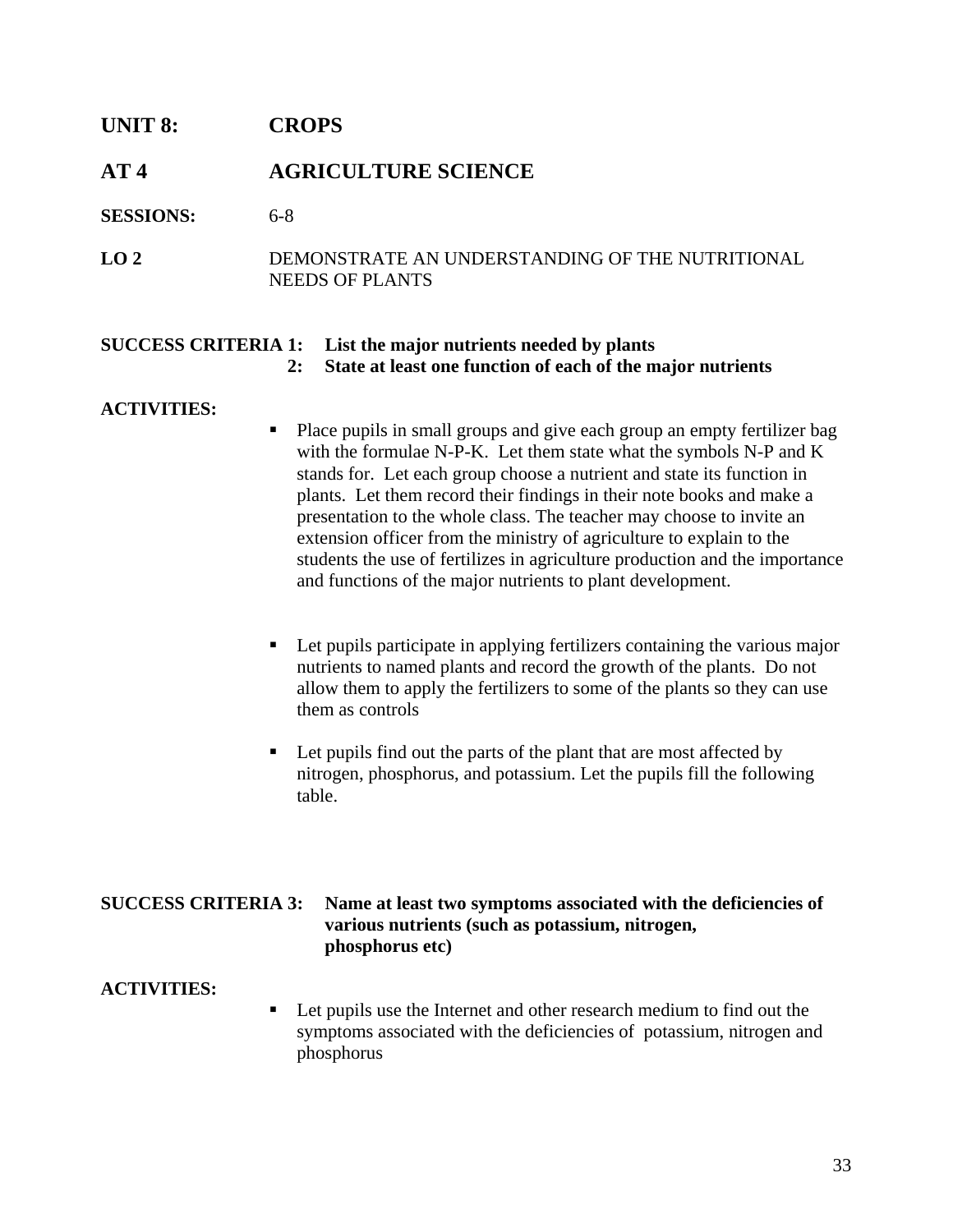Invite an Extension Officer from the Ministry of Agriculture to come to the classroom to talk to the pupils on the effects of potassium, nitrogen, phosphorus, zinc and magnesium deficiencies on the growth and development of plants

## **EVALUATION/ASSESSMENT**

#### **UNIT 5:**

- 1) Name the four stages in the development of the butterfly
- 2) Name the stage in which the butterfly does not feed
- 3) In what medium can one find the larvae of a mosquito
- 4) What is the unborn child of a human called
- 5) What is the fluid which surrounds the foetus in humans called
- 6) A bird produces life young ones (true/false)
- 7) A bird takes (21 days, 9months, 1 month) to hatch its eggs
- 8) The eggs of fishes are fertilized (inside/outside) their bodies
- 9) Place the following stages of the life cycle of a mosquito in order;  $(larva egg$ adult mosquito – pupa)
- 10) The mosquito spends all their life cycle in water (true/false)

#### **UNIT 6:**

- 1) State two properties of air ((1) air has mass and; (2) occupies space)
- 2) Air is matter in a (gaseous, solid) state
- 3) Air is only found in the atmosphere (T/F)
- 4) Air has mass but does not take up space (T/F)
- 5) Describe an experiment that shows that air occupies space
- 6) Water boils at (100 ºC, 50ºC, 212ºC)
- 7) Water freezes at 0ºC, 32ºC, 4ºC)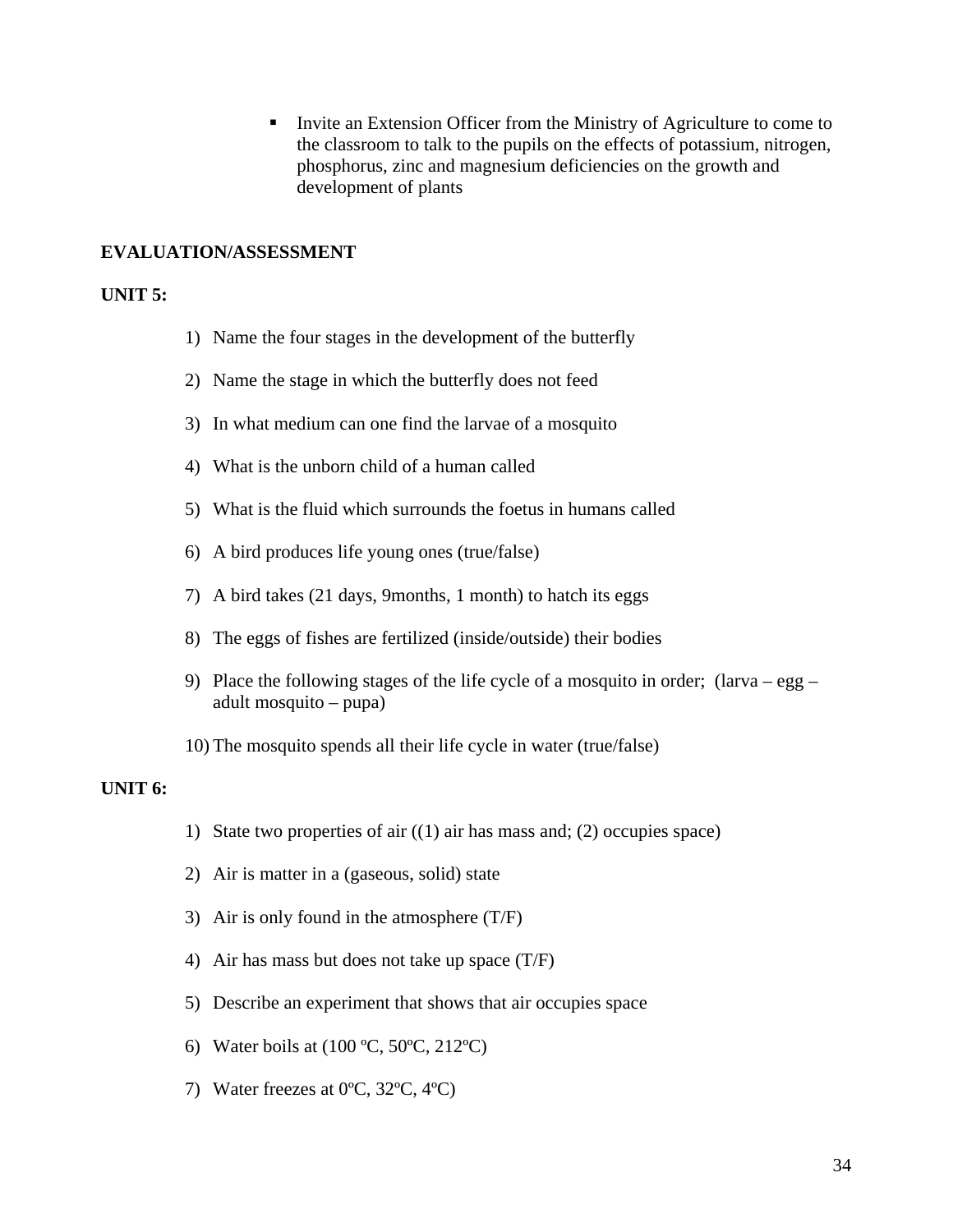- 8) Sugar and salt are (soluble, insoluble) in water
- 9) Water is a (liquid, solid) at room temperature
- 10) Describe an experiment to determine the freezing point of water
- **UNITE 7:** Which of the following statements are true and which are false?
	- 1) A force can be defined as a pull or push ( )
	- 2) Gravity is the force that pulls objects to the earth's surface ( )
	- 3) When squeezing an object a force is applied ( )
	- 4) When closing a door a force is applied ( )
	- 5) When opening a door a force is not applied ( )
	- 6) Stretching a rubber band affects its strength ( )
	- 7) Flattening a cylindrical force of led does not affect its shape ( )
	- 8) A bridge made of cement and steel is stronger than a wooden bridge ( )

#### **UNIT 8:**

- 1) Write down the meaning of the following symbols a) N b) P c) K
- 2) Chlorosis is caused by a lack of (nitrogen, phosphorus)
- 3) The major nutrient/element responsible for the green parts of plant is………………
- 4) Name the major nutrient responsible for roots development in plants
- 5) State one symptom linked to a lack of nitrogen.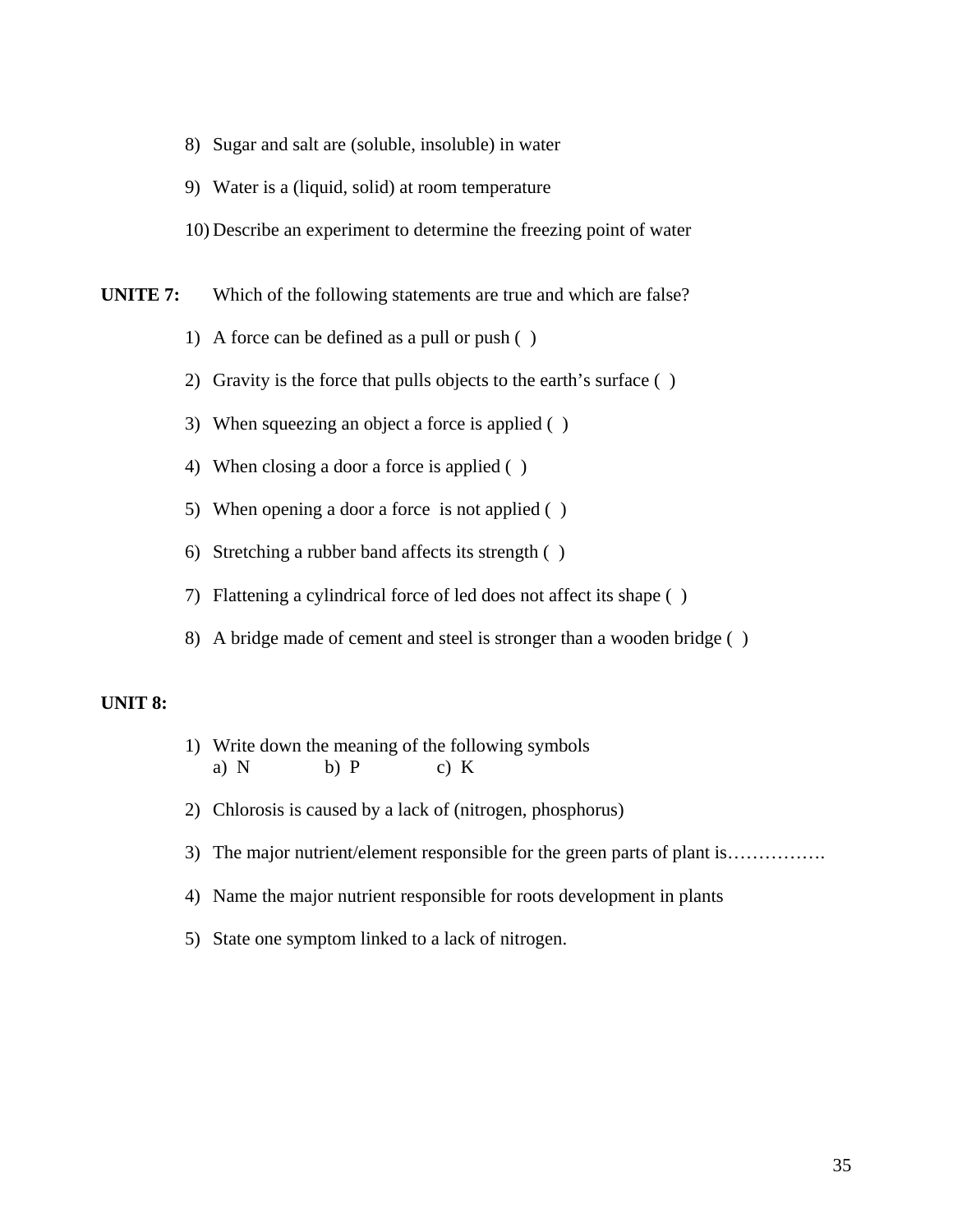## **GRADE 4**

## **TERM 3**

| <b>KEY STAGE 2</b> |                                  | <b>SESSIONS</b> |  |
|--------------------|----------------------------------|-----------------|--|
|                    | UNIT 9: ADAPTATIONS OF ORGANISMS | $6 - 8$         |  |
| <b>AT 1:</b>       | LO3                              |                 |  |
| SC's               | $(1-3)$                          |                 |  |
|                    | UNIT 10: SOLAR SYSTEM            | $8 - 10$        |  |
| $AT2$ :            | LO3                              |                 |  |
| SC's               | $(1-4)$                          |                 |  |
| <b>UNIT 11:</b>    | <b>MATTER</b>                    | $8 - 10$        |  |
| AT 3:              | LO2                              |                 |  |
| SC's               | $(1-4)$                          |                 |  |
|                    | <b>UNIT 12: ANIMALS</b>          | $10-12$         |  |
| <b>AT 4:</b>       | LO <sub>3</sub>                  |                 |  |
| SC's               | $(1-5)$                          |                 |  |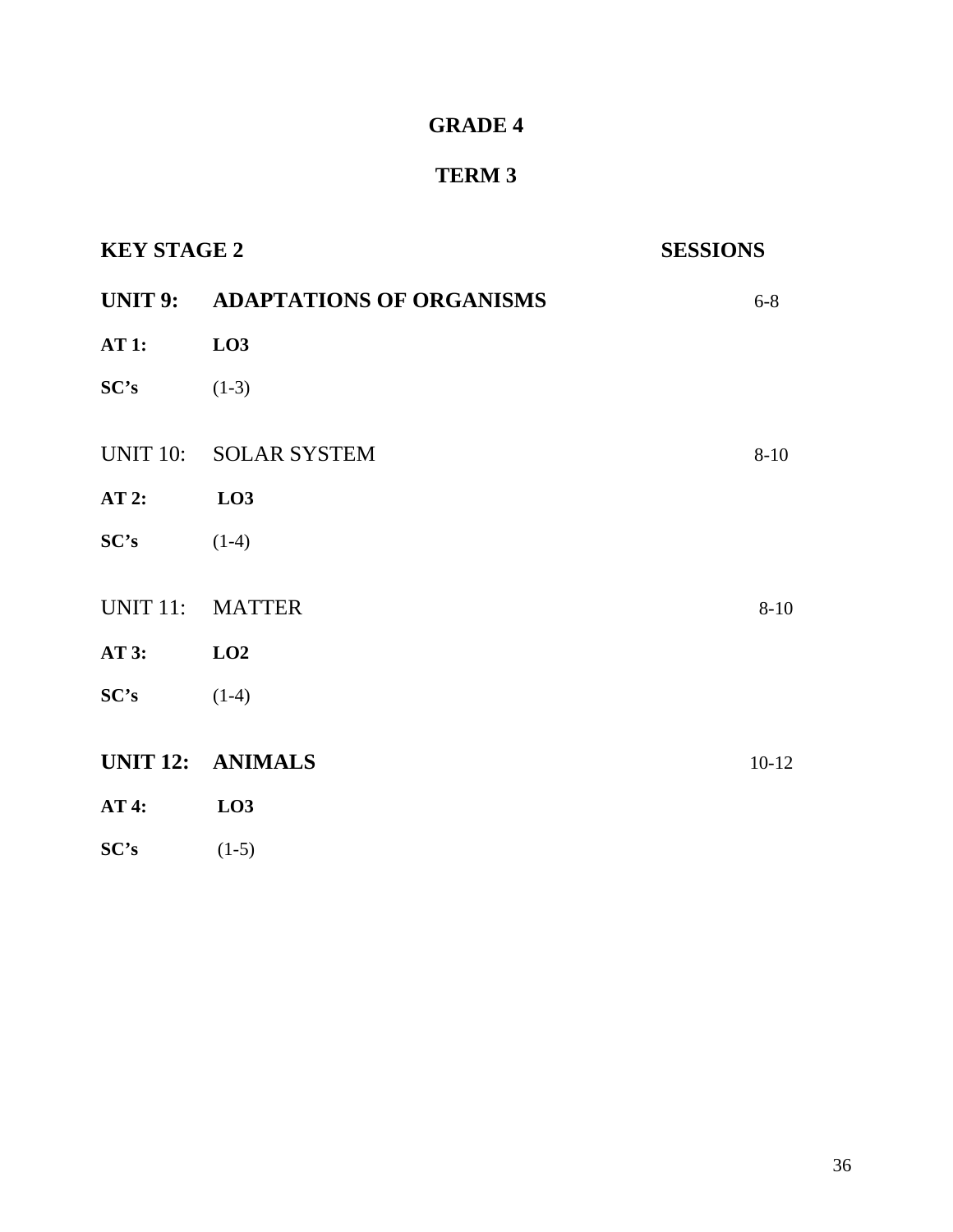## **UNIT 9 ADAPTATIONS OF ORGANISMS**

## **AT 1: LIFE SCIENCE**

#### **SESSIONS:** 6-8

**LO 3:** EXPLAIN AND DISCUSS SIMPLE CELL STRUCTURE OF LIVING ORGANISMS

#### **SUCCESS CRITERIA 1: Identify cells as the building block of all organisms**

## **ACTIVITIES:** Activity to show that cells are the building blocks of living things

- Crush a piece of chalk into very fine particles. Ask pupils to compare how the piece of chalk has become to how it was before. Explain that each of these tiny particles can be compared to a cell in a living thing
- Hold discussion as to whether living things would exist if there were no cells. Let students give their reasoning for their answer
- **Discuss why cells are important**

#### **SUCCESS CRITERIA 2: Use blocks to show that all organisms are made up of cells**

## **ACTIVITIES:**

 Have pupils work in groups to build a model of a living thing (e.g. tree, human out of plastic blocks. Pupils describe what they did and what was used. Pupils say what each block represents. (a cell) in a living thing. Pupils write out a definition for cells

#### **SUCCESS CRITERIA 3: Describe simple structure of plants and animal cells**

## **ACTIVITIES:**

Group pupils in groups of 4-5. Provide each group with a picture of a plant and an animal cell. Have pupils describe the structure of the different cells. Have pupils draw the cells. Let them identify parts of the cell such as: cell wall, cell membrane, nucleus, cytoplasm, chloroplasts, vacuole and mitochondrion. They should record the information in their not book. Also let them share with the whole class.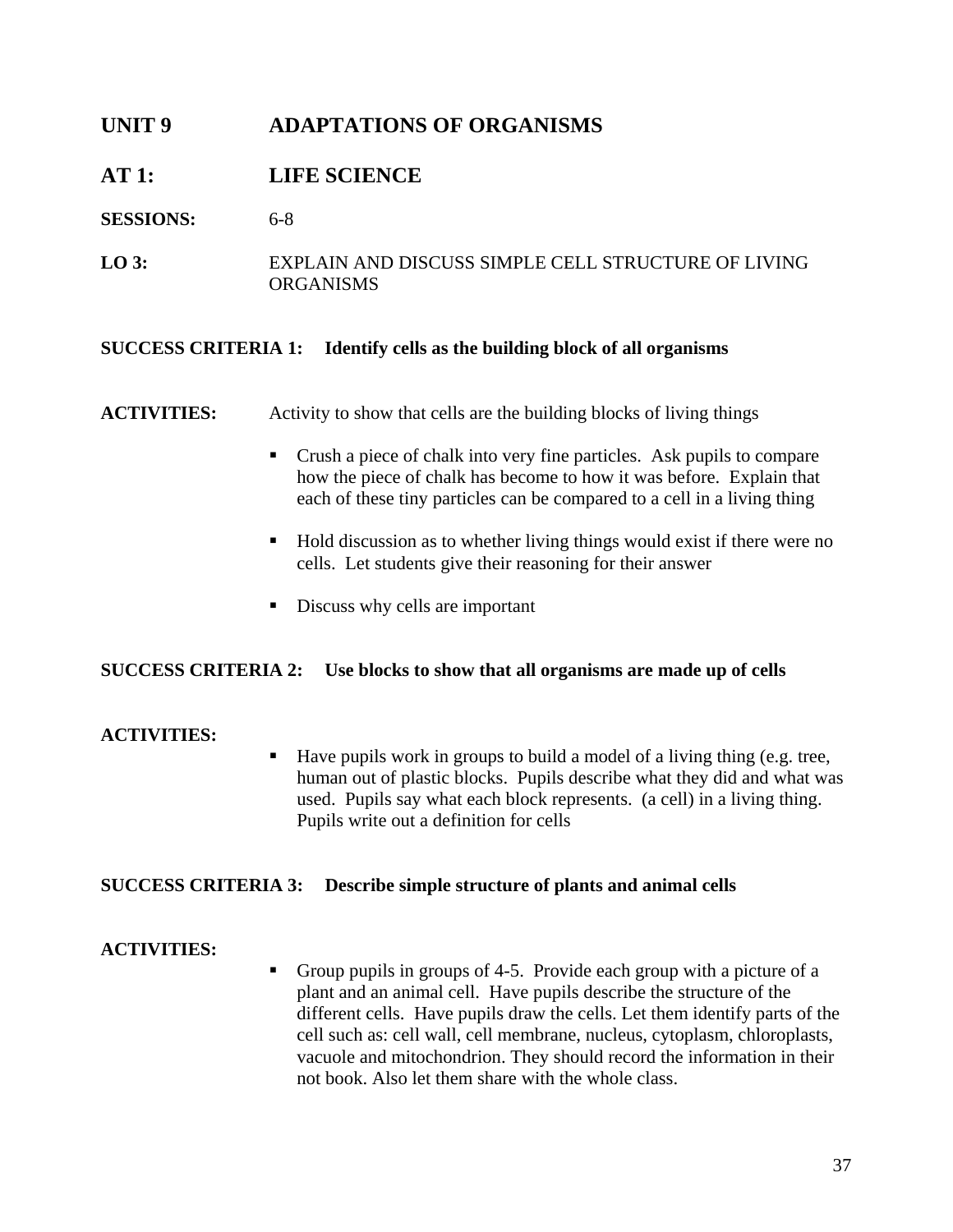■ Let pupils with the help of the teacher discuss the functions of the following parts of the cell, a table is provided below to help them. The teacher will give them an empty table to fill out in class after the discussion or it may be given to them as home assignment.

| <b>CELL PARTS</b>    | <b>FUNCTIONS</b>                                      |
|----------------------|-------------------------------------------------------|
|                      |                                                       |
| <b>CELL WALL</b>     | 1. Give strength to the plant                         |
|                      | 2. Protect the inner parts of the cell                |
| <b>CELL MEMBRANE</b> | 1. Encloses the cytoplasm and other parts of the cell |
|                      | 2. Allow some substances to enter and leave the cell  |
| <b>VACUOLE</b>       | 1. Keeps the cell turgid                              |
|                      | 2. Stores water and other chemicals                   |
|                      | 3. May store insoluble wastes                         |
| <b>CHLOROPLASTS</b>  | 1. Contains chlorophyll for the process of            |
|                      | photosynthesis                                        |
| <b>MITOCHONDRION</b> | 1. Site where respiration takes place to produce      |
|                      | energy                                                |
| <b>NUCLEUS</b>       | 1. Contains chromosomes for transferring information  |
|                      | from parents to off springs                           |
|                      | 2. Controls cell metabolism                           |

 Let pupils note the main **differences** between the plant and the animal cell.

-A plant cell has cell wall the animal cell has no cell wall

-A plant cell has chloroplast the animal cell has no chloroplasts

-A plant cell has a big vacuole located almost to the centre; the animal

cell has many small vacuoles located all over the cell.

-The nucleus is located at the centre of an animal cell and in a plant cell it is pushed to one side of the cell by the vacuole.



**PLANT CELL**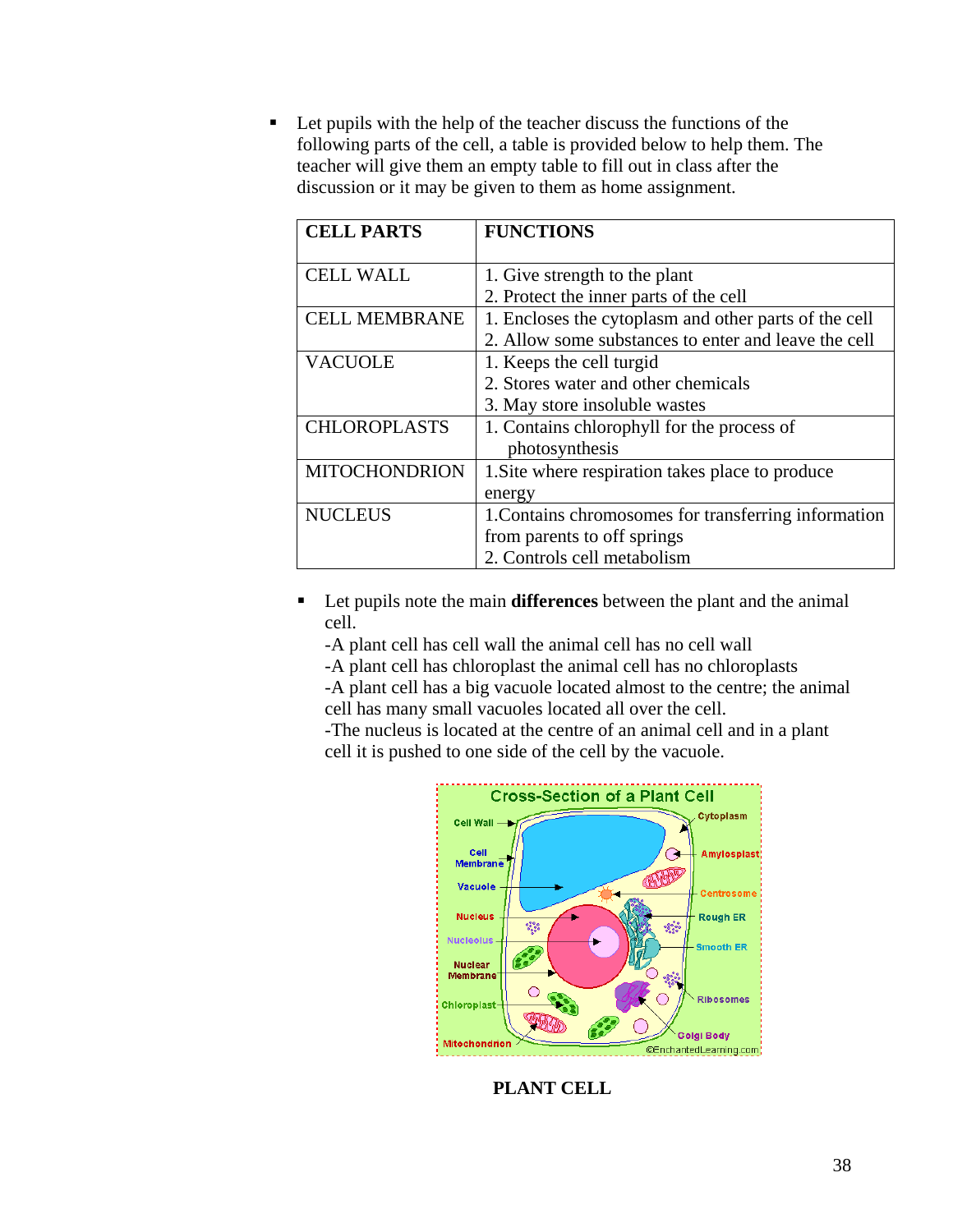

**ANIMAL CELL** 

**Note: ONLY the MOST important parts related to the pupils' level should be given to them and these have been outlined in the table.**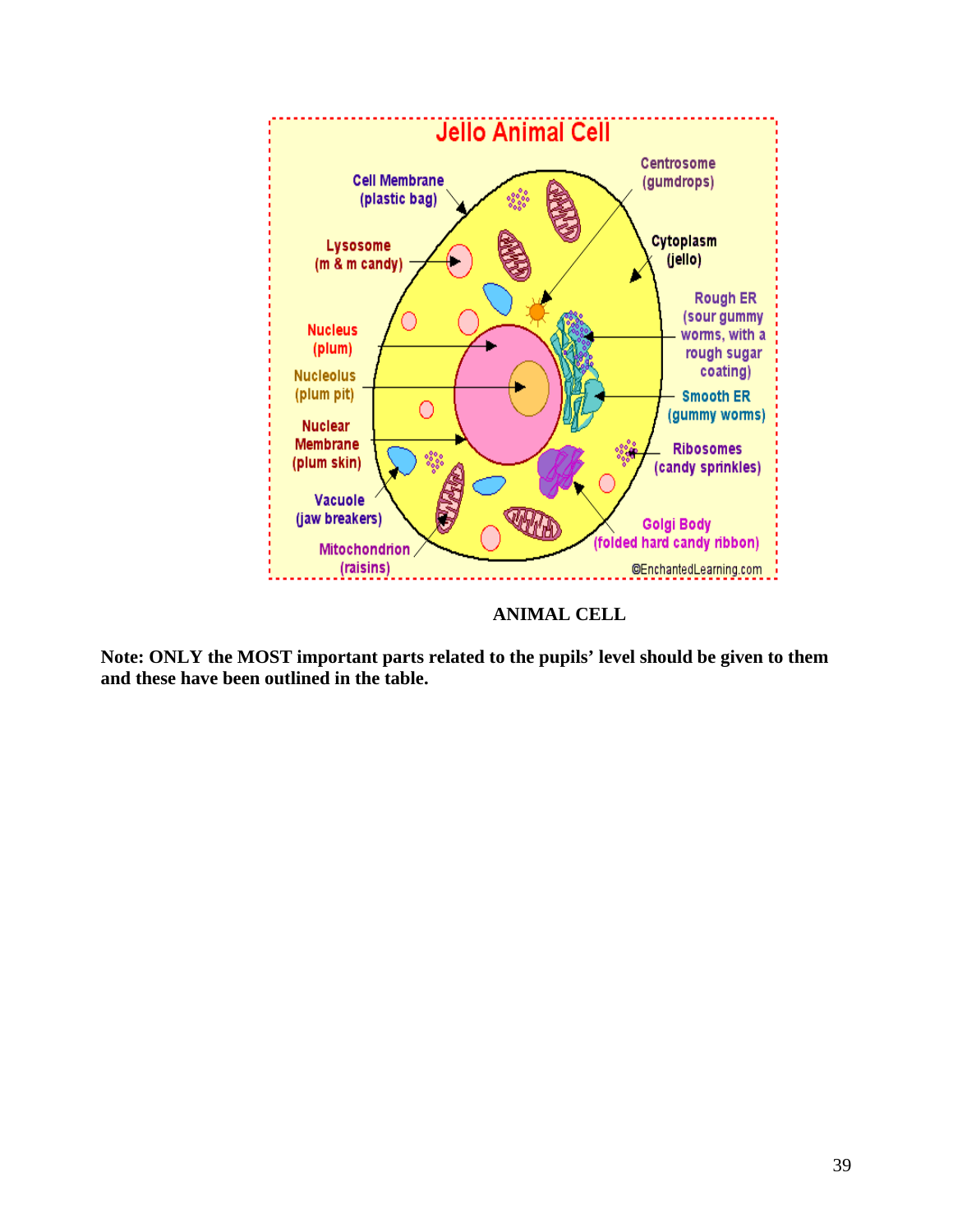## **UNIT 10: SOLAR SYSTEM**

## **AT 2: EARTH AND SPACE**

## **SESSIONS:** 8-10

## **LO 3:** UNDERSTAND HOW THE EARTH AND SUN WORK TOGETHER TO FORM NIGHT AND DAY

## **SUCCESS CRITERIA 1: Explain the relationship between the earth and sun**

## **ACTIVITIES:**

- Write the words 'Night and Day' on the board. Have pupils explain how the earth depends on the sun to form night and day
- Have pupils draw pictures showing location of the sun during the day and its location during the night. Have pupils explain what is happening in their picture

## **SUCCESS CRITERIA 2: Use models to demonstrate rotation**

## **ACTIVITIES:**

- Mark an X on a globe. Slowly spin the globe around from West to East. Pupils indicate every time the X reappears. The reappearance of the X is the result of one rotation
- Have a pupil stand at a spot. Have the pupil pivot slowly from West to East. Indicate that when the pupil returns to the same spot at which they begin, this is equal to one rotation

## **SUCCESS CRITERIA 3: Demonstrate how night and day are formed**

## **ACTIVITIES:**

**Put off lights and close windows in order to darken the classroom** 

 $F$ lashlight = sun, globe, earth Mark an X on a globe or put some other form of marking. Using a flashlight, shine on the globe. Slowly rotate the globe West and East. Pupils determine in which part of the world it is day and which part it is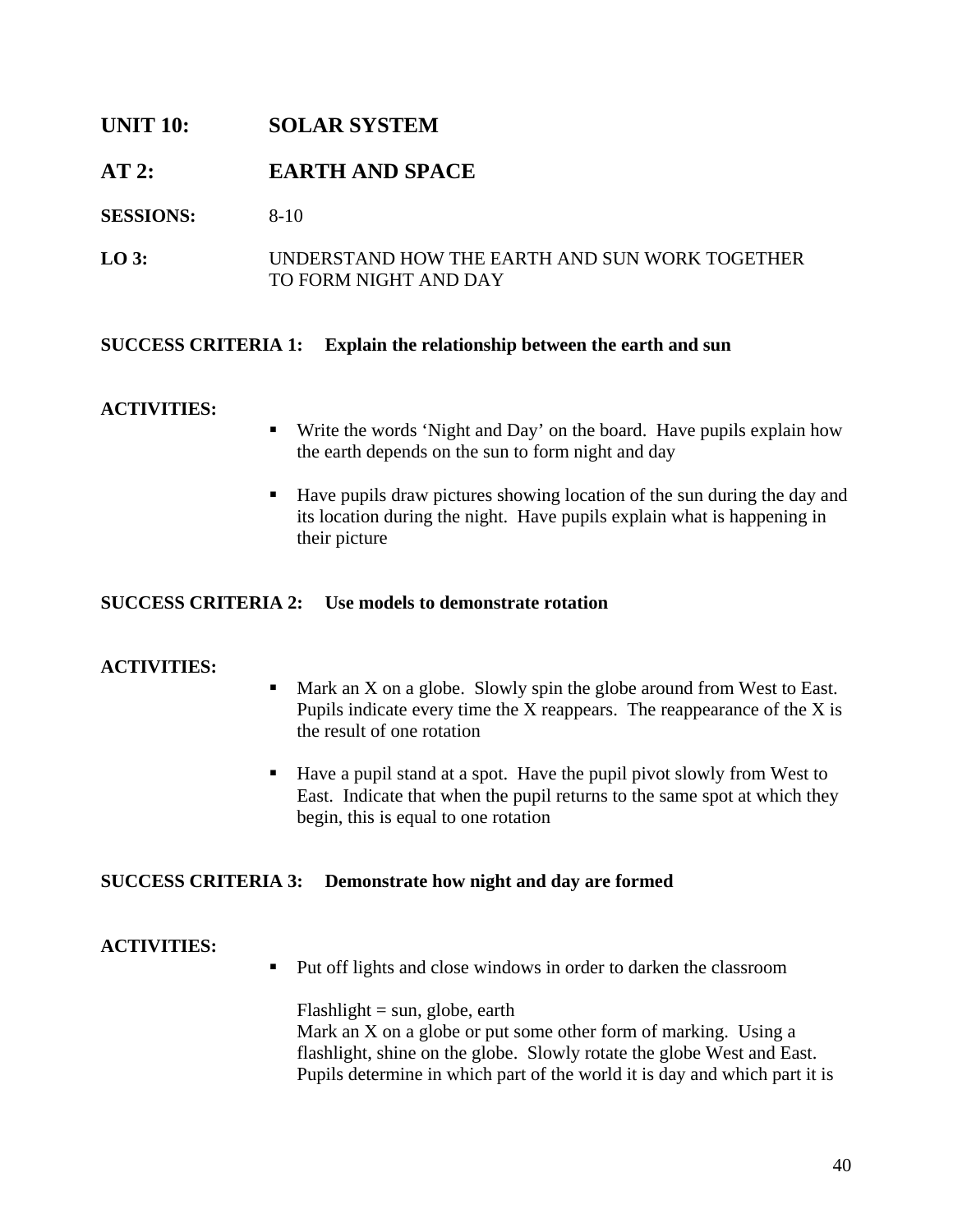night. That it is day at the parts of the globe facing the light and day at the parts of the globe away from the light.

- Have pupils draw a diagram to show how night and day are formed
- Take a pupil to represent the earth. Rotate the pupil slowly. Have another pupil shine a flashlight on the pupil. Divide the class into 4 quarters……around the classroom. Have pupils call out when it is day or night for them

## **SUCCESS CRITERIA 4: Construct a simple sun dial**

#### **ACTIVITIES:**

■ How to construct a sun dial Place a stick vertically into the ground. Every hour measure the distance of the shadow from the base of the stick and record the measurement taken. This can be done by placing a smaller stick in the ground to mark the end of the shadow. Let pupils determine which hours produced the longest and shortest shadow etc. Pupils then explain why this is so.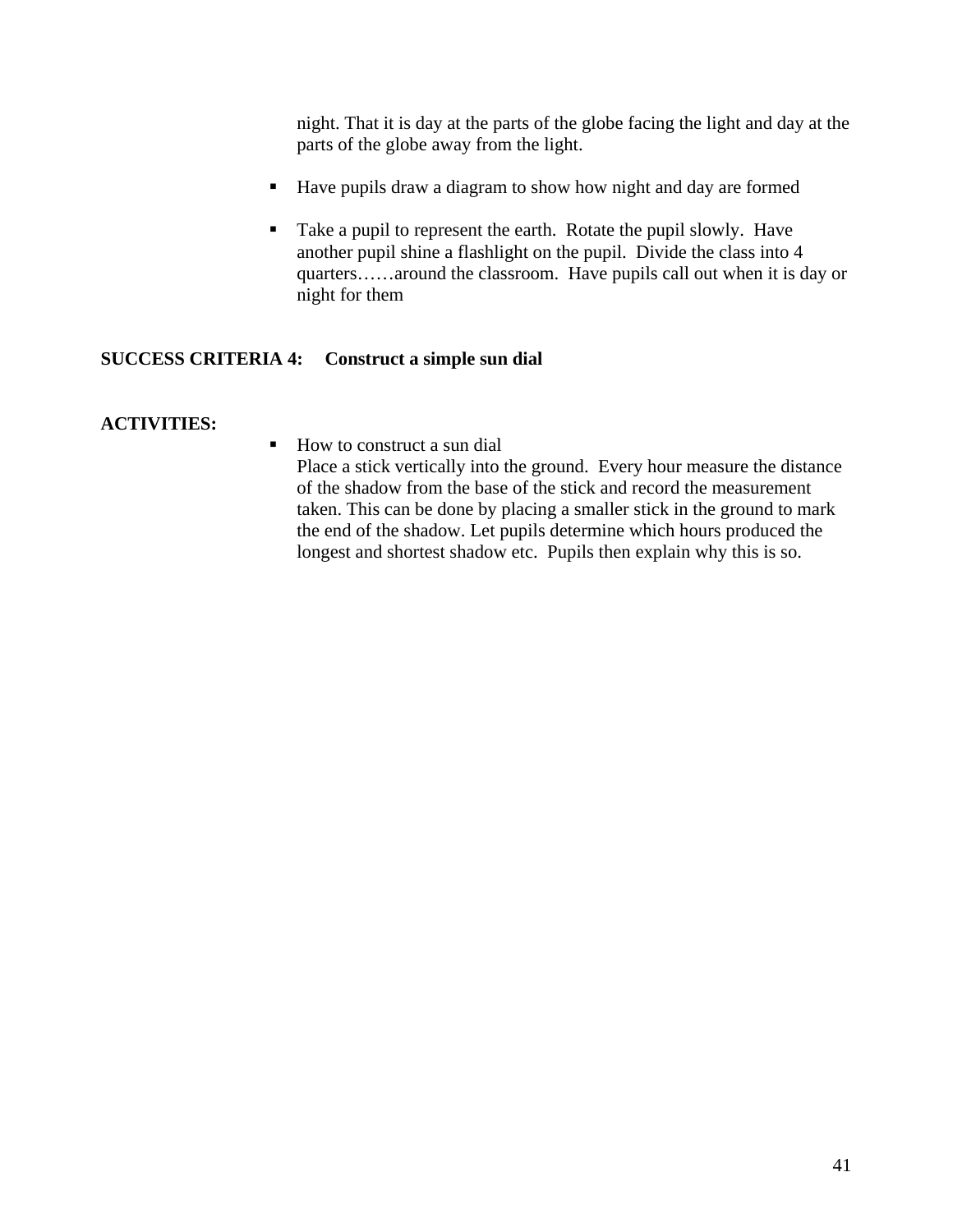## **UNIT 11: MATTER**

## **AT 3: PHYSICAL SCIENCE**

**SESSIONS:** 8-10

**LO 3:** INVESTIGATE THE DIFFERENCES BETWEEN VARIOUS MIXTURES

#### **SUCCESS CRITERIA 1: Investigate the separation of various mixtures by filtration, heating, chromatography, decanting**

#### **ACTIVITIES:**

**Separation by filtration and heating (evaporation)** Source: 'Let's Learn Science 3 pg 115-117

#### **To remove sand from a mixture of sand and salt**

- 1. Place the mixture of sand and salt in a beaker
- 2. Add water to the mixture. Stir with a stirrer to dissolve all the salt. Add more water if necessary
- 3. Fold the filter paper into four parts.
- 4. Place the filter paper in the funnel.
- 5. Put the funnel over a container and pour the mixture into the funnel.
- 6. Wash the substance left on the filter paper with water.
- 7. Dry the washed substance left on the filter paper with water.

What has been collected on the filter paper? What has been collected in the conical flask? Filtration is used to separate soluble solids from insoluble solids

To remove salt from the salt and water mixture, simply evaporate by heating the filtrate until the water dries.

- Separation by chromatography Source: 'Let's Learn Science pgs 118-119
- Separation by decanting Pupils mix oil with water Pupils separate the mixture by pouring out the water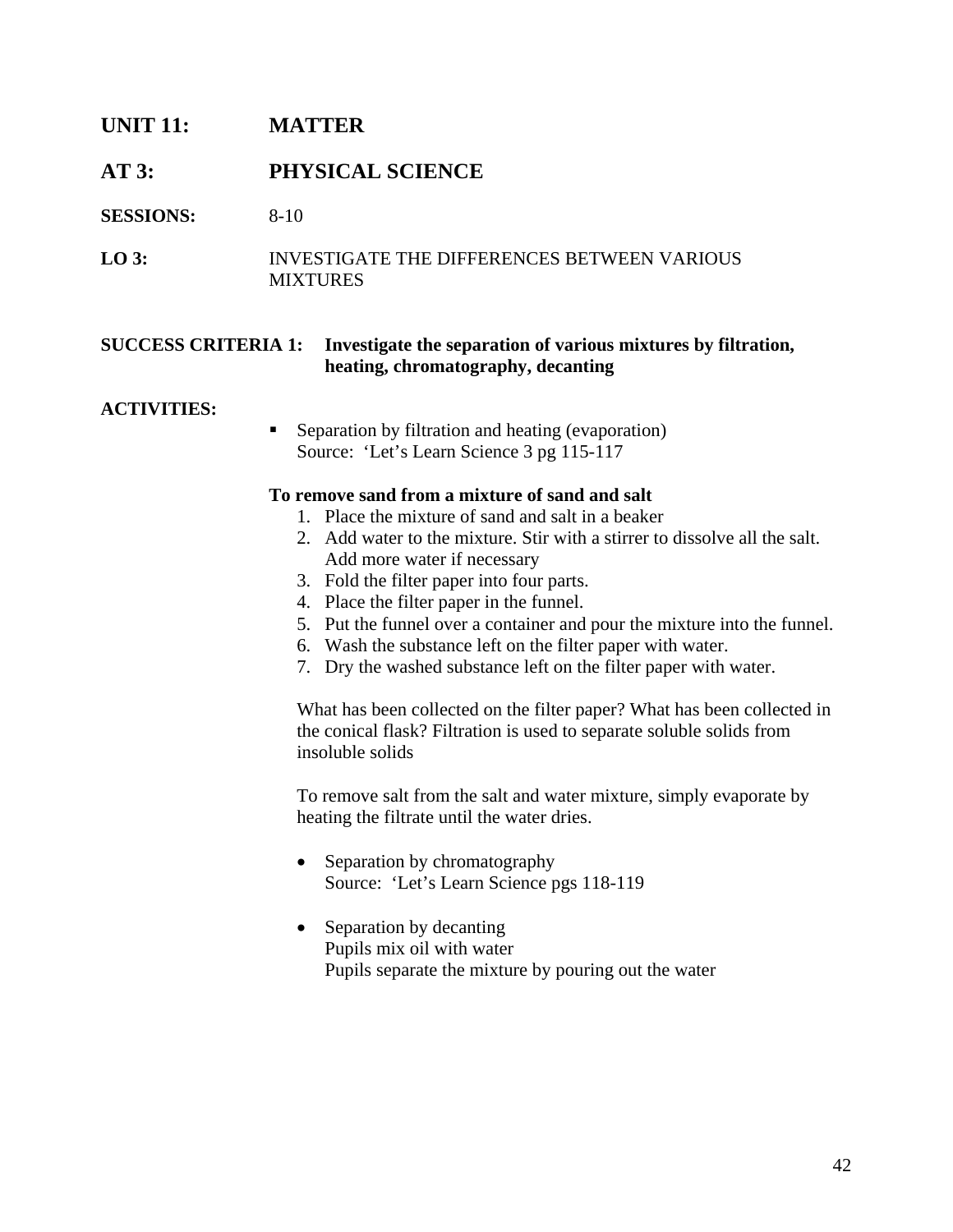## **SUCCESS CRITERIA 2: Determine how the dissolving time of a solid is affected by temperature**

#### **ACTIVITIES:**

■ To determine how dissolving time is affected by temperature Source: 'Let's Learn Science 3 – Part 11 pg 122-123

## **SUCCESS CRITERIA 3: Investigate how the dissolving time of a solid is affected by its Particle size**

## **ACTIVITIES:**

 Activity to show how the dissolving time of a solid is affected by its particle size

**Source:** 'Let's Learn Science Book 3 pages 121-122 **Materials needed:** 2 teaspoons of sugar, 2 beakers/glasses, 2 stirrers, water, mortar and pestle (this can be substituted by paper and stone.

- 1. Fill a beaker with water and label it 'A'
- 2. Place 1 teaspoon of sugar into beaker 'A' and stir until the sugar dissolves.
- 3. Record the time needed for the sugar to dissolve completely.
- 4. Fill the other beaker with water and label it 'B'.
- 5. Using the mortar and pestle, crush the second teaspoon of sugar into smaller pieces. Place the crushed sugar in beaker B. Stir the contents until all the sugar is completely dissolved
- 6. Record the time for the sugar to dissolve completely.

What did you observe? Which beaker of water, A or B, takes a shorter time to dissolve all the sugar? What does this activity show? It shows that the smaller the particle size the faster the solid (solute) will dissolve in the liquid (solvent).

## **SUCCESS CRITERIA 4: Investigate how temperature affects the solubility of a Substance**

## **ACTIVITIES:**

 **Activity to determine how temperature affects solubility of a substance Source:** 'Let's Learn Science Book 3 pages 124-125. **Materials needed:** Sugar, a spoon, a stirrer, an alcohol lamp, a beaker and water.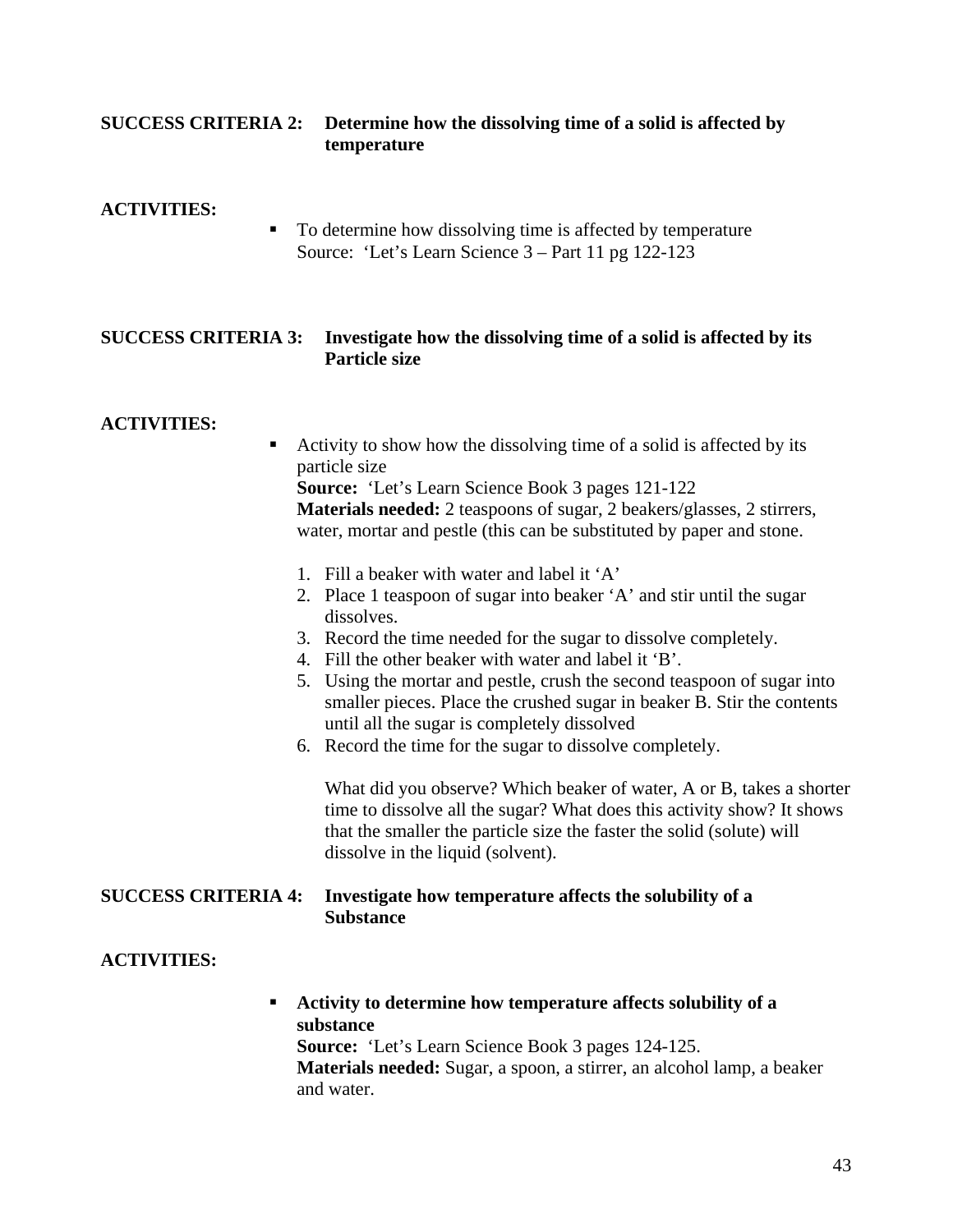- 1. Fill a beaker with water
- 2. Add a spoonful of sugar into the water and stir until all the sugar has dissolved
- 3. Keep adding the sugar until it does not dissolve any more.
- 4. Record the number of spoonfuls of sugar added.
- 5. Heat the sugar solution what happens to left over sugar in the beaker.
- 6. Add some more sugar to the hot solution. What happens?

What is the effect of heat on the amount of sugar that can be dissolved? It should be noted that the solubility of a solid increases with an increase in temperature. That is to say, heating a solid will increase its solubility. Solubility therefore is the maximum amount of a solute **(solid)** that can dissolve in a given amount of solvent **(liquid)** at a fixed temperature.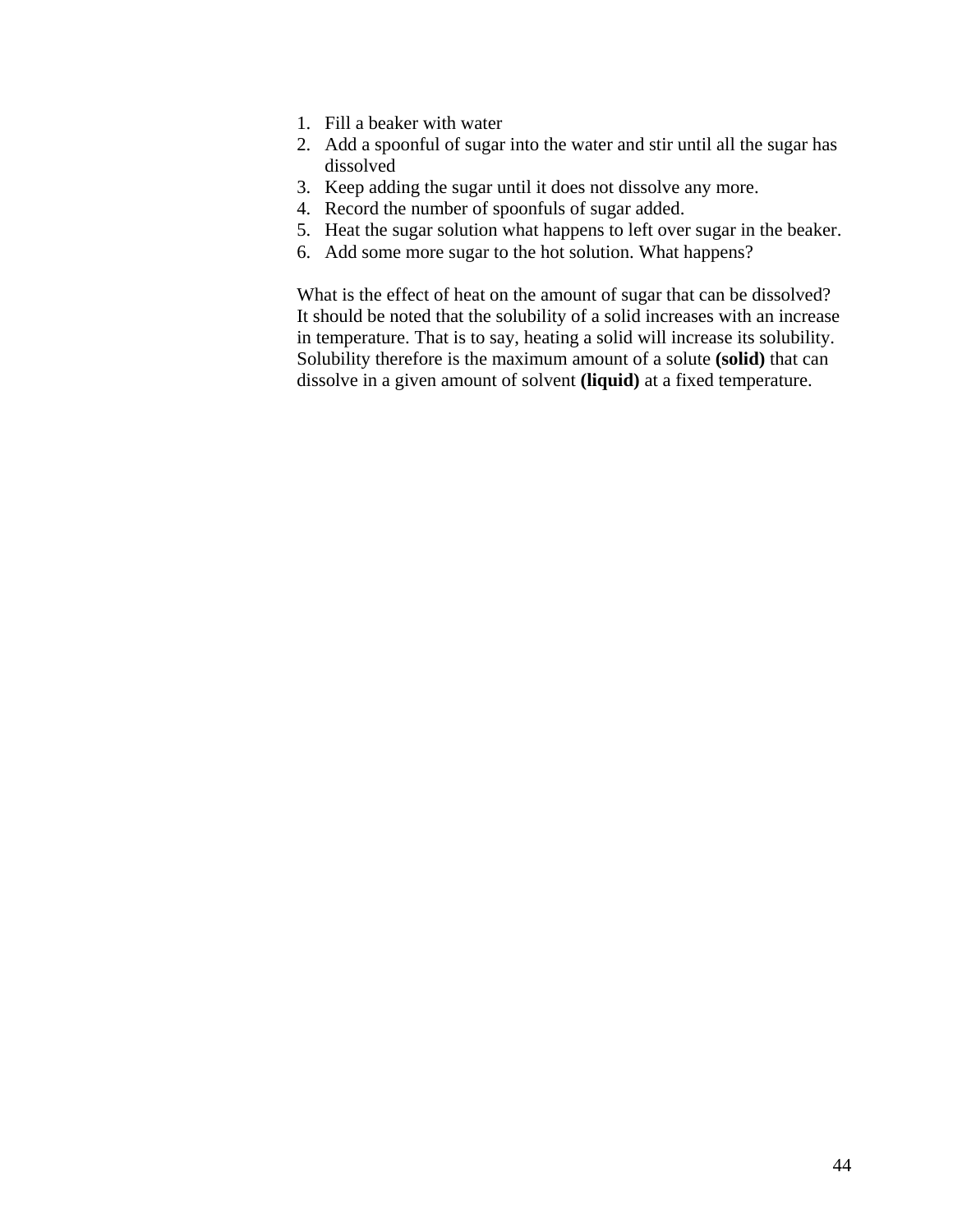## **UNIT 12: AGRICULTURAL PRACTICES**

## **AT 4: AGRICULTURAL SCIENCE**

**SESSIONS:** 10-12

**LO 3:** CARE FOR DIFFERENT TYPES OF ANIMALS USED IN AGRICULTURE

#### **SUCCESS CRITERIA 1: List some animals used in Agriculture, birds, cows**

#### **ACTIVITIES:**

- Have pupils brainstorm for names of animals used in Agriculture
- Have pupils collect pictures of animals used in Agriculture them let them construct a collage or a picture board.
- Make a web of animals used in Agriculture



**SUCCESS CRITERIA 2: Name some of the breed of animals** 

#### **ACTIVITIES:**

Anglo-Nubian

• Provide students with a list of breeds of animals

| <b>Birds</b> | <b>Rabbits</b>         | Cows               | <b>Pigs</b> |
|--------------|------------------------|--------------------|-------------|
| Golden Comet | New Zealand White      | Angus (American)   | Large White |
| Leghorns     | California Wonder      | Jersey (British)   | Landrace    |
| Rhode Island | <b>Flemish Giant</b>   | Holstein (Holland) | Large Black |
|              |                        | Zebu (local cow)   | Saddle Back |
|              |                        | Jamaican Hope      |             |
| Goats        | Sheep                  |                    |             |
| Boar         | Black-Belly (Barbados) |                    |             |
| Angora       | Southdown              |                    |             |
| Kashmir Goat | Dorset (Oxford)        |                    |             |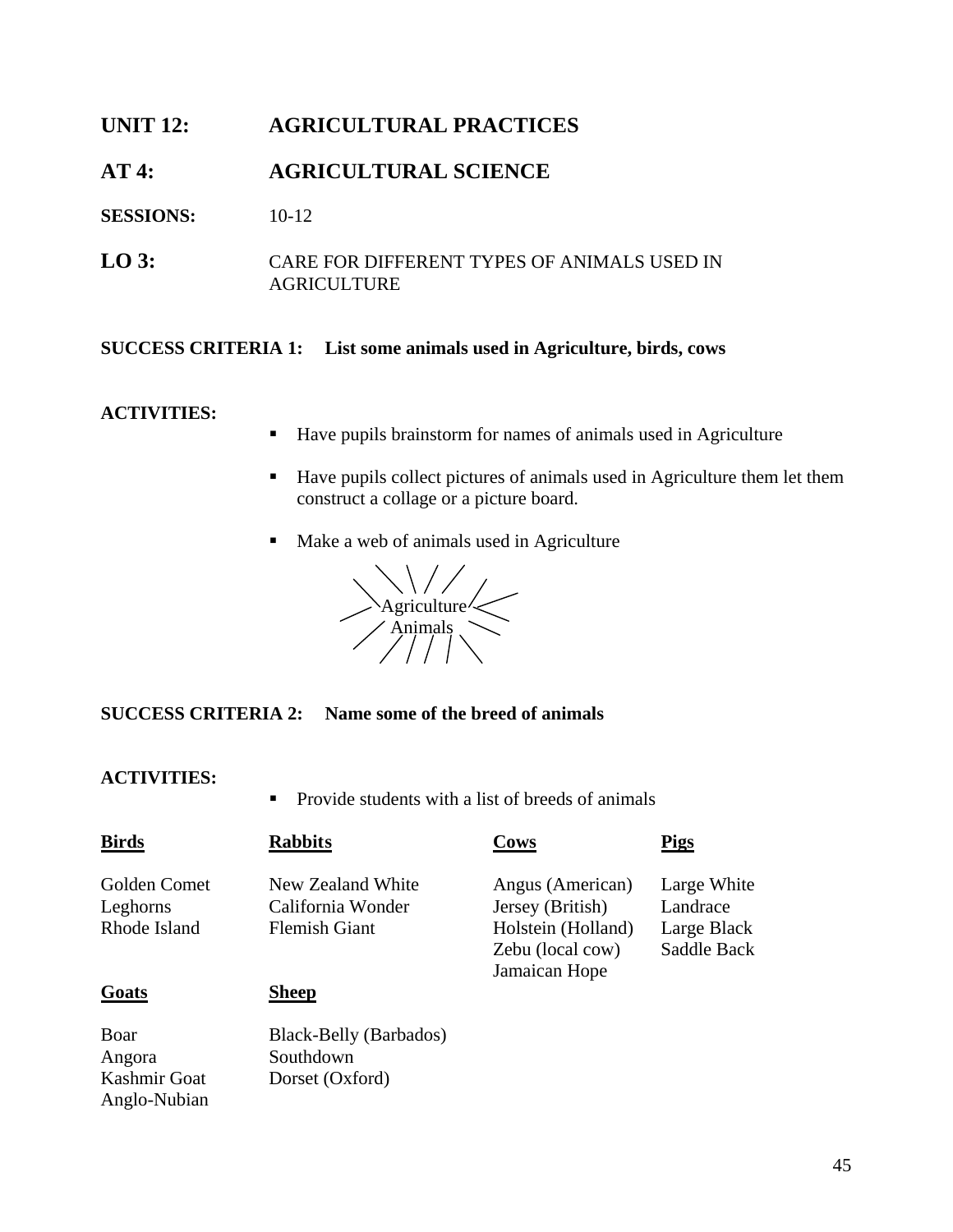- Have pupils call out and record the information presented above.
- Provide pupils with a jumbled list of breeds of animals. Have them place them under the categories of goats, sheep, birds, rabbits, and cows.
- Have pupils research the various breeds of animals
- Have pupils form a collage showing the different breeds of animals. Have pupils talk about their collage to the whole class.

## **SUCCESS CRITERIA 3: Describe the characteristics of the breeds selected**

## **ACTIVITIES:**

- Group pupils based on the numbers in the classroom
- Assign each group a breed of animal. Have pupils research the characteristics of the breed. Pupils present their findings to the class
- Assign one animal to each pupil. (Based on class population two or more pupils may have the same animal). Have the pupils research the characteristics of the breed as a home assignment. Have each child share their findings with the class

## **SUCCESS CRITERIA 4: Participate in the caring of an animal at home, school or on a farm near you**

- Have pupils talk about their pets or an animal which lives close to them. Have pupils suggest the best ways of caring for these animals. Have pupils make a list of what they would look for in order to determine if an animal is well cared for
- Have pupils choose an animal to care for. Hold discussions as to the best ways to care for these animals. Have pupils carry out these duties and share their experiences with the class
- Arrange a visit to a farm. Have pupils participate in taking care of the animals
- Arrange a class visit to the home of a pupil with a pet or farm. Let pupils help to take care of the animal feed, bathe, provide water, as well as cleaning their quarters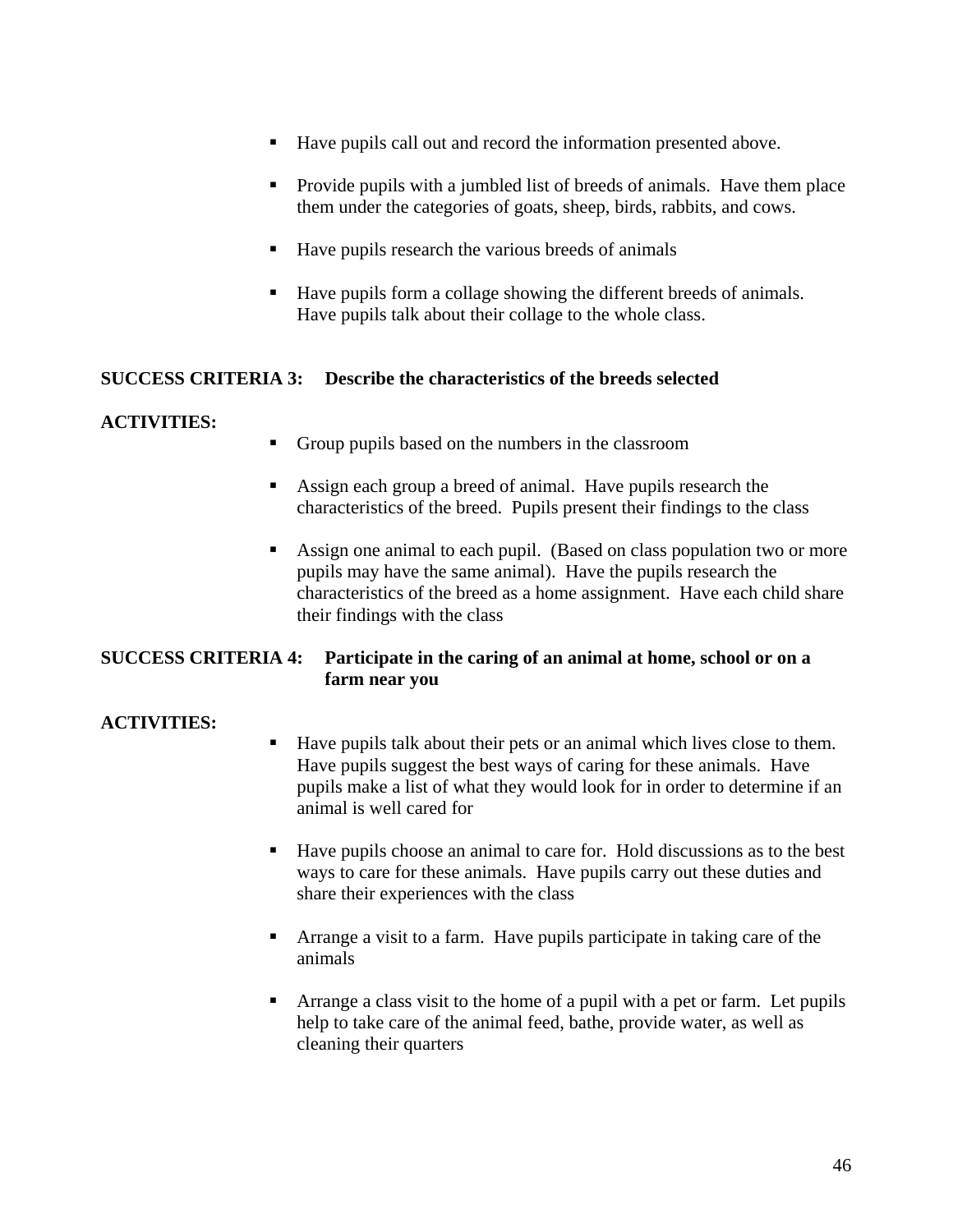## **SUCCESS CRITERIA 5: Write a report on the animal you cared for and share it with your class**

- Let pupils briefly talk about the animal which they cared for or with their neighbour, in the classroom. Have pupils write a report about the animal which they cared for. Pupils give their report a title. Have pupils read their report to the class
- Have pupils write a poem on how to take care of a particular breed of animal as a group exercise. Have pupils share their poems with the class. Let class decide whether the animal will be properly taken care of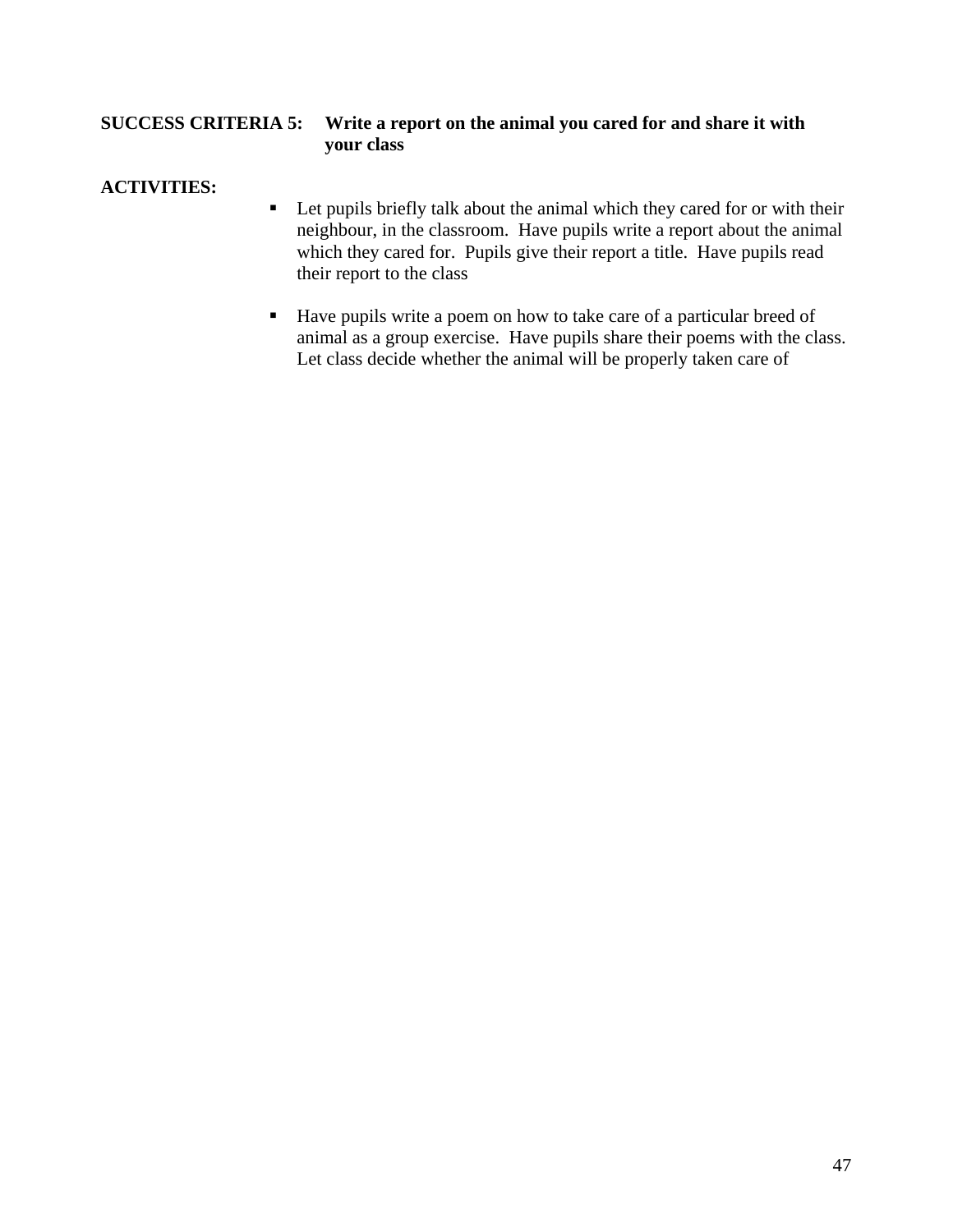## **ASSESMENT**

## **TERM 3**

UNIT 9

| <b>SUCCESS CRITERIA:</b> | Identify cells as the building blocks of all organisms                                                                                   |  |  |
|--------------------------|------------------------------------------------------------------------------------------------------------------------------------------|--|--|
| <b>ASSESSMENT:</b>       | Fill in the blanks                                                                                                                       |  |  |
|                          | 1. I am the building block of all living things                                                                                          |  |  |
|                          |                                                                                                                                          |  |  |
| <b>SUCCESS CRITERIA:</b> | Use blocks to show that all organisms are made up of cells                                                                               |  |  |
| <b>ASSESSMENT:</b>       | Draw a living thing made up of blocks to show all organisms are made up<br>of cells<br>count the number of blocks in your drawing        |  |  |
| <b>SUCCESS CRITERIA:</b> | use a key to explain the number of cells in a diagram $=$<br>$= 1$ c $\Box$<br>Describe the simple structure of plants and animals cells |  |  |

## **ASSESSMENT:**

- 1. Describe a plant cell
- 3. Describe an animal cell
- 4. Give two differences between a plant cell and an animal cell
- 5. What are the main differences between a plant cell and an animal cell?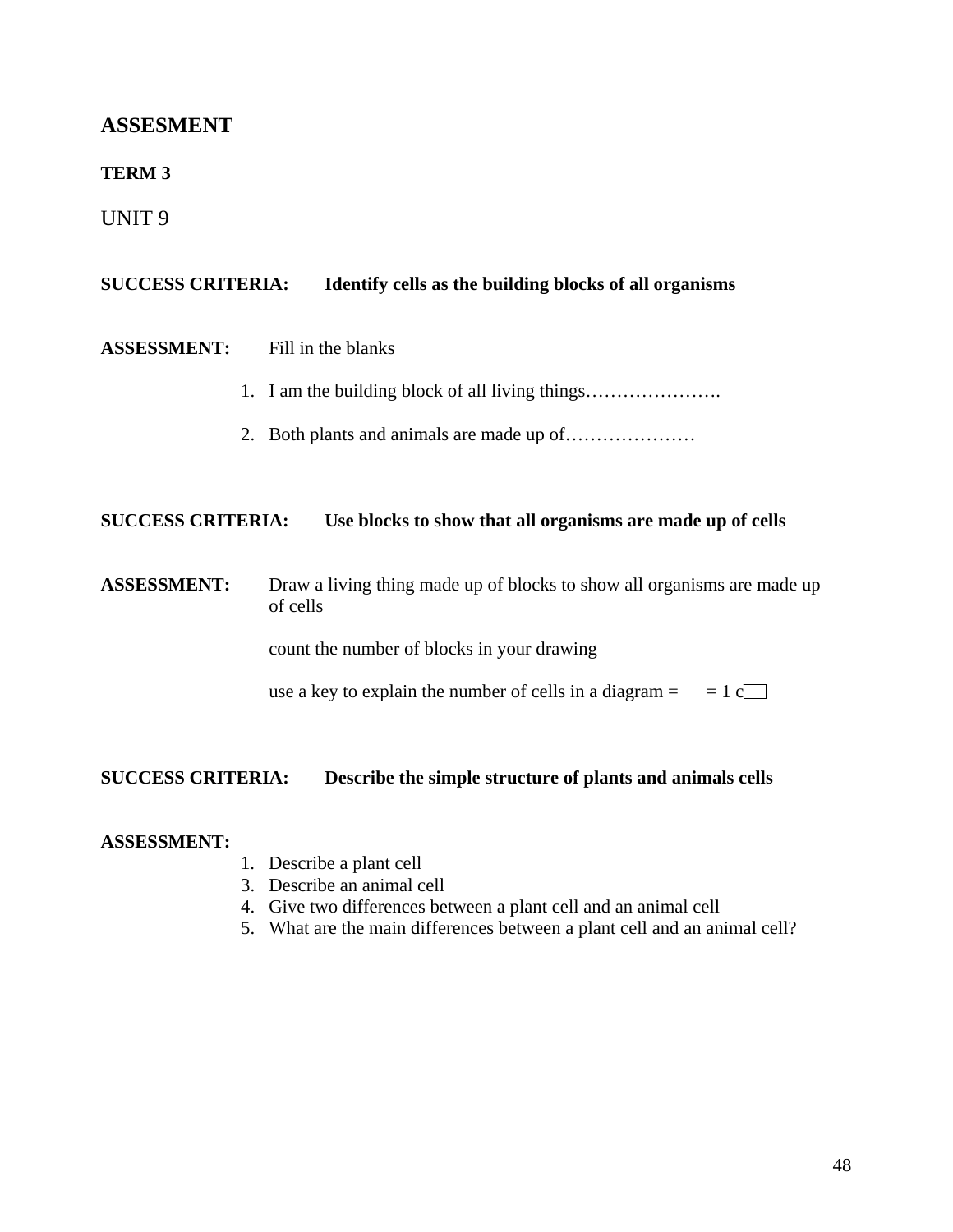## **UNIT 10**

## **SUCCESS CRITERIA: Explain the relationship between the earth and sun**

## **ASSESSMENT:**

- 1. What part does the sun play in producing: (a) night and (b) day?
- 2. Imagine you are the sun, you are about to begin the day in a part of the world. Write down what you would say to this part of the earth?

## **SUCCESS CRITERIA: Use models to demonstrate rotation**

## **ASSESSMENT:** This ball began rotating exactly at point A:

1. Draw a diagram showing the position of the A after it has completed 1 rotation



Which of the above diagrams is showing rotation?

3. Put in a word to complete the sentence

One…………… results in night and day and happens every 24 hours

## **SUCCESS CRITERIA: Demonstrate how night and day are formed**

#### **ASSESSMENT:**

- 1. Using a diagram explain how night and day is formed
- 2. Shade the section which experiences night

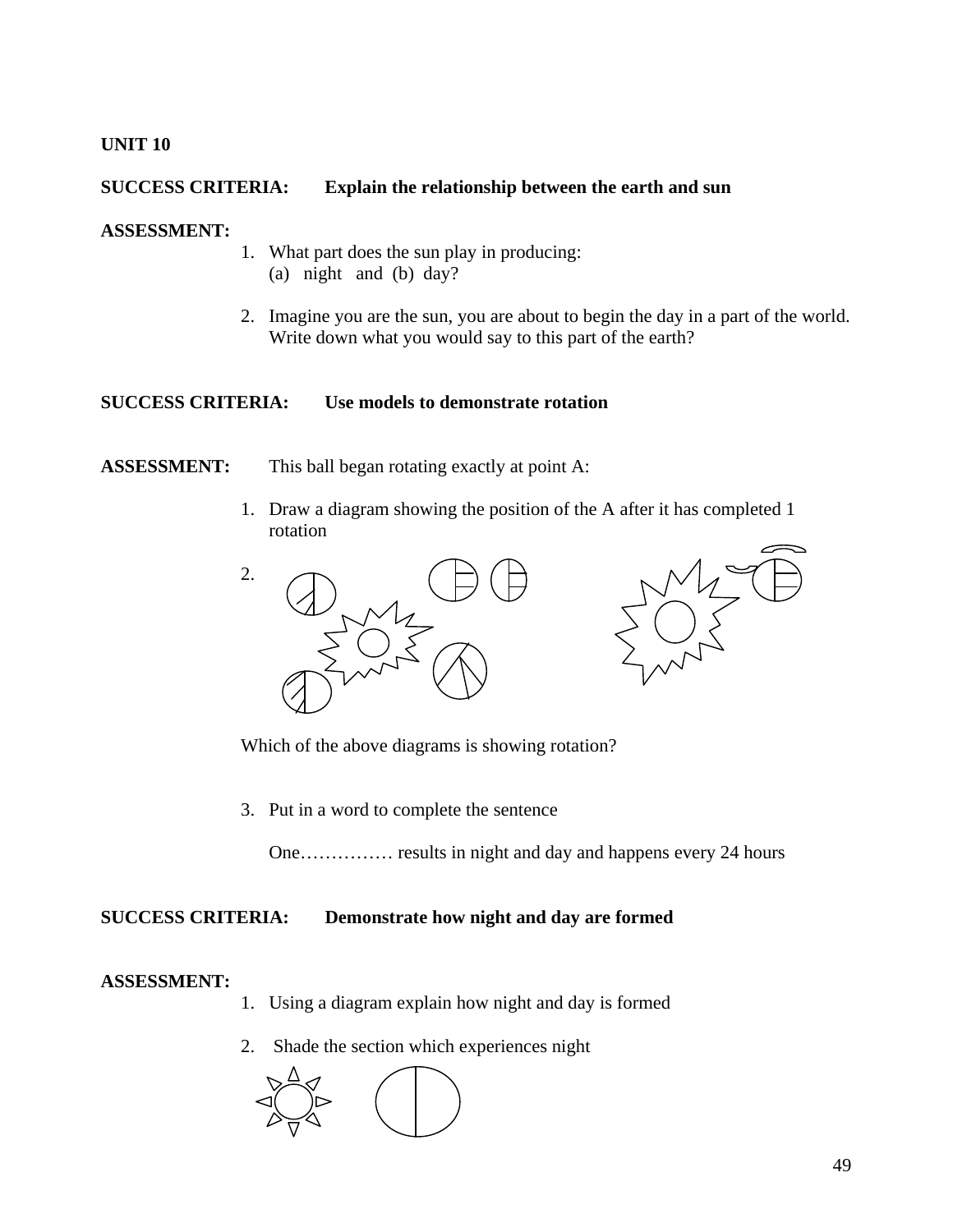**SUCCESS CRITERIA: Construct a simple sun dial** 





 **(Insert next diagram)** 

- 1. At which point was the sun the highest in the sky?
- 2. At which point was it the lowest?

**UNIT 11** Matter

## **SUCCESS CRITERIA 1: Investigate the separation of various mixtures by heating, filtration, chromatography and decanting**

#### **ASSESSMENT:**

- 1. Say how you would separate the following mixtures:
	- (a) sand and water
	- (b) sugar and water
	- (c) flour and water
	- (d) peas and water
- 2. List three different ways of separating mixtures
	-

3.

 you want to remove these nails from the container without pouring out the water or dipping your hand into the bottom of the container. Show how you can do that

## **SUCCESS CRITERIA 2: Determine how the dissolving time of a solid is affected by temperature**

## **ASSESSMENT:**

1. In which of these will the sugar dissolve quicker?







30°C 10°C 45°C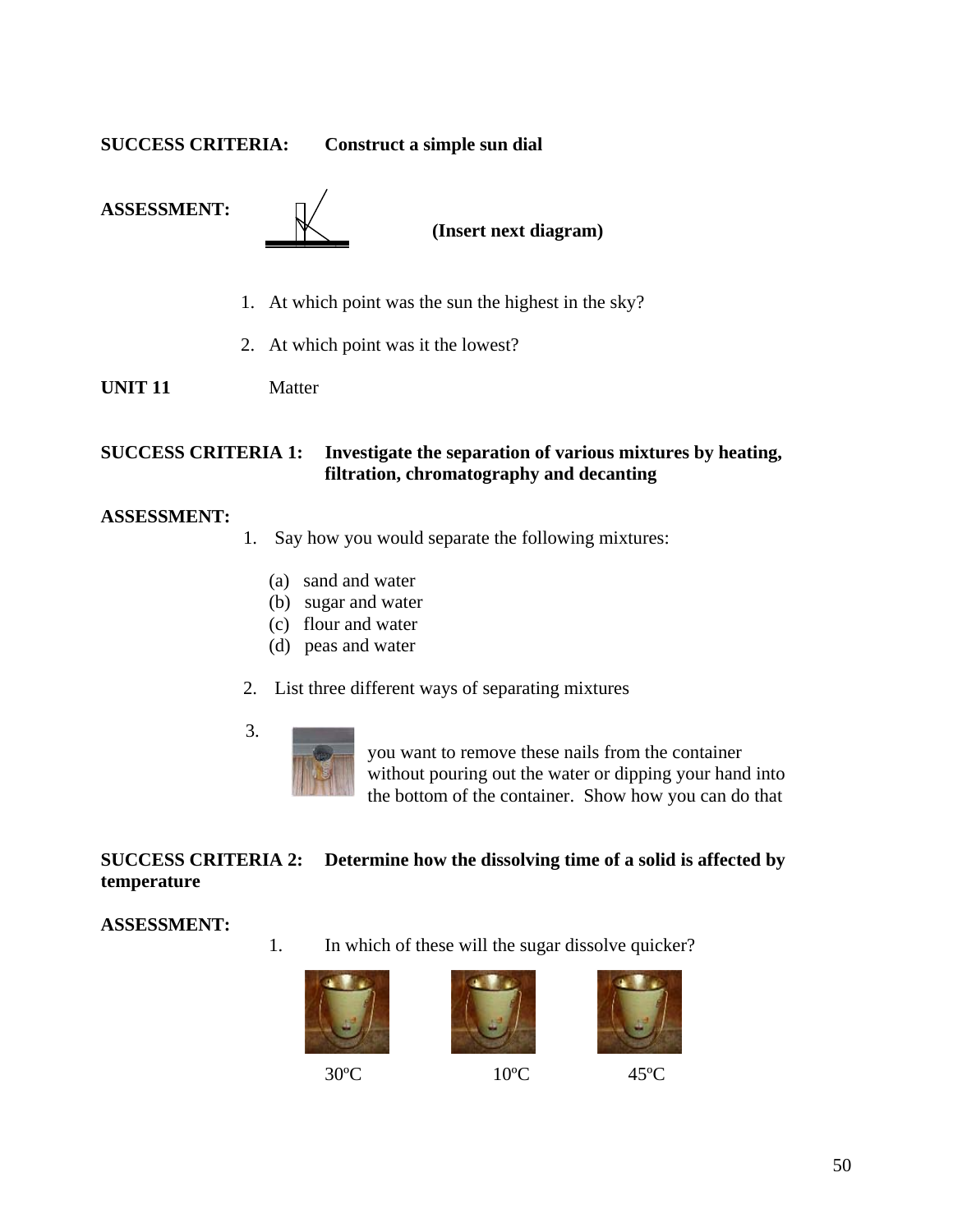2. True or false

A teaspoon of sugar will dissolve faster in 2ºC rather than 10ºC…………….

The cooler the temperature the slower a solid dissolves…………

Data showing the time taken for 3 teaspoons of sugar to dissolve

| Temperature of<br>solvent in <sup>o</sup> C | Ice cold water<br>at $2^{\circ}C$ | Tap water at<br>$22^{\circ}C$ | Warm water at<br>$28^{\circ}$ C |
|---------------------------------------------|-----------------------------------|-------------------------------|---------------------------------|
| Time taken to<br>dissolve in                |                                   |                               |                                 |
| minutes                                     |                                   |                               |                                 |

When did the sugar dissolve quicker? Slower? Study the table carefully. What can you conclude from it?

## **SUCCESS CRITERIA 3: Determine how the dissolving time of a solid is affected by its particle size**

#### **ASSESSMENT:**



Sugar A Sugar B

1. In which set will the sugar dissolve quicker? Why is that so?

2.  $\bigwedge /A$   $\bigwedge /B$ 

 Paul put a teaspoon of white sugar from container A into a glass. He then placed a teaspoon of brown sugar from container B into the same glass and begin to stir. After 1 minute, there were still particles of brown sugar in the container. Why do you think this is so?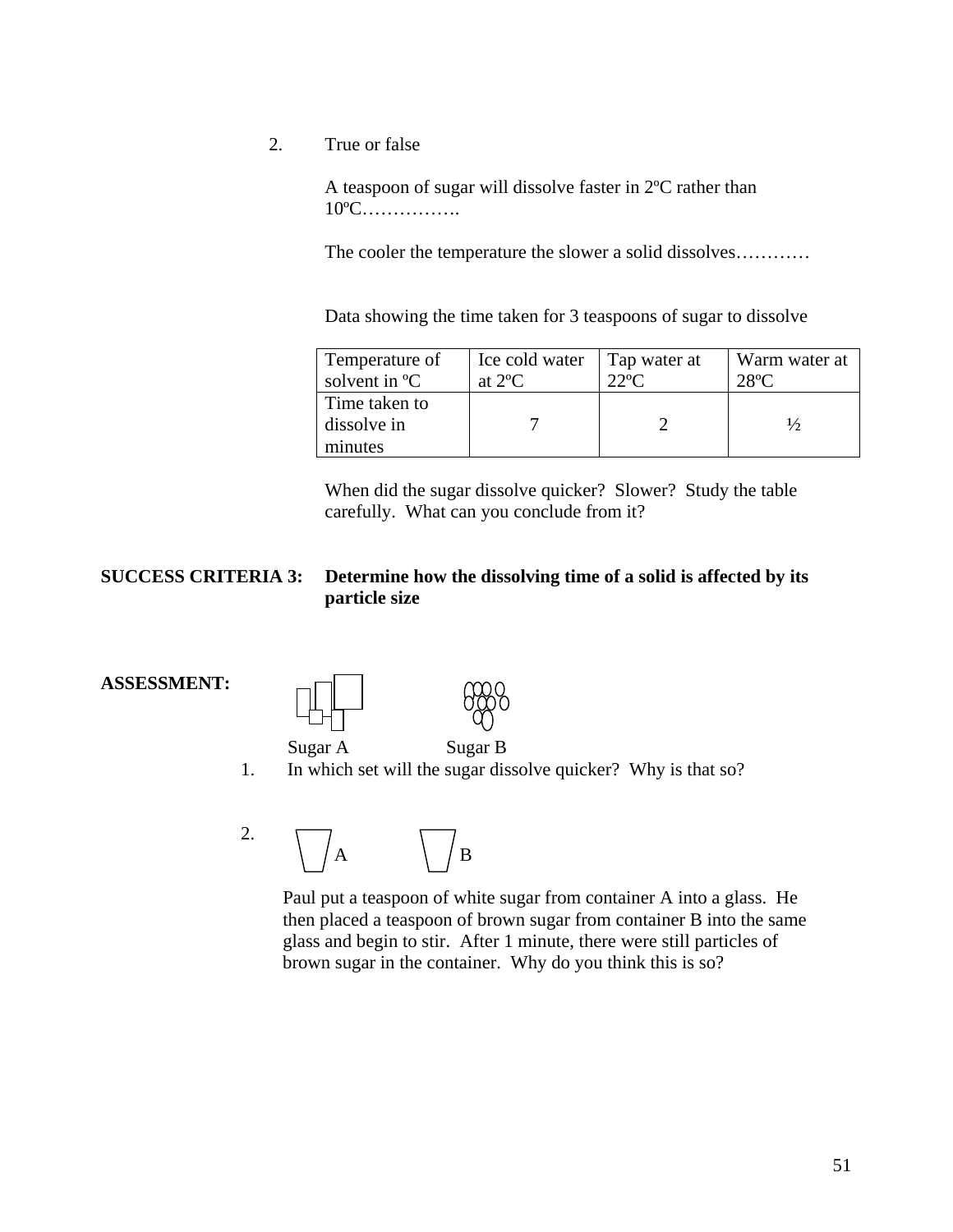## **SUCCESS CRITERIA 4: Determine how temperature affects the solubility of a substance**



- 1. Sue placed 10 teaspoons of sugar in her glass and began stirring. Jack's glass also had 10 teaspoons. After the same time stirring, Jack's sugar dissolved while Sue's glass still had sugar at the bottom. This may be because:
	- (a) Jack was stronger than Sue
	- (b) Sue's glass had less sugar
	- (c) The water in Jack's glass was hotter
- 2. Sharon keeps adding 1 teaspoon salt to water, then stirring it. After some time, no matter how much she stirred, particles of salt remained at the bottom. What can she do to have the water take in more salt?
- 3. (ice water) – why is the boy having difficulties in sweetening the juice?

#### **UNIT 12 Agricultural Practices**

#### **SUCCESS CRITERIA 1: List some animals used in Agriculture**

#### **ASSESSMENT:**

**ASSESSMENT:** 

- 1. Pick out the odd one
	- (a) sheep, (b) rat, (c) cows
- 2. Make a list of 5 animals used in Agriculture
- 3. Choose one of these animals and say how it is used in Agriculture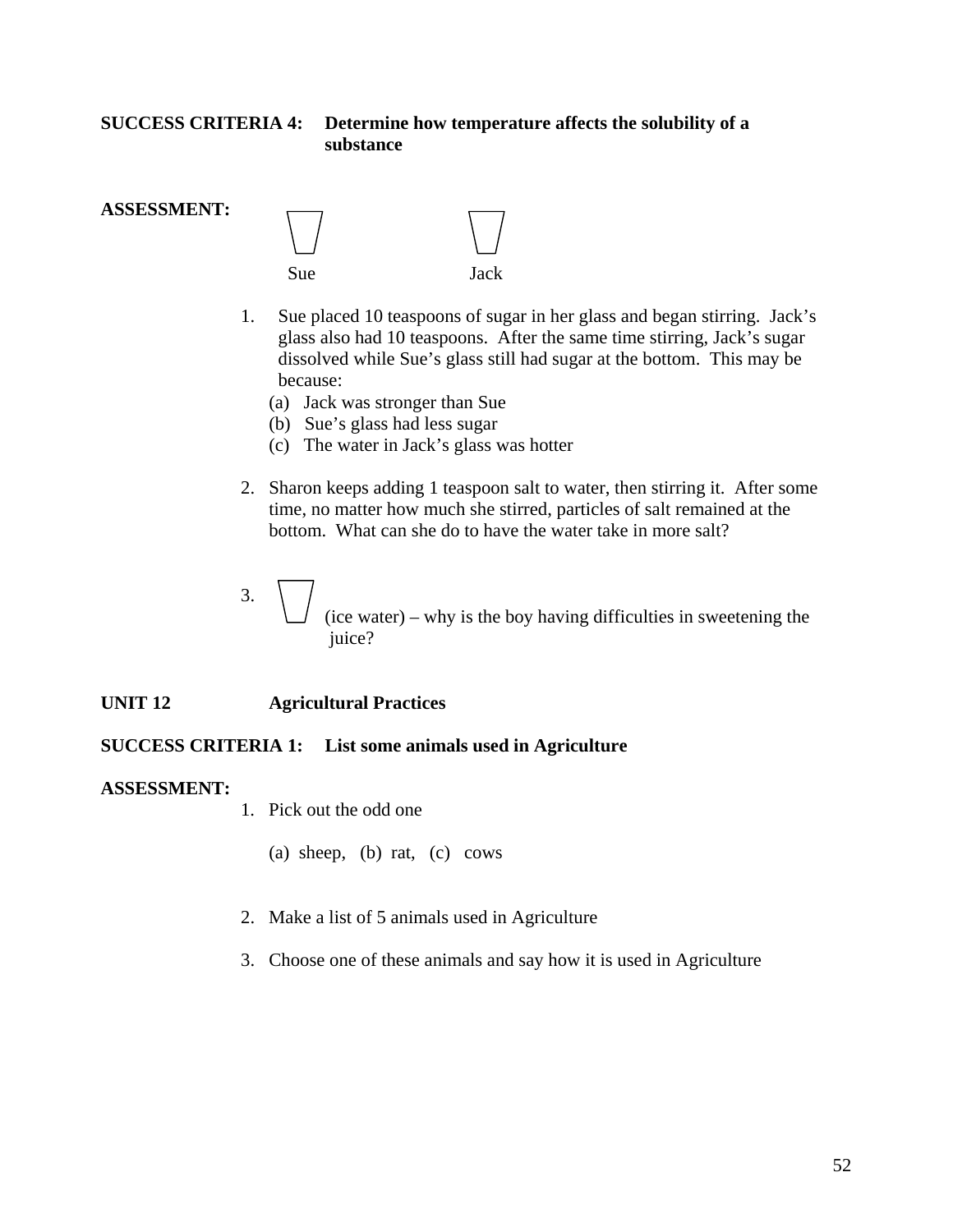## **SUCCESS CRITERIA 2: Name some of the breed of animals e.g.. birds, cows**

#### **ASSESSMENT:**

1. List one different breed of animal in each of these:

bird……….., rabbit………….., cow………….

Goat…………., sheep………………

- 2. Re-arrange these letters to form the name of an animal
	- (a) elginsh ofwl
	- (b) eerjrsy
	- (c) ralge hwhite
	- (d) rgnaoa
	- (e) odrest

#### **SUCCESS CRITERIA 3: Describe the characteristics of the breeds selected**

#### **ASSESSMENT:**

#### 1) Who am I?

- (a) I give plenty of milk……………….
- (b) I am the name for your local cow……………………
- (c) I am a big rabbit with grey fur and very large ears………………
- (d) I provide a lot of eggs for you to feed your family…………………
- (e) I provide wool for your beautiful clothing……………………..
- (f) Write a brief description of a……………………..

#### **SUCCESS CRITERIA 4: Participate in the caring of an animal at home, school or on a farm near you**

#### **ASSESSMENT:**

Observe students caring for an animal. Use this checklist to evaluate them

Yes No  $\Box$  Feeds the animal